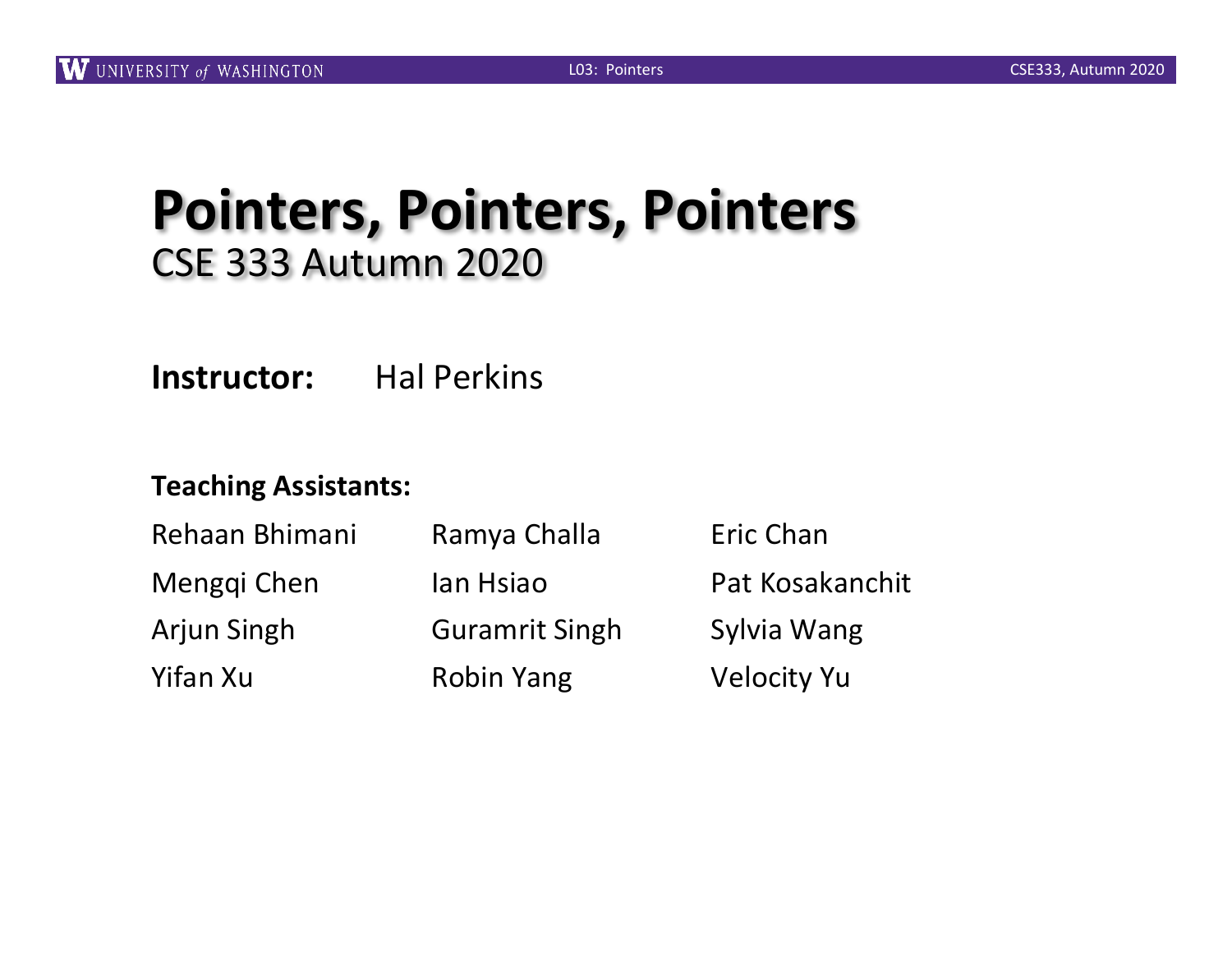### **Administrivia**

- $\div$  Exercise 2 out this morning; due Wed. 10 am
- ◆ Homework 1 out now, due a week from this Thursday
	- Linked list and hash table implementations in C
	- Get starter code using git pull in your course repo
		- Might have "merge conflict" if your local repo has unpushed changes
			- If git drops you into vi(m), :q to quit or :wq if you want to save changes
	- Start early and make steady progress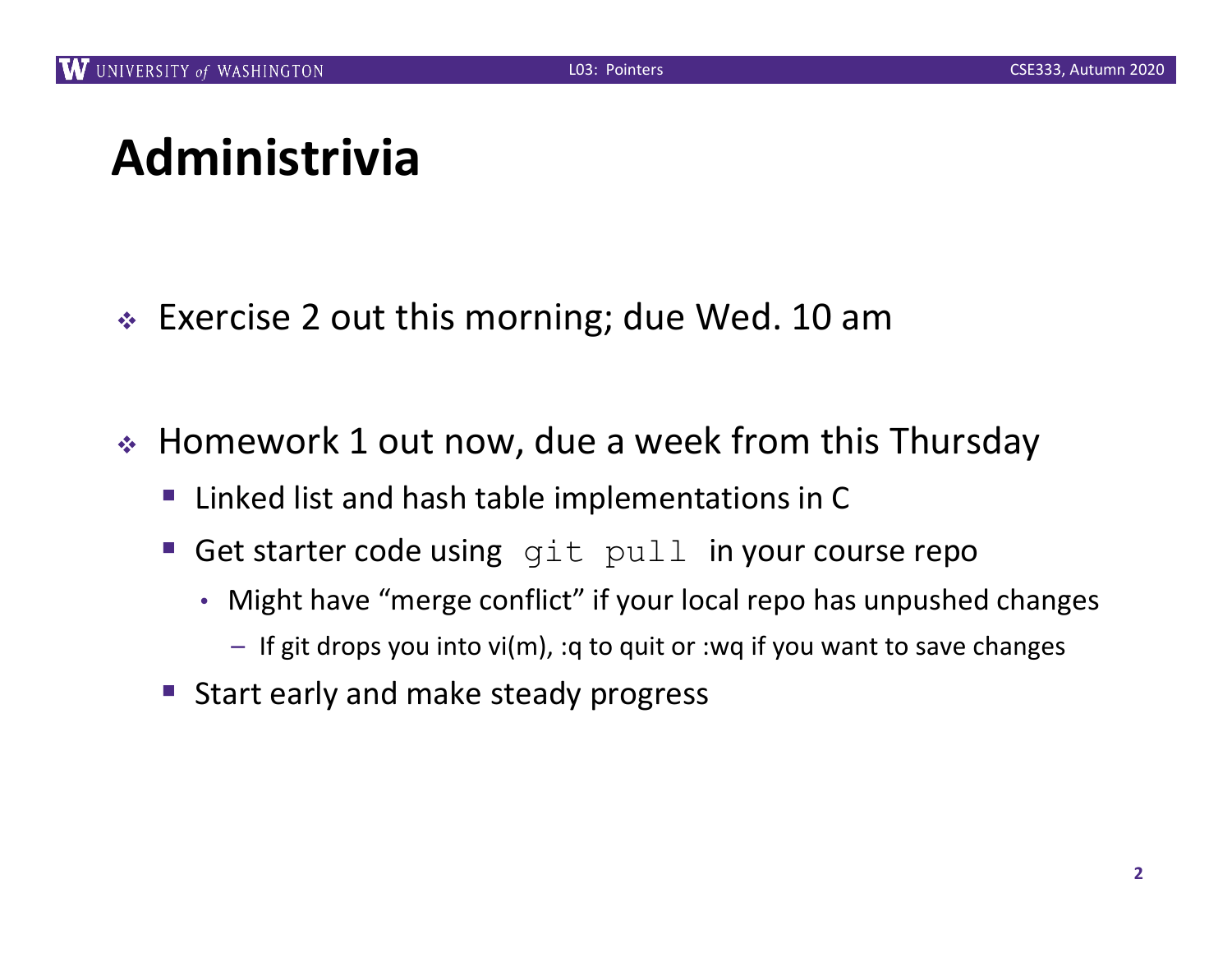### **More Administrivia**

- $\div$  Homework 0 due tonight, 11 pm
	- Logistics and infrastructure for projects
		- clint and valgrind are useful for exercises, too
	- Git: add/commit/push, then tag with  $hw0-final$ , then push tag
		- Then clone your repo somewhere totally different and do  $q$ it checkout hw0-final and verify that all is well
			- Leave yourself enough time before 11 pm to do this and fix any problems
	- All exercises/hw **must** be done on Allen School Centos 8 / gcc 9 machines
		- Not the VM from last year or summer!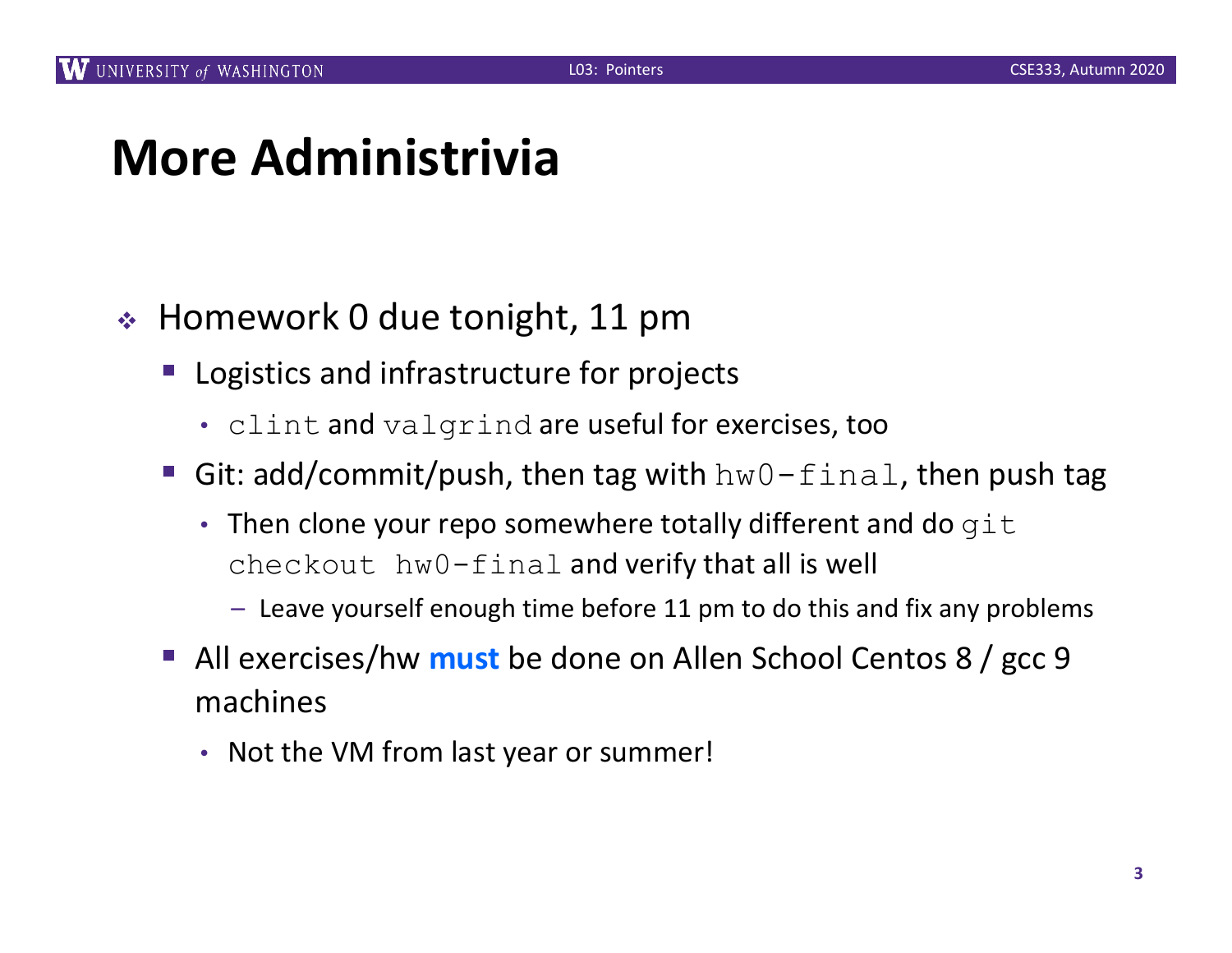### **Yet More Administrivia**

- $\div$  Exercise grading Gradescope abuse
	- Score is an overall evaluation:  $3/2/1/0$  = superior / good / marginal / not sufficient for credit
	- $\blacksquare$  Then additional  $\pm 0$  rubric items as needed
		- These are a quick way of communicating "why" reasons for deductions or comments about your solution
		- Allows us to be more consistent in feedback
		- The  $\pm 0$  "score" is just because that's how we have to use Gradescope to handle feedback notes – it does not contribute to "the points"
- $\cdot$  We should have ex0 graded in a day or two, then ex1 shortly after that, then hope to stay current after that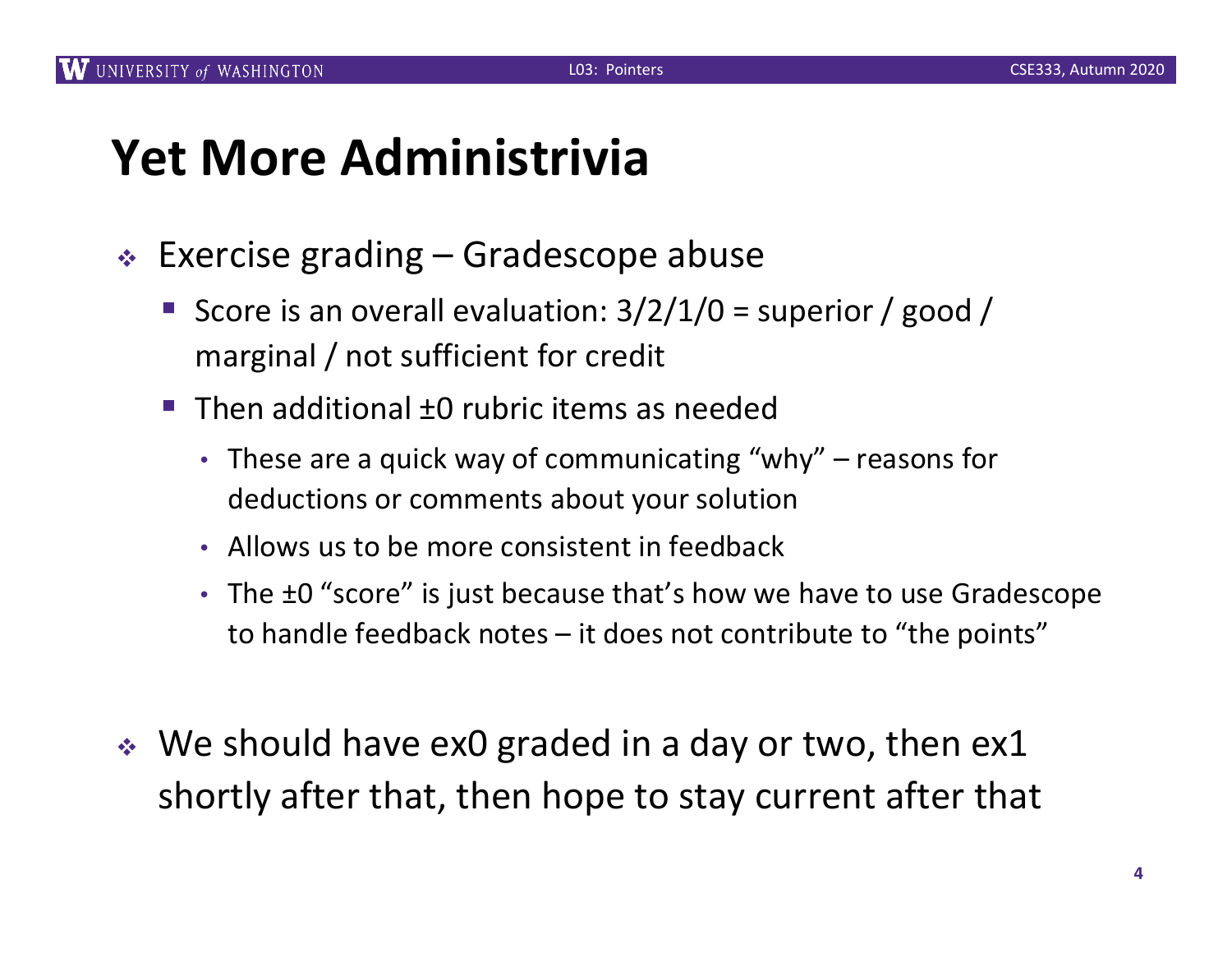# **Lecture Outline**

- <sup>v</sup> **Pointers & Pointer Arithmetic**
- ◆ Pointers as Parameters
- <sup>v</sup> Pointers and Arrays
- ◆ Function Pointers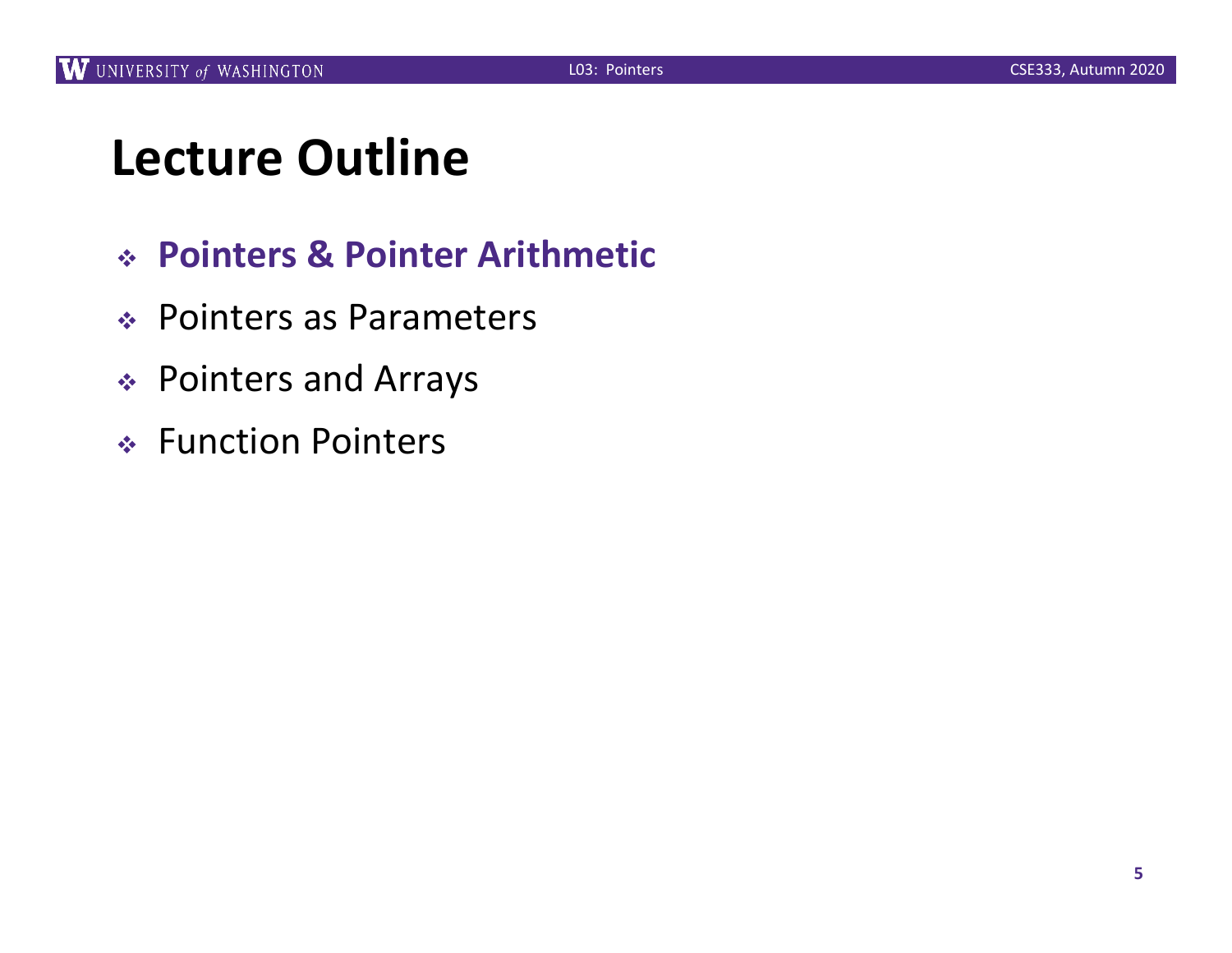### **Box-and-Arrow Diagrams**

boxarrow.c

```
int main(int argc, char** argv) {
 int x = 1;
 int arr[3] = \{2, 3, 4\};
 int^* p = \delta arr[1];printf("&x: %p; x: %d\n", &x, x);
 printf("&arr[0]: %p; arr[0]: %d\n", &arr[0], arr[0]);
 printf("&arr[2]: %p; arr[2]: %d\n", &arr[2], arr[2]);
 printf("&p: %p; p: %p; *p: %d\n", &p, p, *p);
  return 0;
}
```
address **name** value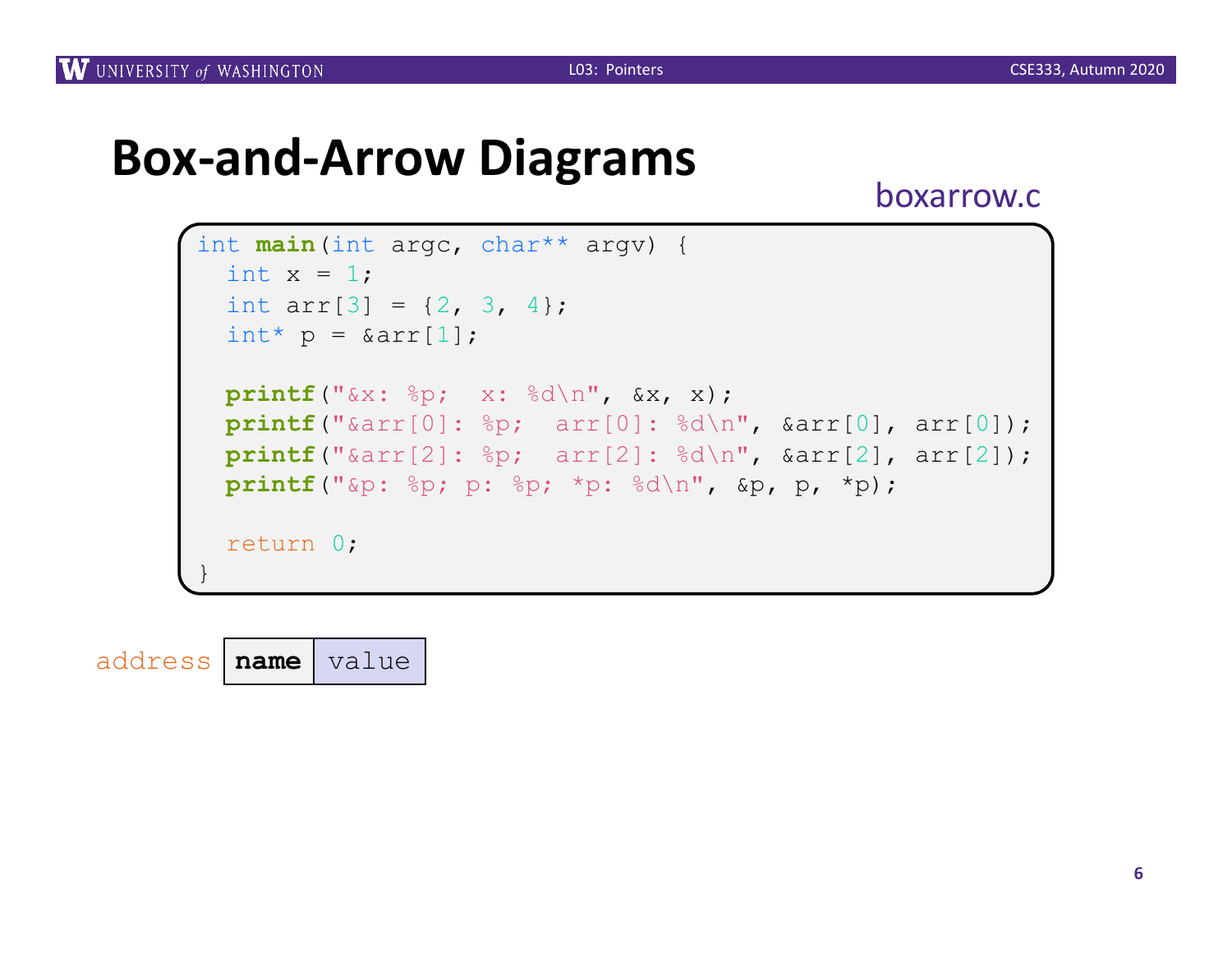# **Box-and-Arrow Diagrams** boxarrow.c

```
int main(int argc, char** argv) {
 int x = 1;
 int arr[3] = \{2, 3, 4\};
 int^* p = \delta arr[1];printf("&x: %p; x: %d\n", &x, x);
 printf("&arr[0]: %p; arr[0]: %d\n", &arr[0], arr[0]);
 printf("&arr[2]: %p; arr[2]: %d\n", &arr[2], arr[2]);
 printf("&p: %p; p: %p; *p: %d\n", &p, p, *p);
 return 0;
}
```

| address   name   value |  |  |
|------------------------|--|--|
|------------------------|--|--|

|         |      |       |                         |              |       | S                                               |
|---------|------|-------|-------------------------|--------------|-------|-------------------------------------------------|
|         |      |       |                         |              |       | <u>ଟ</u>                                        |
| address | name | value | $\text{Karr}[2]$ arr[2] |              | value | $\Omega$<br>$\overline{\frown}$<br>⇥            |
|         |      |       | $\&array[1]$ arr[1]     |              | value | മ                                               |
|         |      |       | $\&array[0]$ arr [0]    |              | value | $\sigma$<br>$\vec{o}$                           |
|         |      |       | $\&p$                   | $\mathbf{p}$ | value | $\overline{a}$<br>$\alpha$                      |
|         |      |       | $\&\,X$                 | $\mathbf x$  | value | μ.<br>$\overline{D}$<br>$\widehat{\phantom{m}}$ |
|         |      |       |                         |              |       | $\sim$ 7                                        |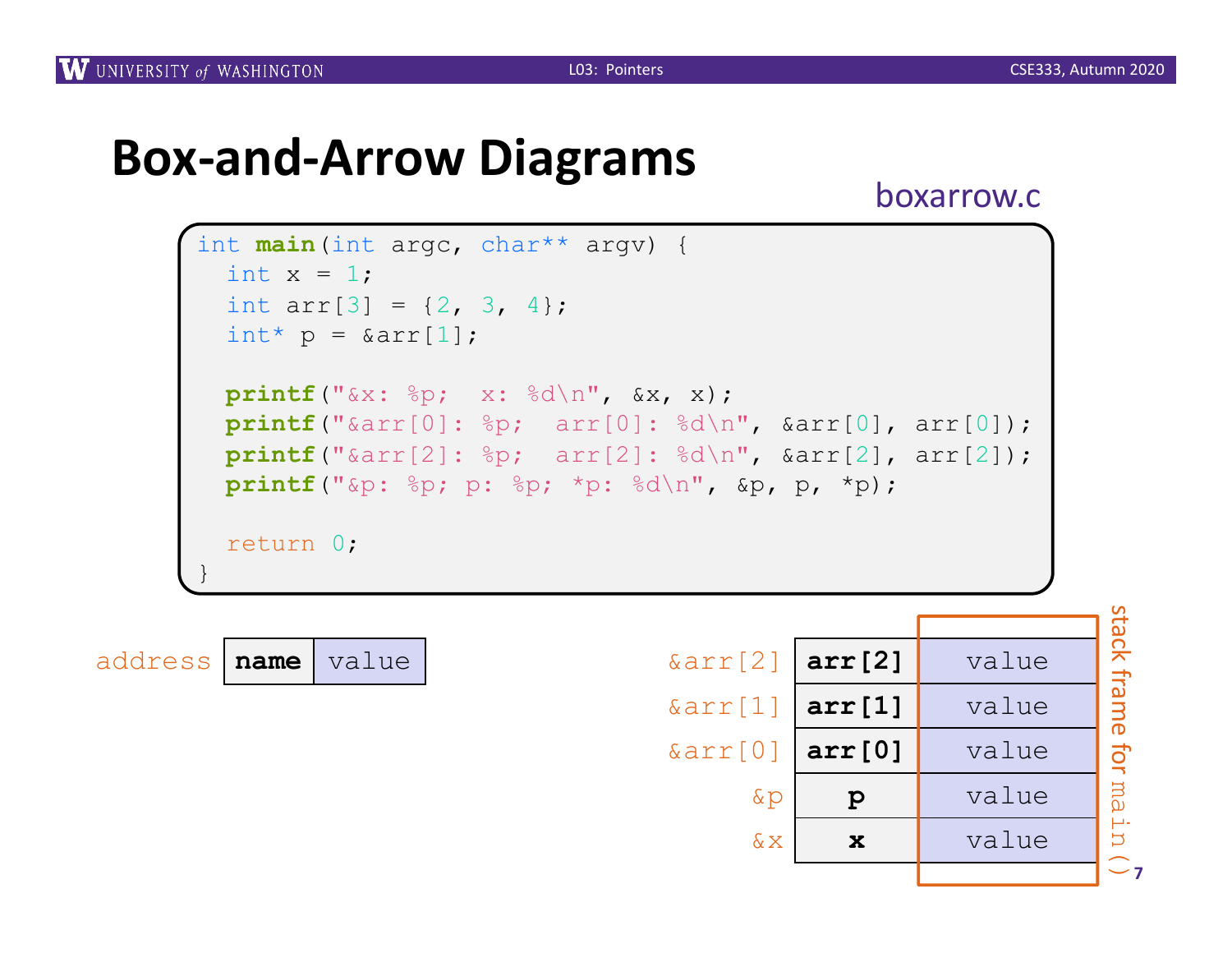# **Box-and-Arrow Diagrams** boxarrow.c

```
int main(int argc, char** argv) {
 int x = 1;
 int arr[3] = \{2, 3, 4\};
 int^* p = \delta arr[1];printf("&x: %p; x: %d\n", &x, x);
 printf("&arr[0]: %p; arr[0]: %d\n", &arr[0], arr[0]);
 printf("&arr[2]: %p; arr[2]: %d\n", &arr[2], arr[2]);
 printf("&p: %p; p: %p; *p: %d\n", &p, p, *p);
 return 0;
}
```

| address   name   value |  |  |
|------------------------|--|--|
|------------------------|--|--|

| address   name | value | $\text{Karr}[2]$ arr[2] |              |         |
|----------------|-------|-------------------------|--------------|---------|
|                |       | $\&array[1]$ arr[1]     |              |         |
|                |       | $\&array[0]$ arr[0]     |              |         |
|                |       | $\&p$                   | $\mathbf{p}$ | &arr[1] |
|                |       | $\&\,\mathrm{X}$        | $\mathbf x$  |         |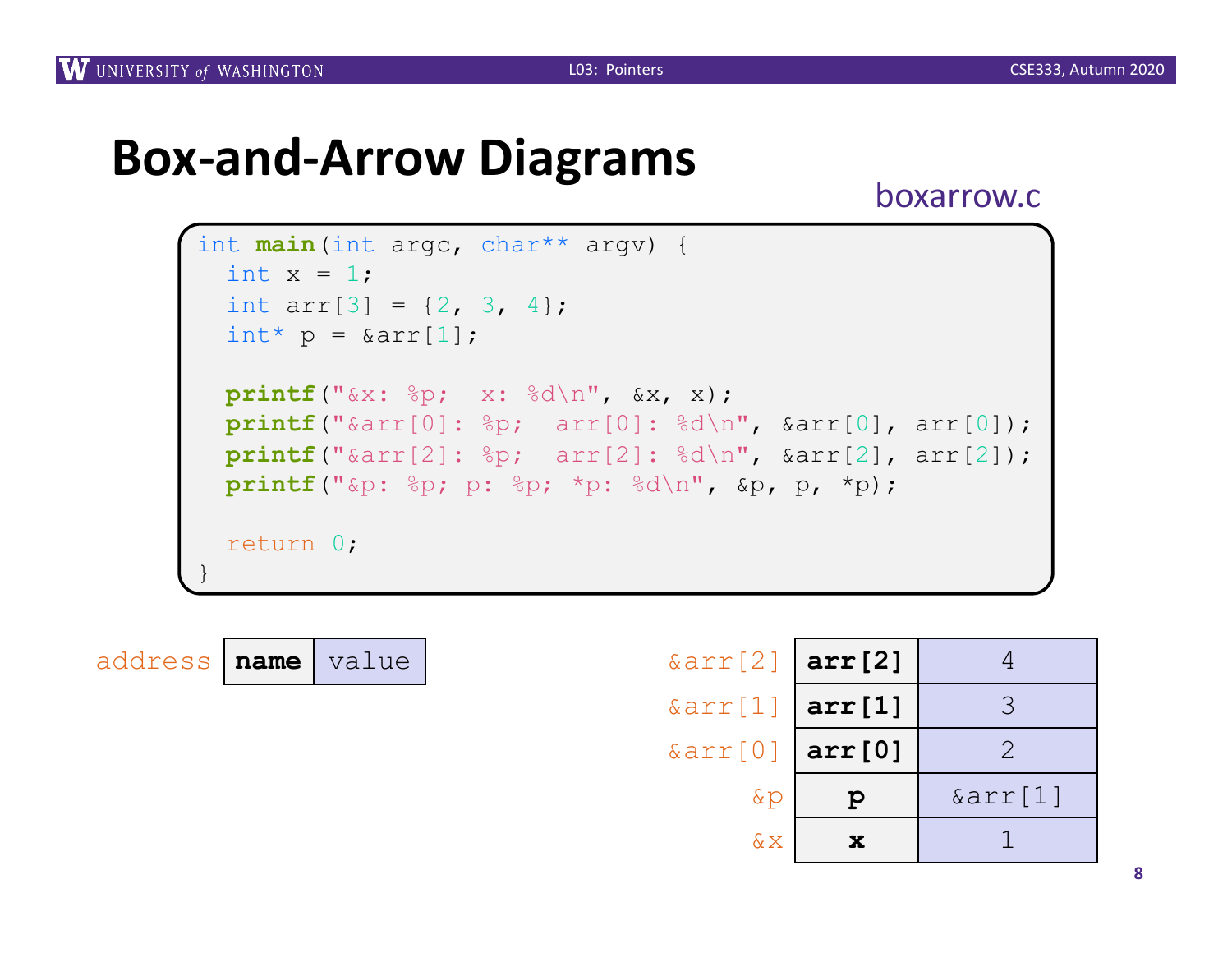# **Box-and-Arrow Diagrams** boxarrow.c

```
int main(int argc, char** argv) {
 int x = 1;
 int arr[3] = \{2, 3, 4\};
 int^* p = \delta arr[1];printf("&x: %p; x: %d\n", &x, x);
 printf("&arr[0]: %p; arr[0]: %d\n", &arr[0], arr[0]);
 printf("&arr[2]: %p; arr[2]: %d\n", &arr[2], arr[2]);
 printf("&p: %p; p: %p; *p: %d\n", &p, p, *p);
  return 0;
}
```


| $0 \times 7$ fff78   arr [2] |        |             |  |
|------------------------------|--------|-------------|--|
| $0 \times 7$ fff74   arr[1]  |        |             |  |
| 0x7fff70                     | arr[0] |             |  |
| 0x7fff68                     | р      | $0x7f$ ff74 |  |
| 0x7fff64                     |        |             |  |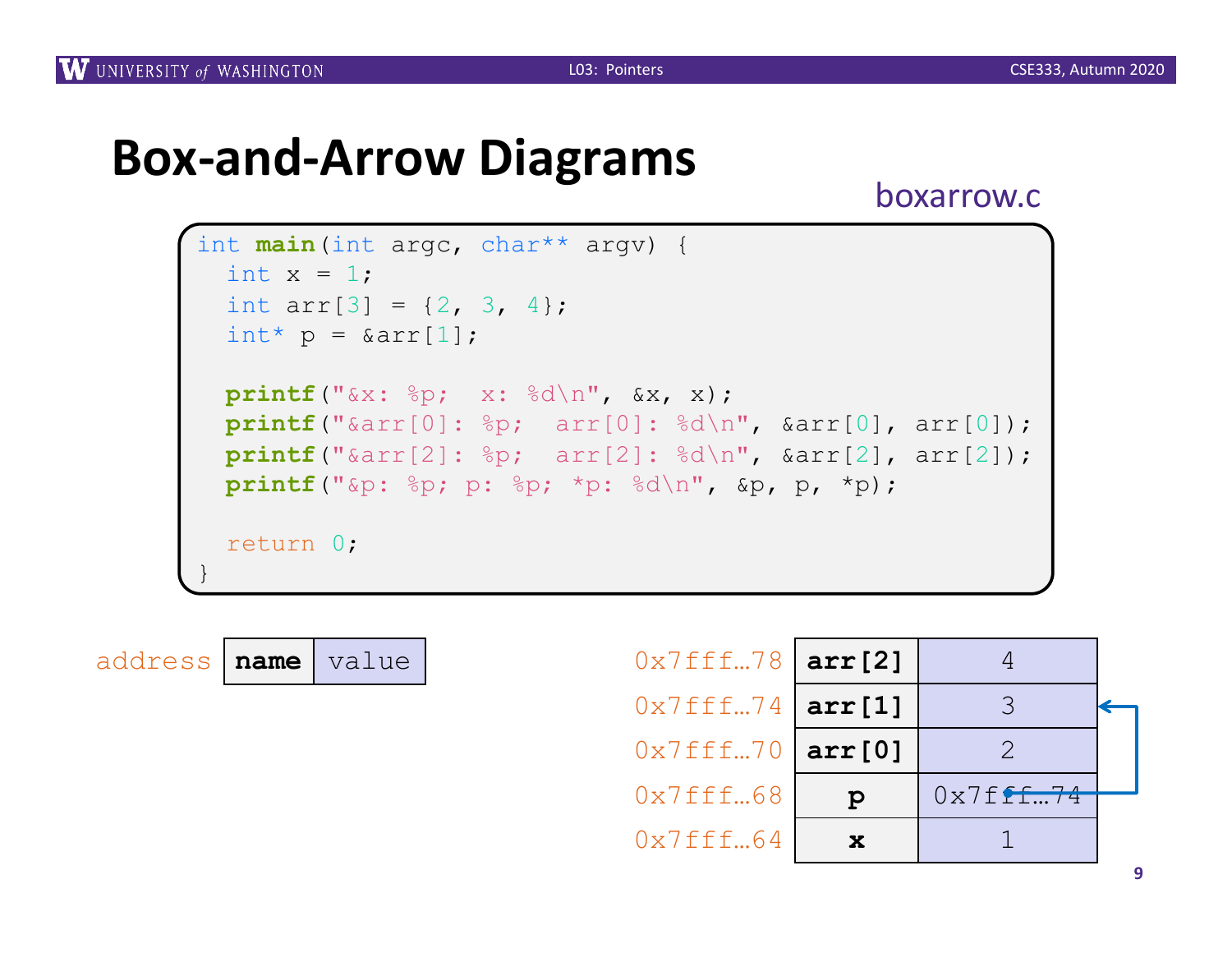### **Pointer Arithmetic**

- <sup>v</sup> Pointers are *typed*
	- Tells the compiler the size of the data you are pointing to
	- Exception:  $\text{void}^*$  is a generic pointer *(i.e.* a placeholder)
- $\triangleleft$  Pointer arithmetic is scaled by  $\text{size}(\star_{\text{p}})$ 
	- Works nicely for arrays
	- Does not work on  $\text{void}^*$ , since  $\text{void}$  doesn't have a size!
- $\div$  Valid pointer arithmetic:
	- Add/subtract an integer to a pointer
	- § Subtract two pointers (within stack frame or malloc block)
	- Compare pointers  $(<, <=, ==, !=, >, >=)$ , including NULL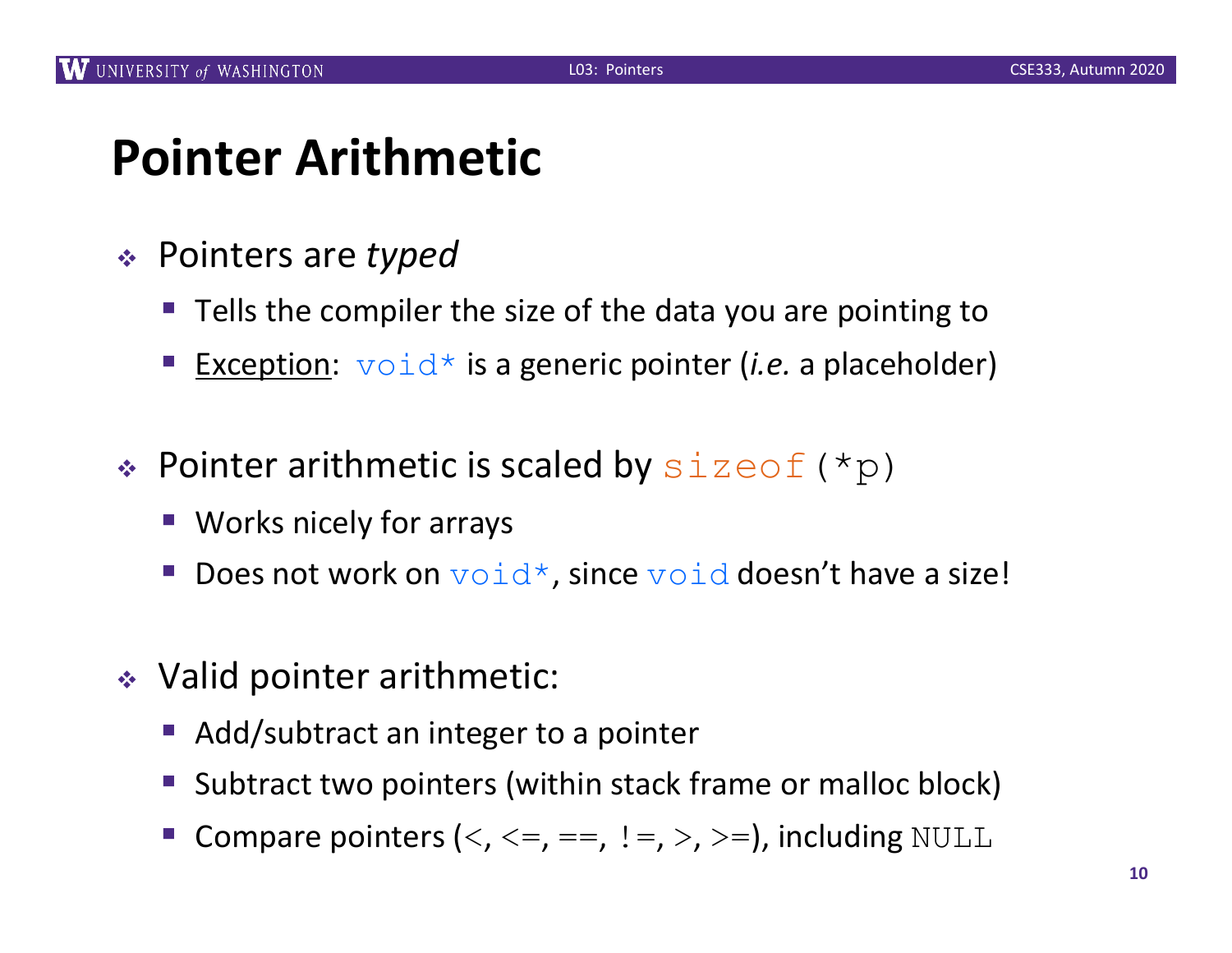### **Practice Question**

boxarrow2.c

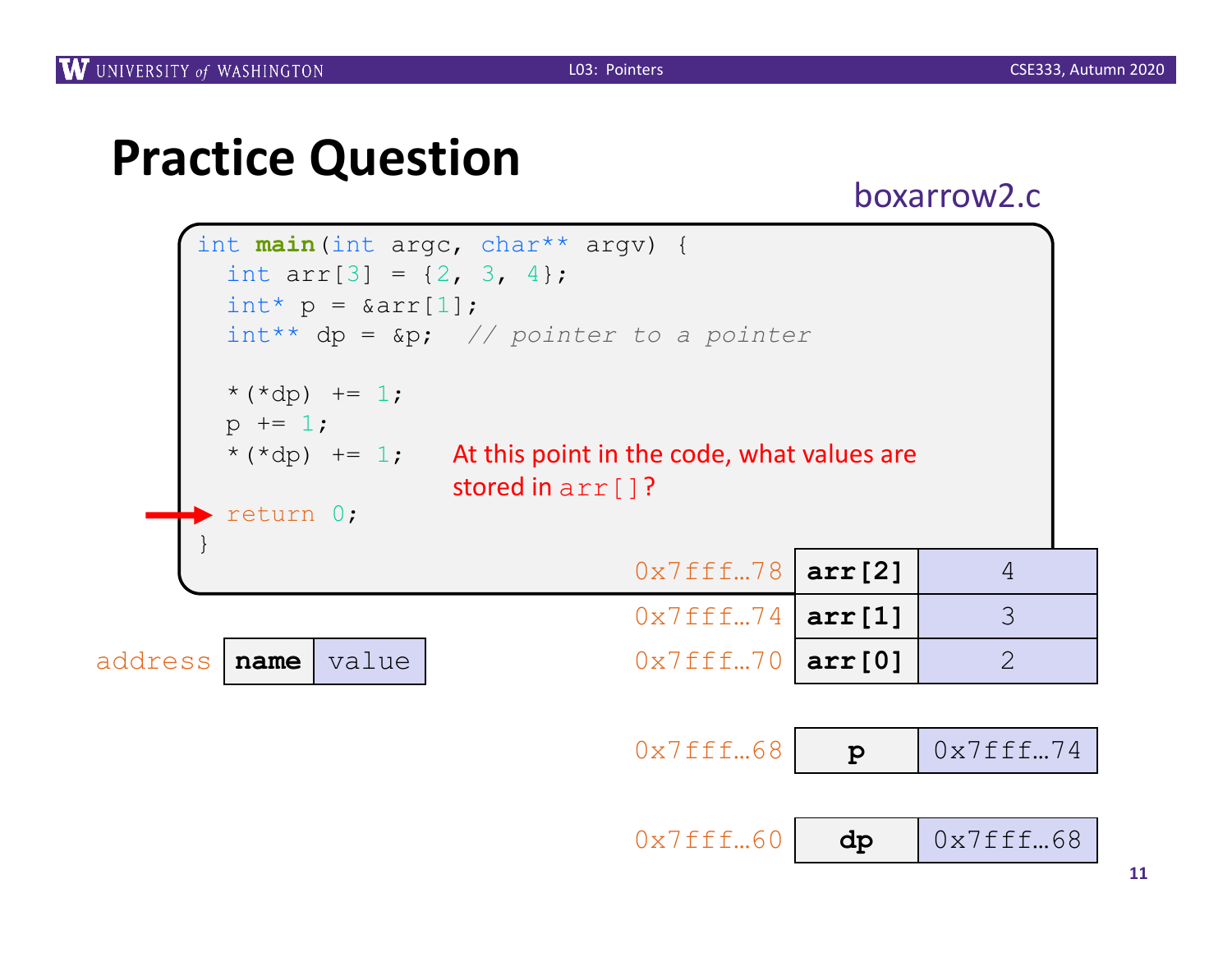boxarrow2.c Note: arrow points to *next* instruction to be executed.



**12**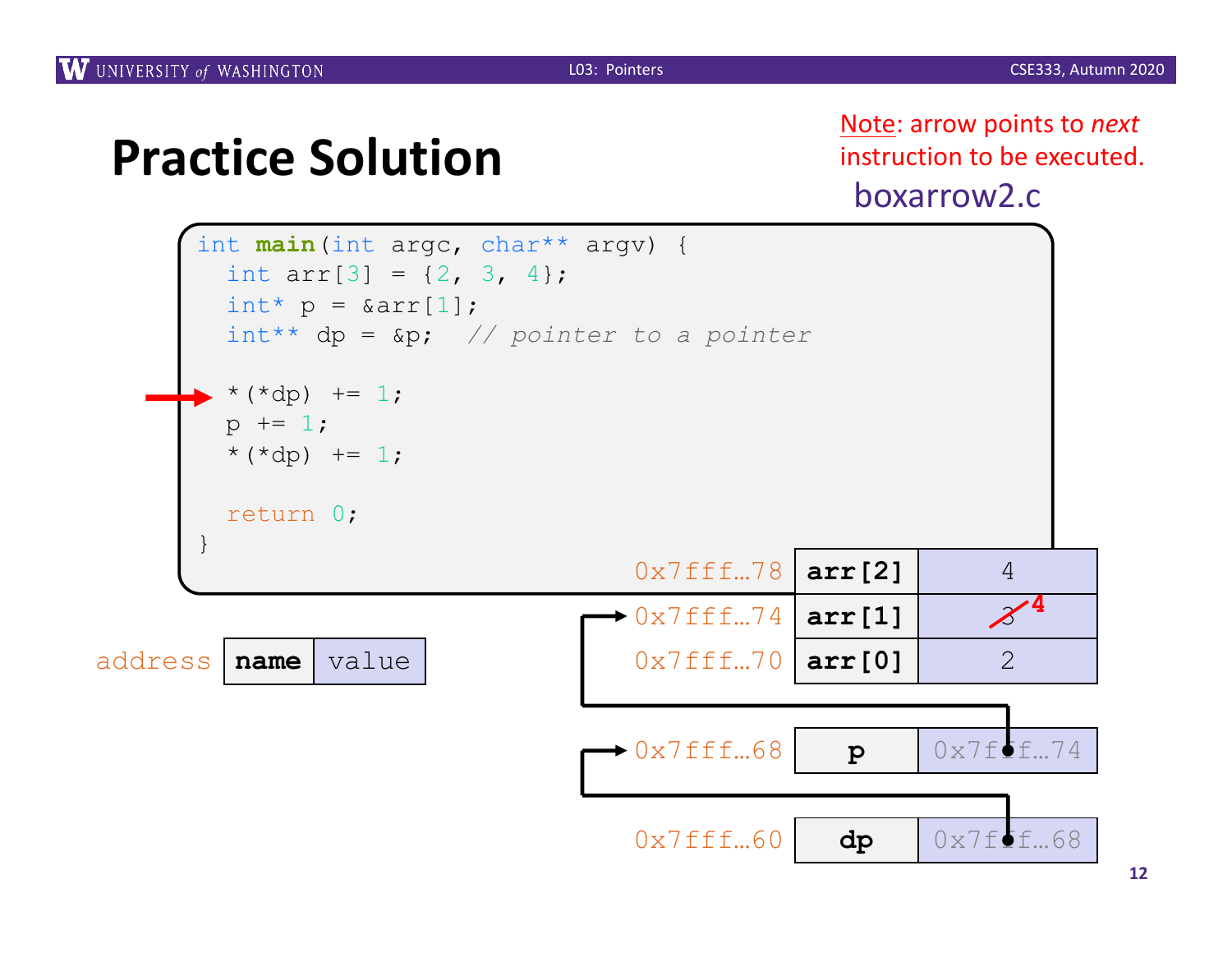boxarrow2.c Note: arrow points to *next* instruction to be executed.

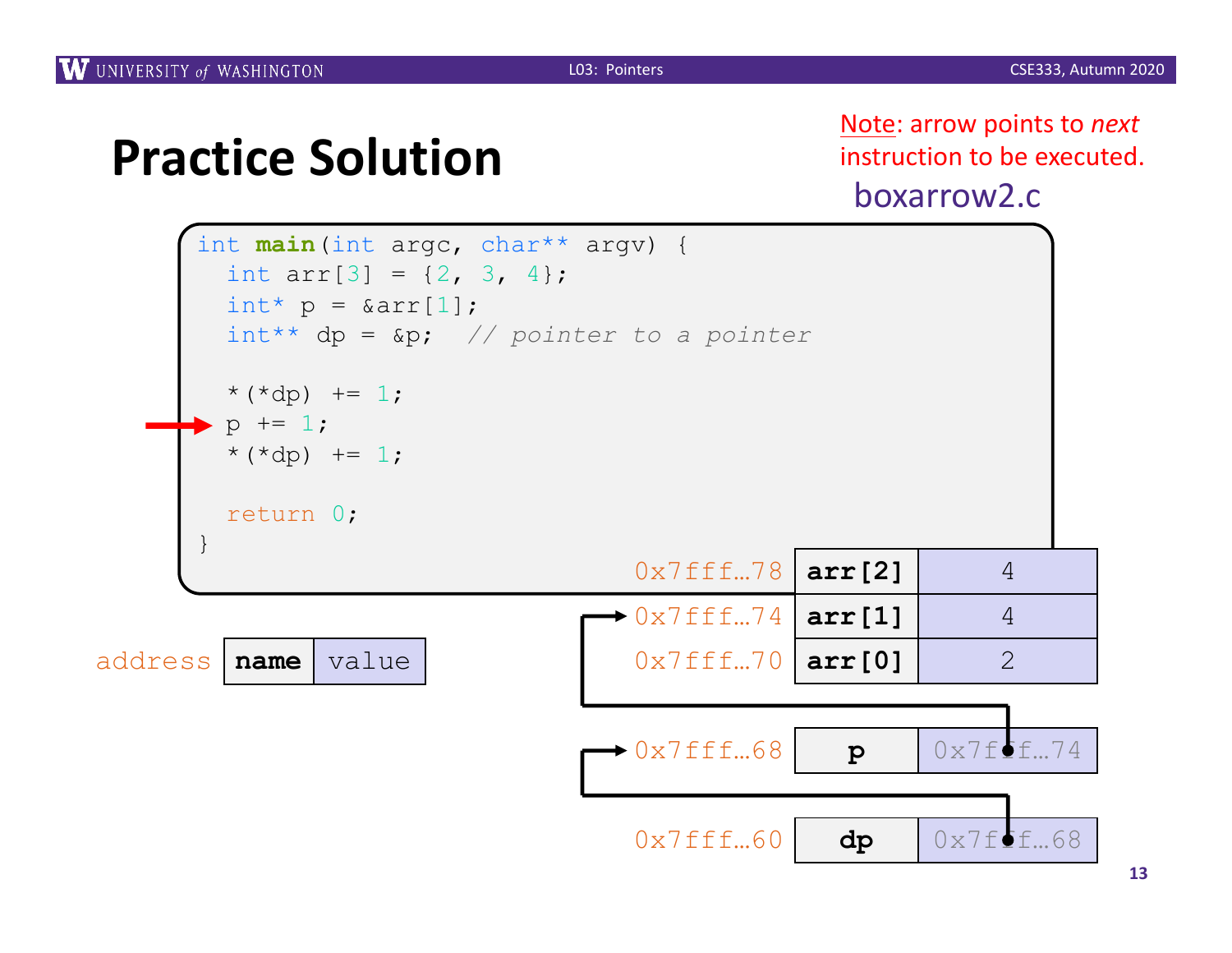boxarrow2.c Note: arrow points to *next* instruction to be executed.

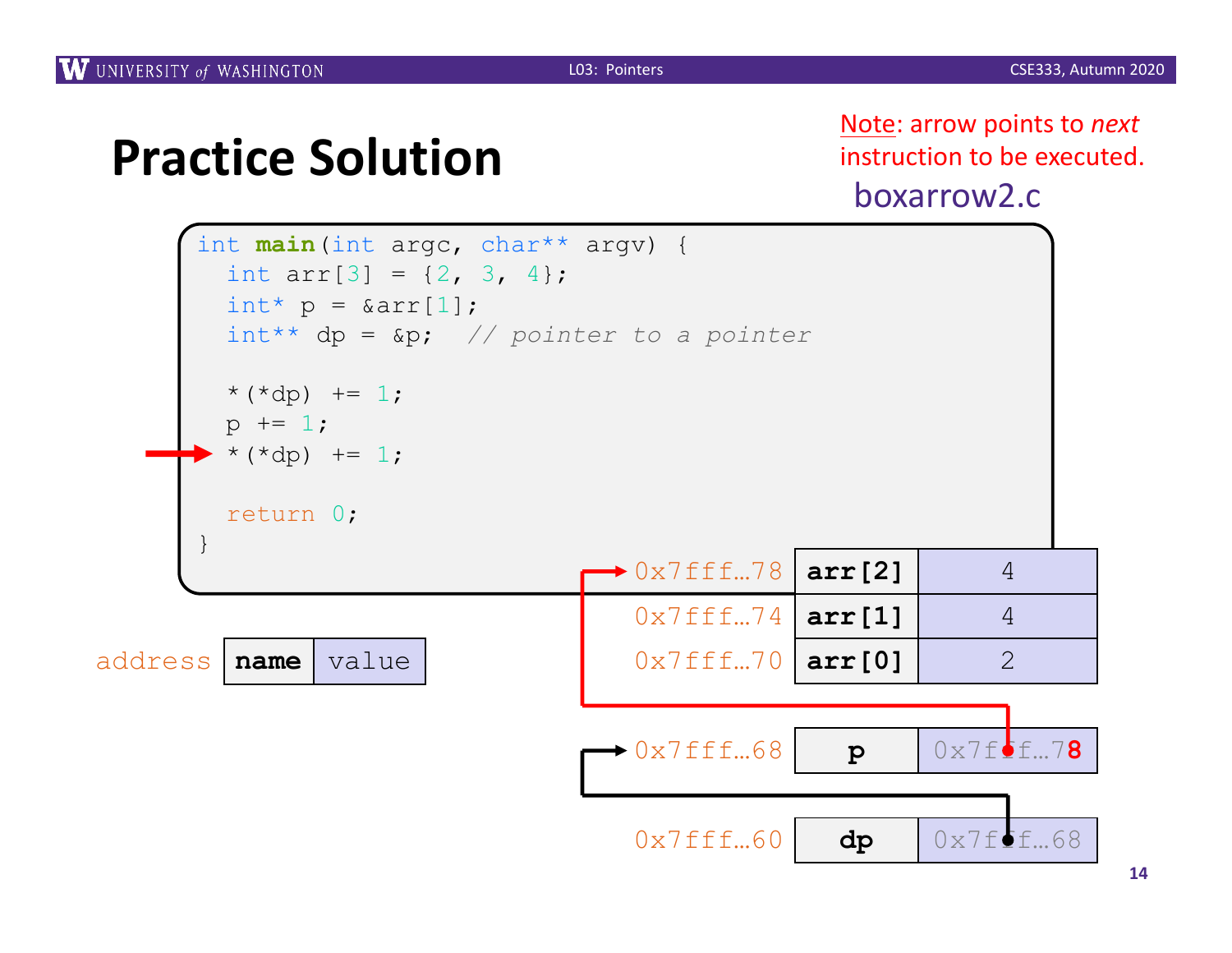boxarrow2.c Note: arrow points to *next* instruction to be executed.

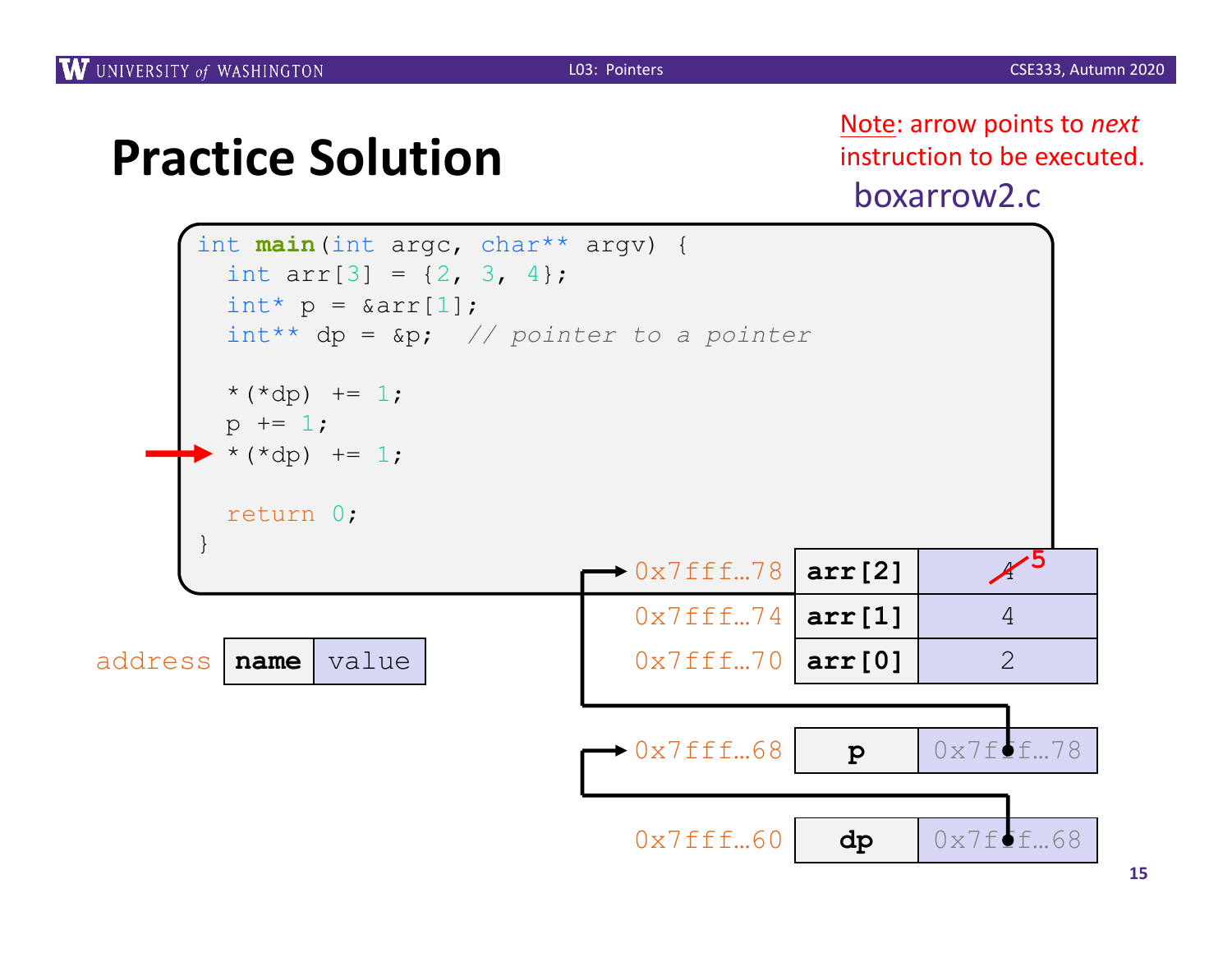# **Endianness**

- ◆ Memory is byte-addressed, so endianness determines what ordering that multi-byte data gets read and stored *in memory*
	- Big-endian: Least significant byte has *highest* address
	- Little-endian: Least significant byte has *lowest* address
- <sup>v</sup> **Example:** 4-byte data 0xa1b2c3d4 at address 0x100

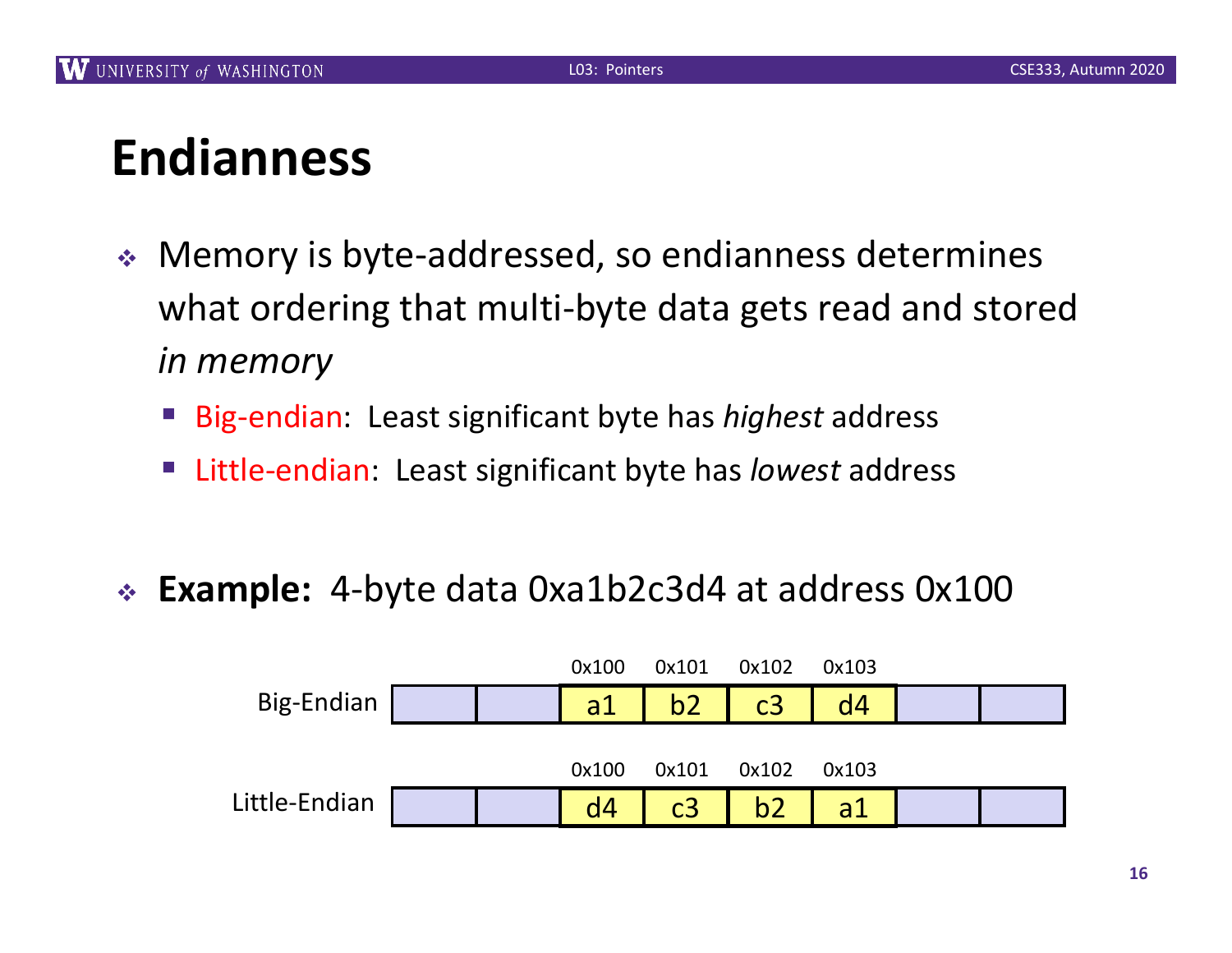**Note: Arrow points** to *next* instruction.

| int main (int argc, char** argv) {<br>int $arr[3] = \{1, 2, 3\}$ ;<br>int* int ptr = $\text{Sarr}[0]$ ; |  |
|---------------------------------------------------------------------------------------------------------|--|
| char* char ptr = $(char*)$ int ptr;                                                                     |  |
| int ptr $+= 1$ ;<br>int ptr += 2; // uh oh                                                              |  |
| char ptr $+= 1$ ;<br>char ptr $+= 2;$                                                                   |  |
| return 0;                                                                                               |  |

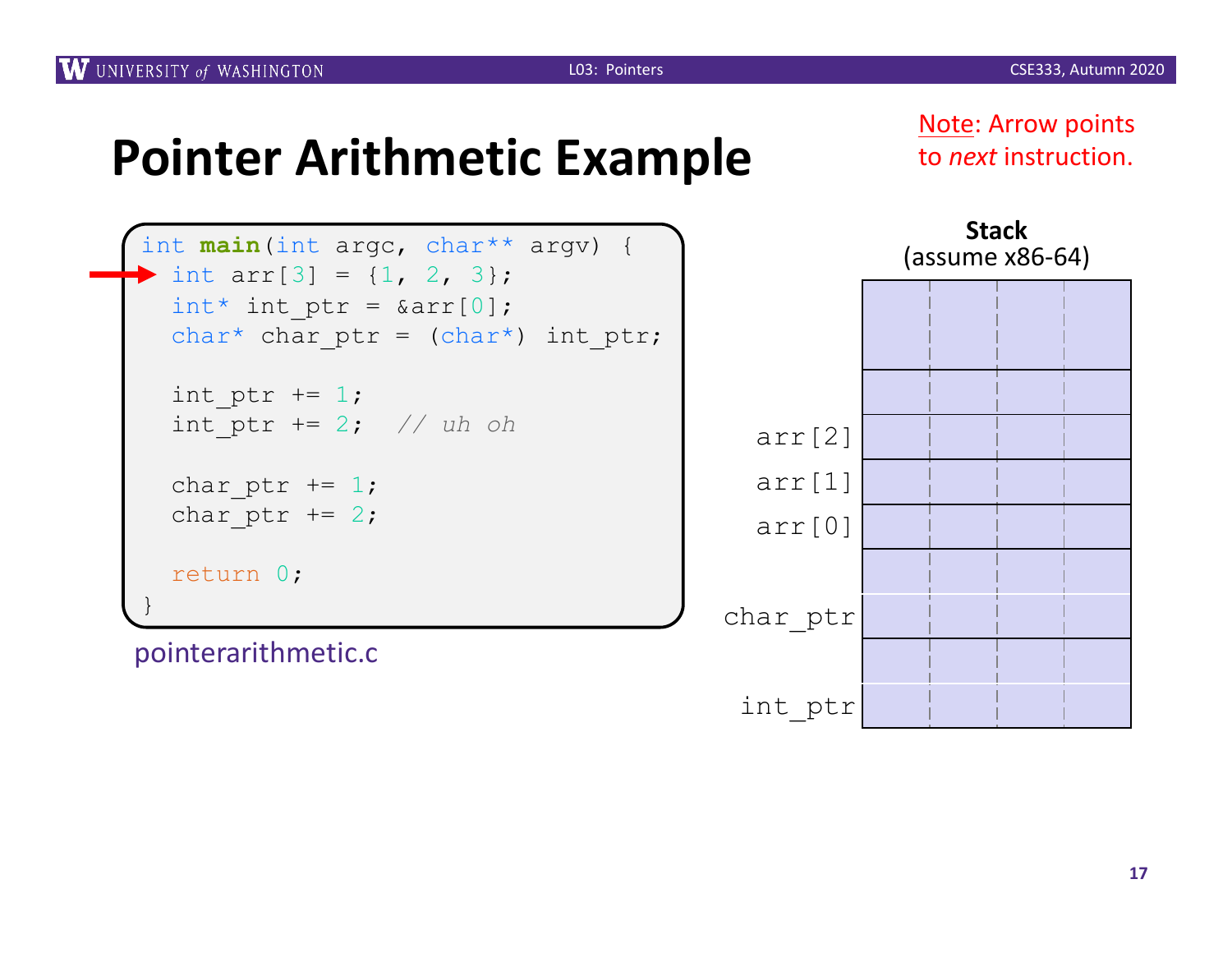Note: Arrow points to *next* instruction.

```
int main(int argc, char** argv) {
  int arr[3] = \{1, 2, 3\};
 int* int ptr = &array[0];char* char ptr = (char*) int ptr;
 int ptr += 1;int_ptr += 2; // uh oh
 char ptr += 1;char ptr += 2;return 0;
}
```
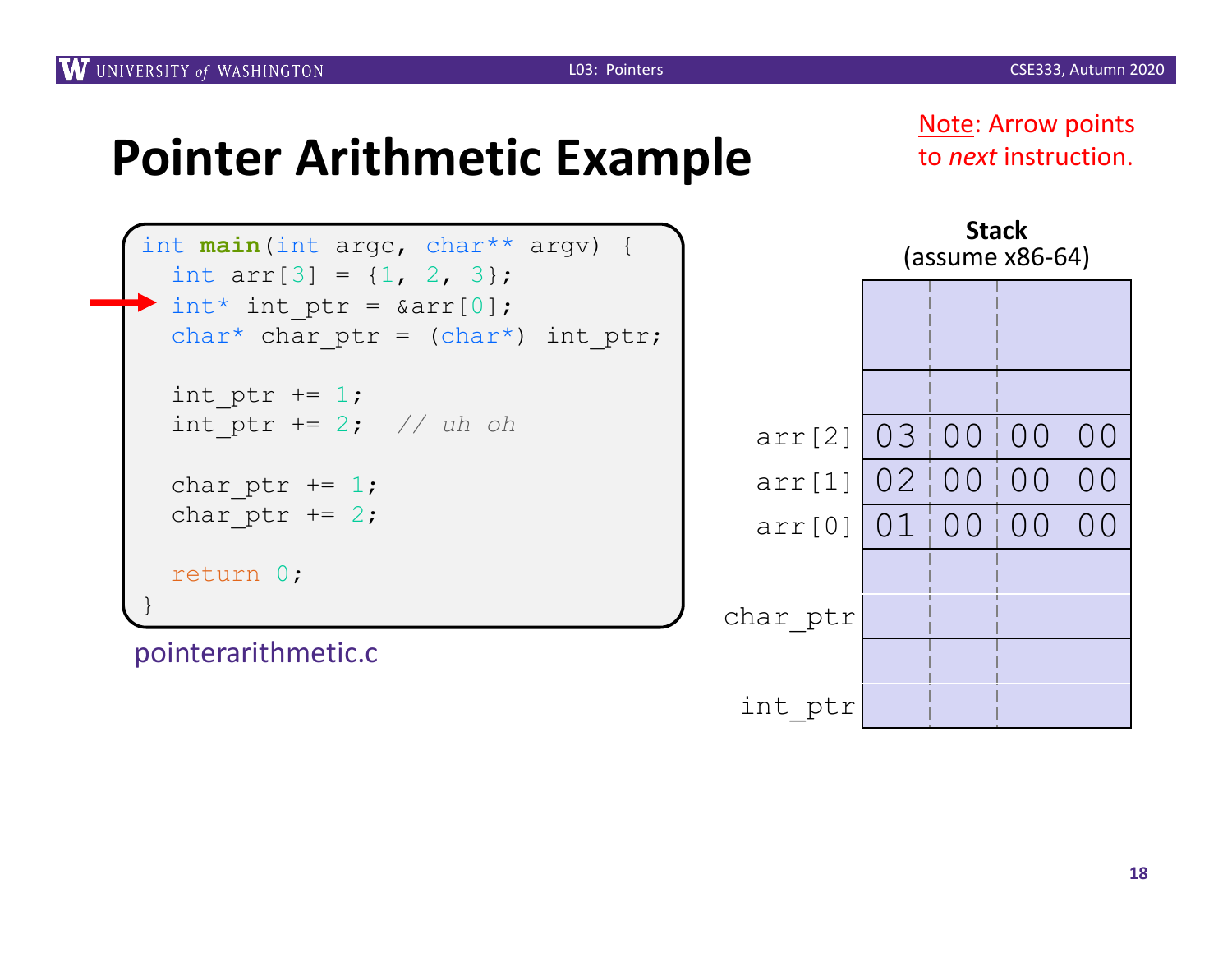Note: Arrow points to *next* instruction.



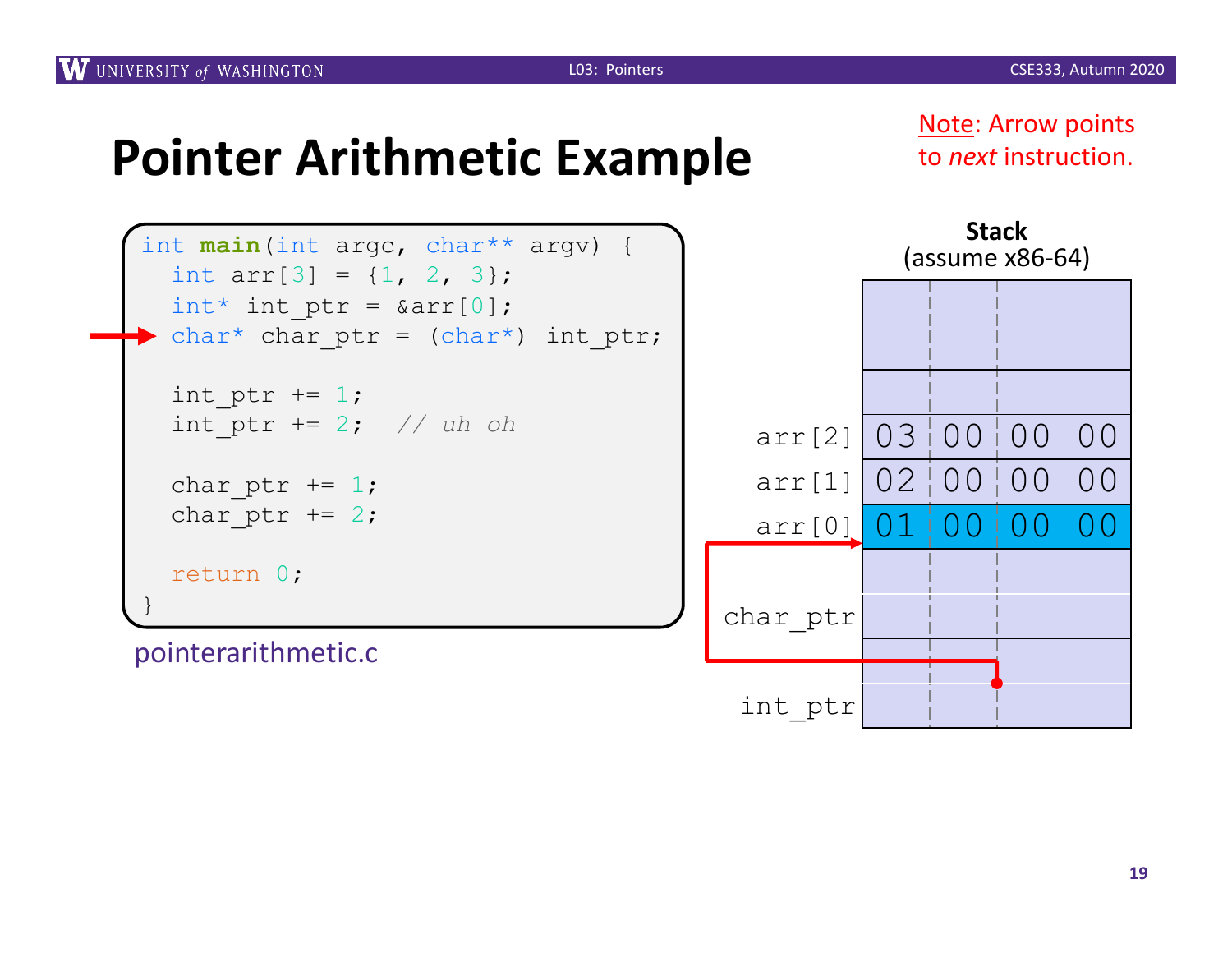Note: Arrow points to *next* instruction.



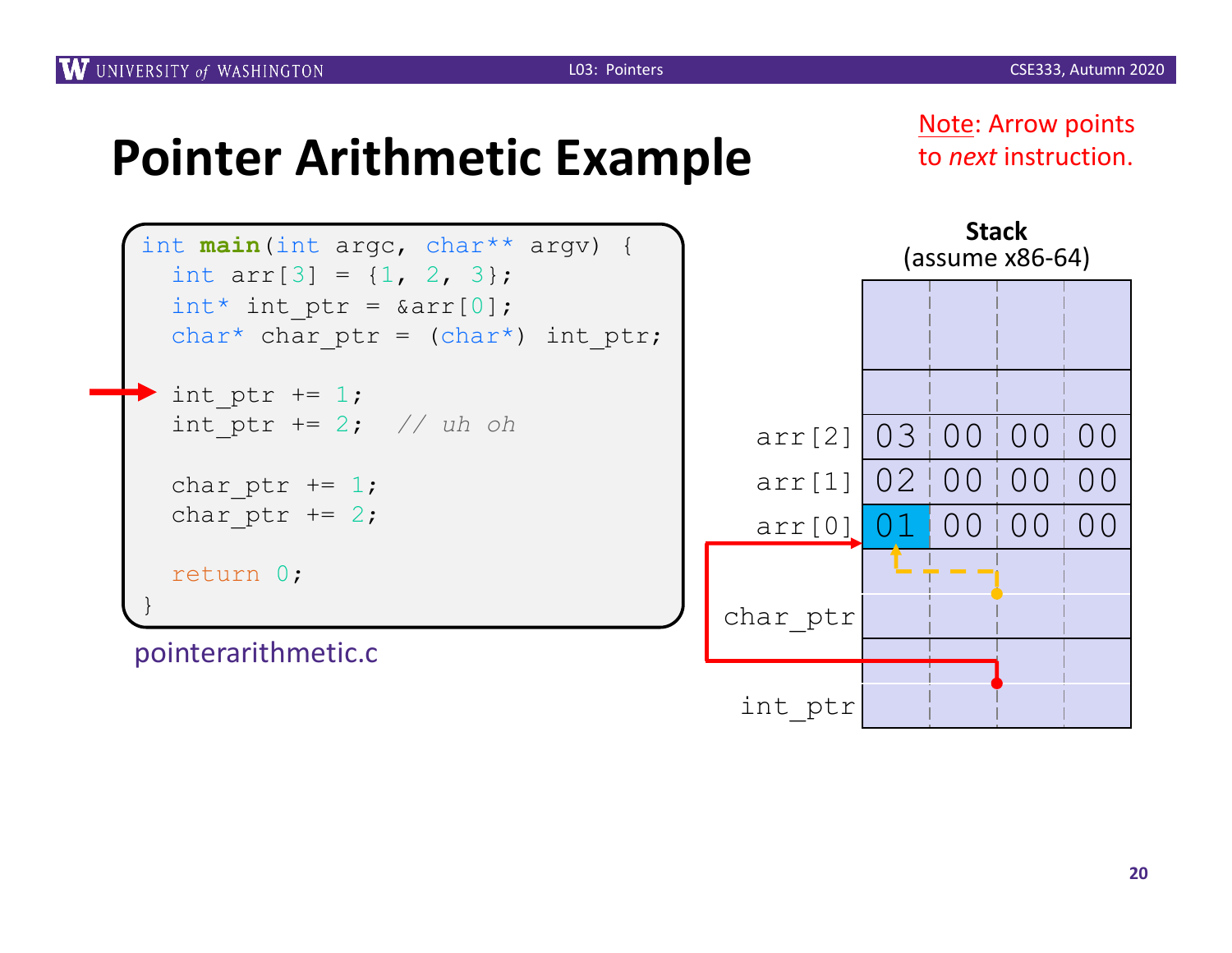Note: Arrow points to *next* instruction.

**Stack**



**int\_ptr:** 0x0x7ffffffde010 **\*int\_ptr:** 1

**21**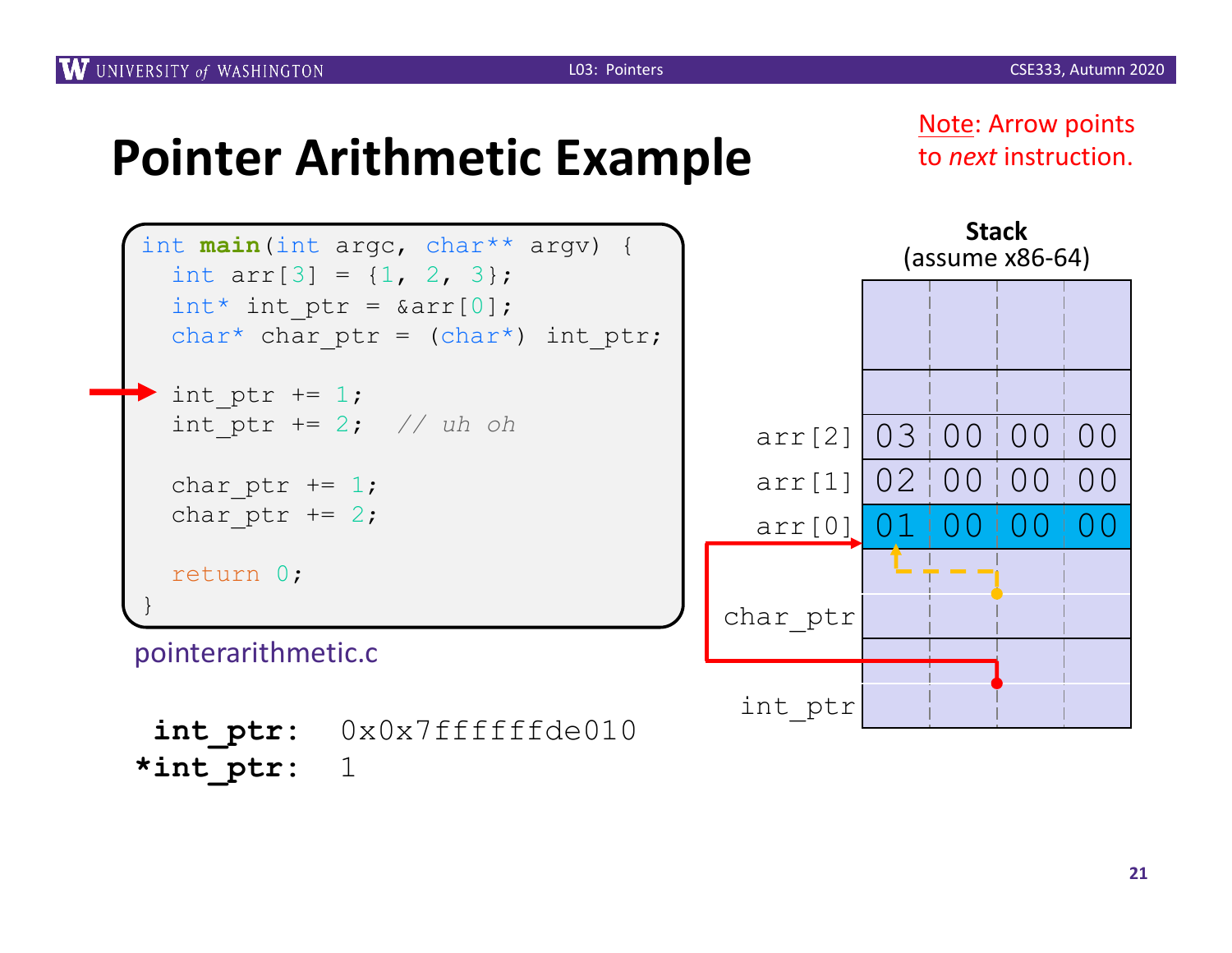Note: Arrow points to *next* instruction.

**Stack**





**int\_ptr:** 0x0x7ffffffde01**4 \*int\_ptr: 2**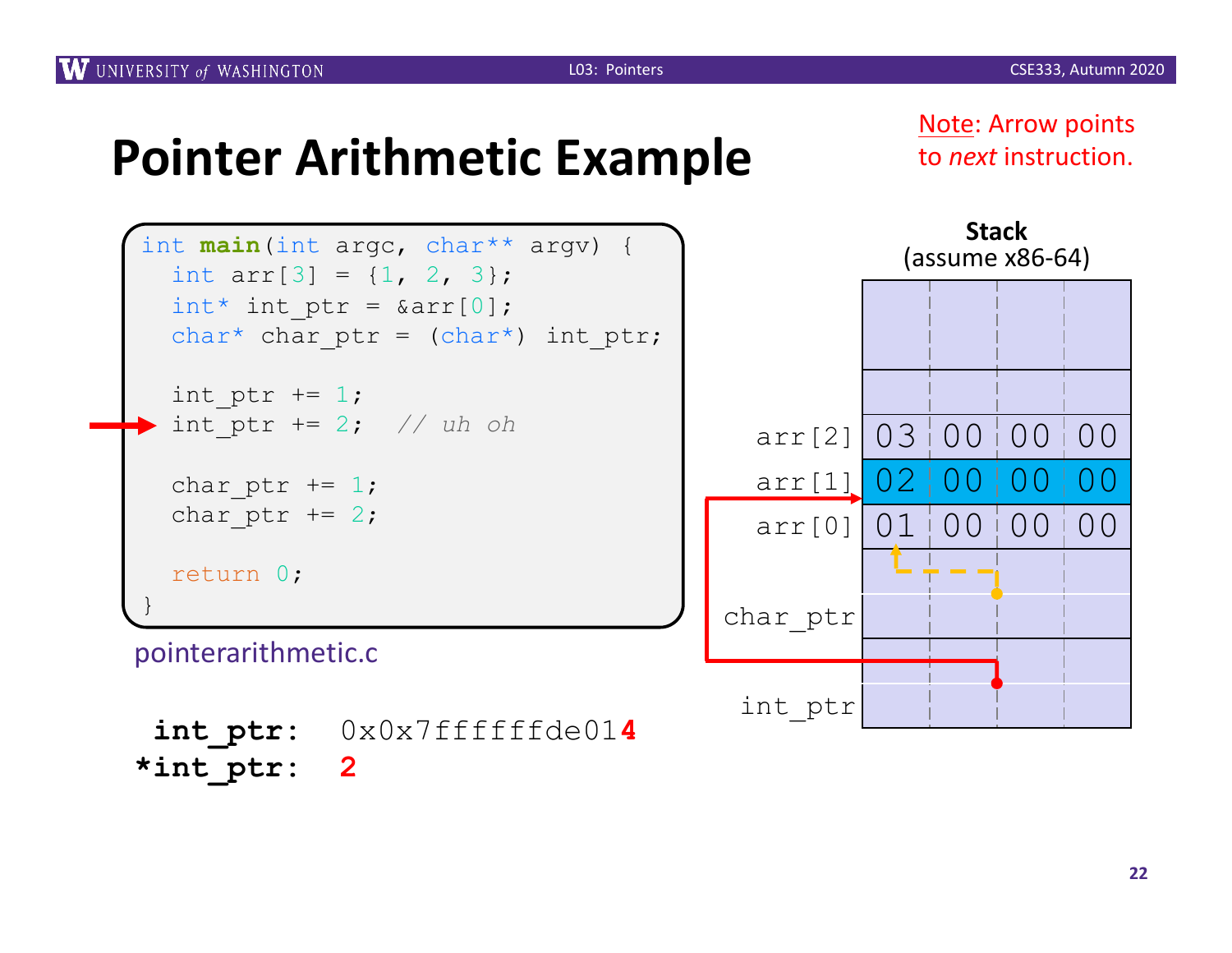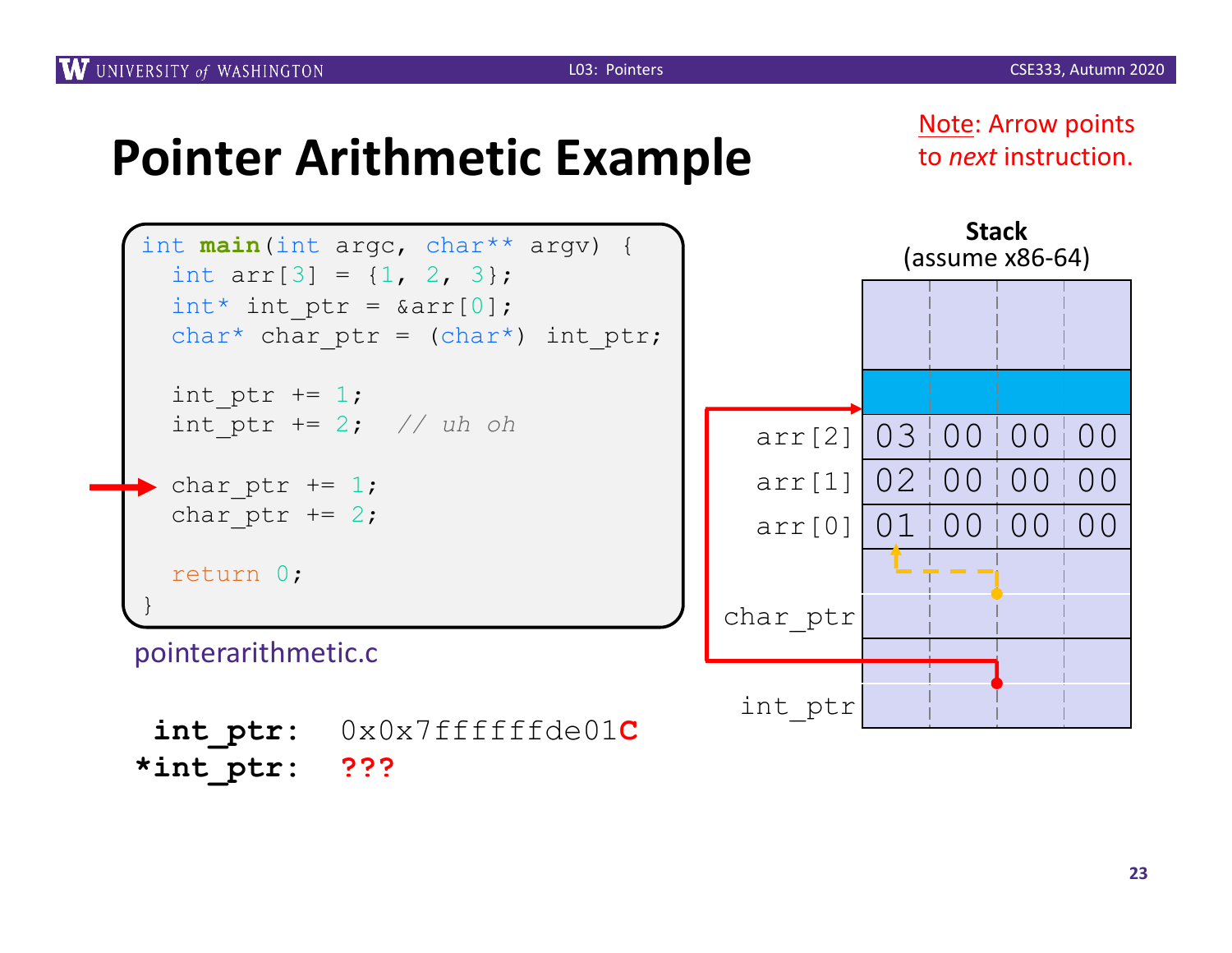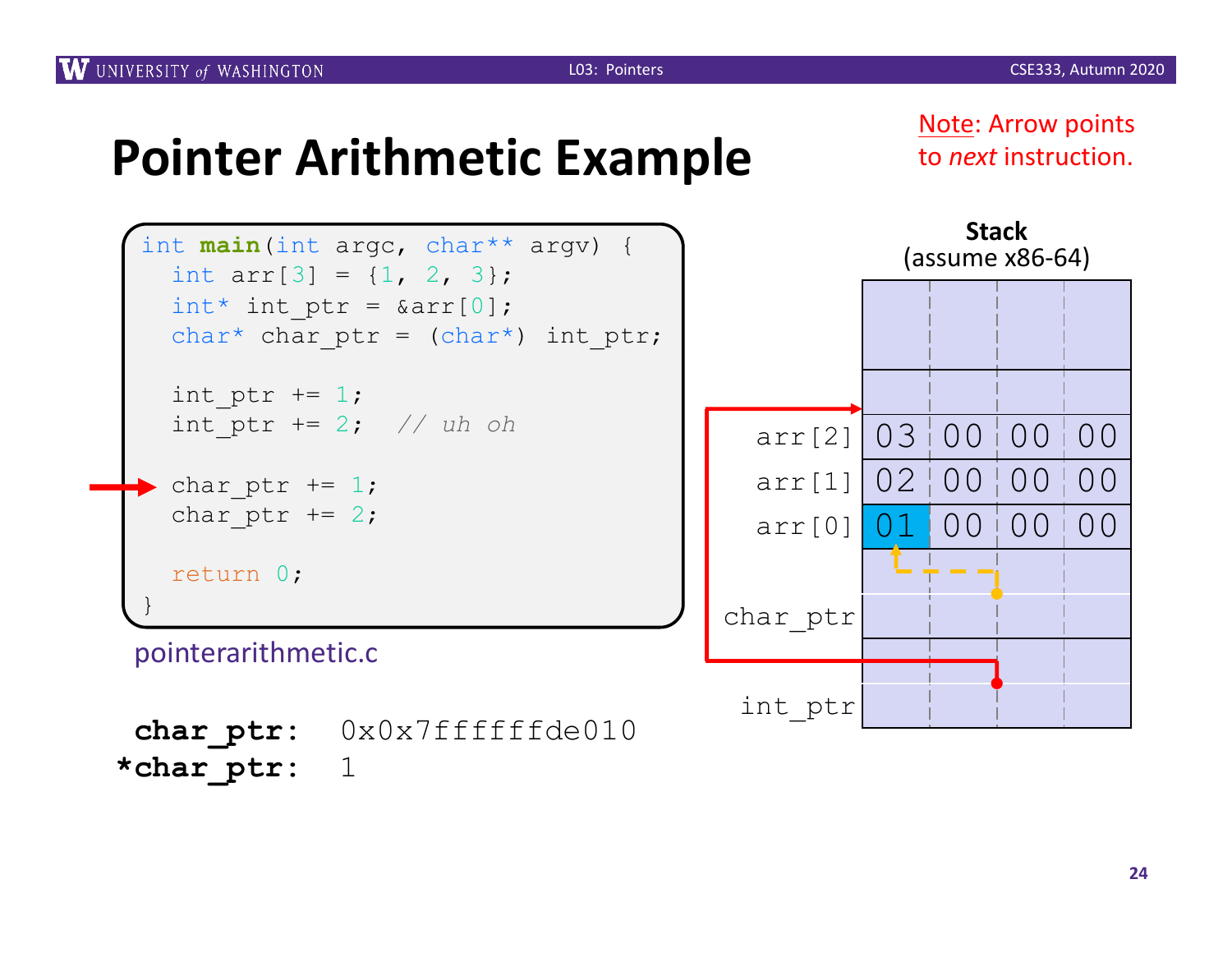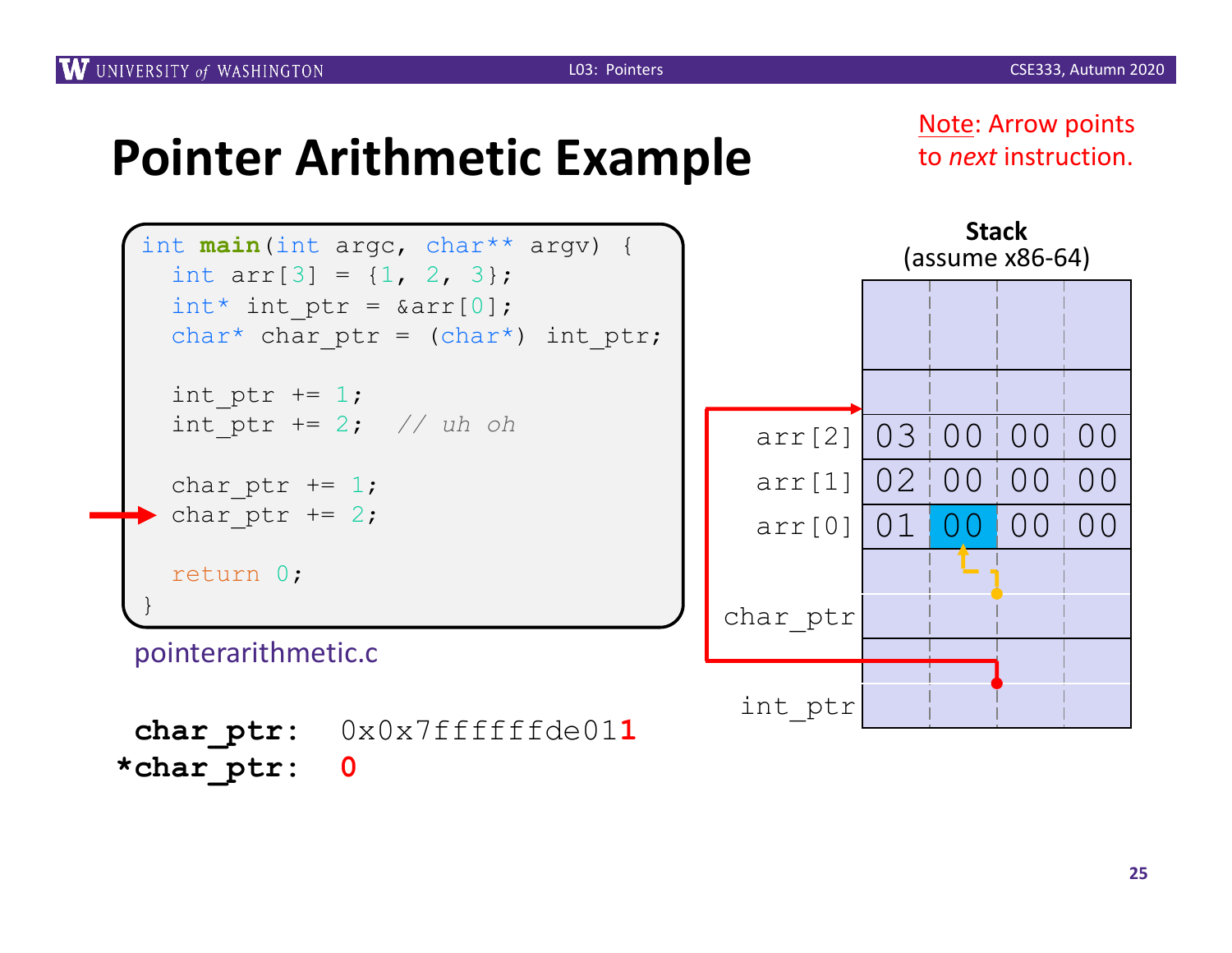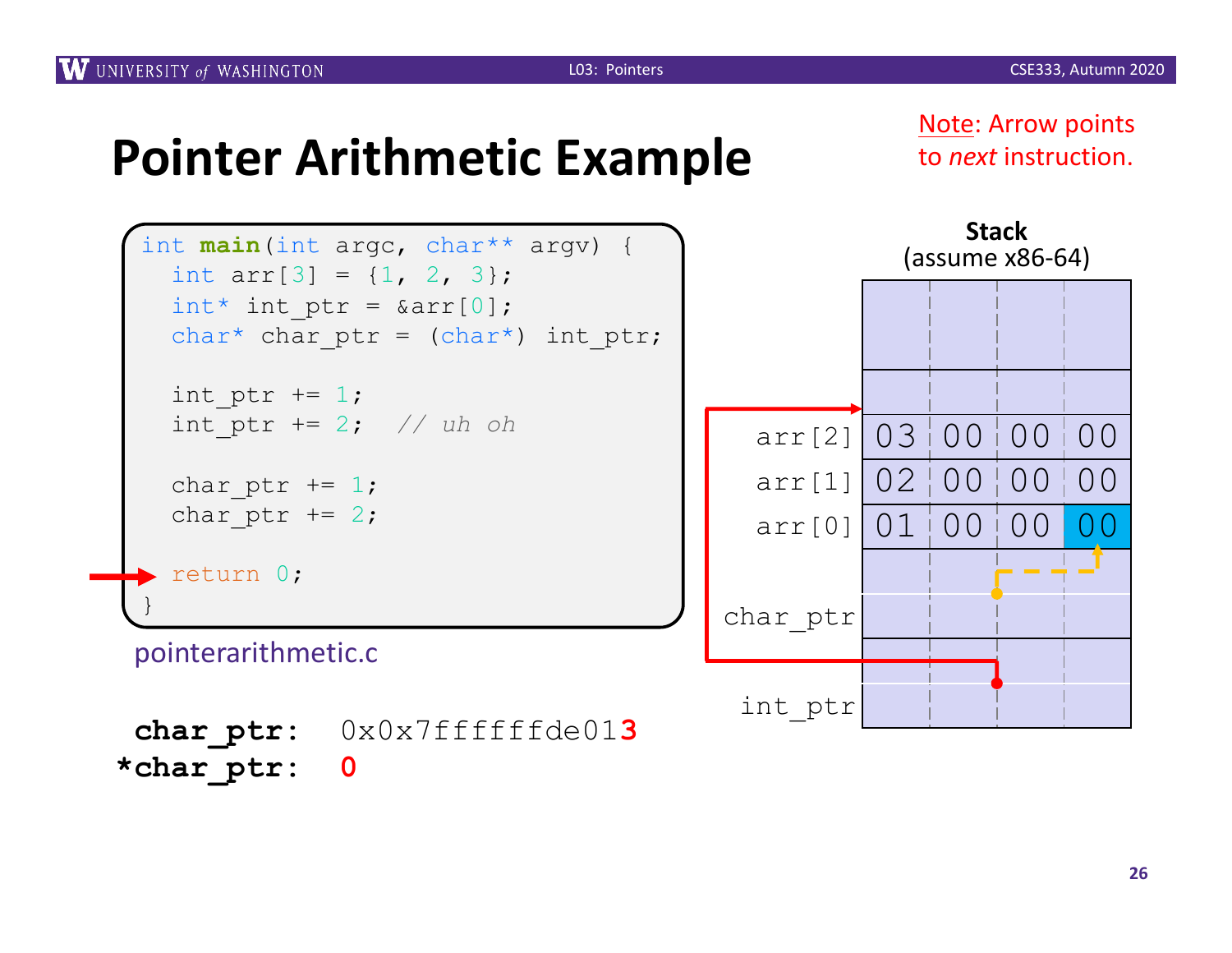### **Lecture Outline**

- <sup>v</sup> Pointers & Pointer Arithmetic
- <sup>v</sup> **Pointers as Parameters**
- <sup>v</sup> Pointers and Arrays
- ◆ Function Pointers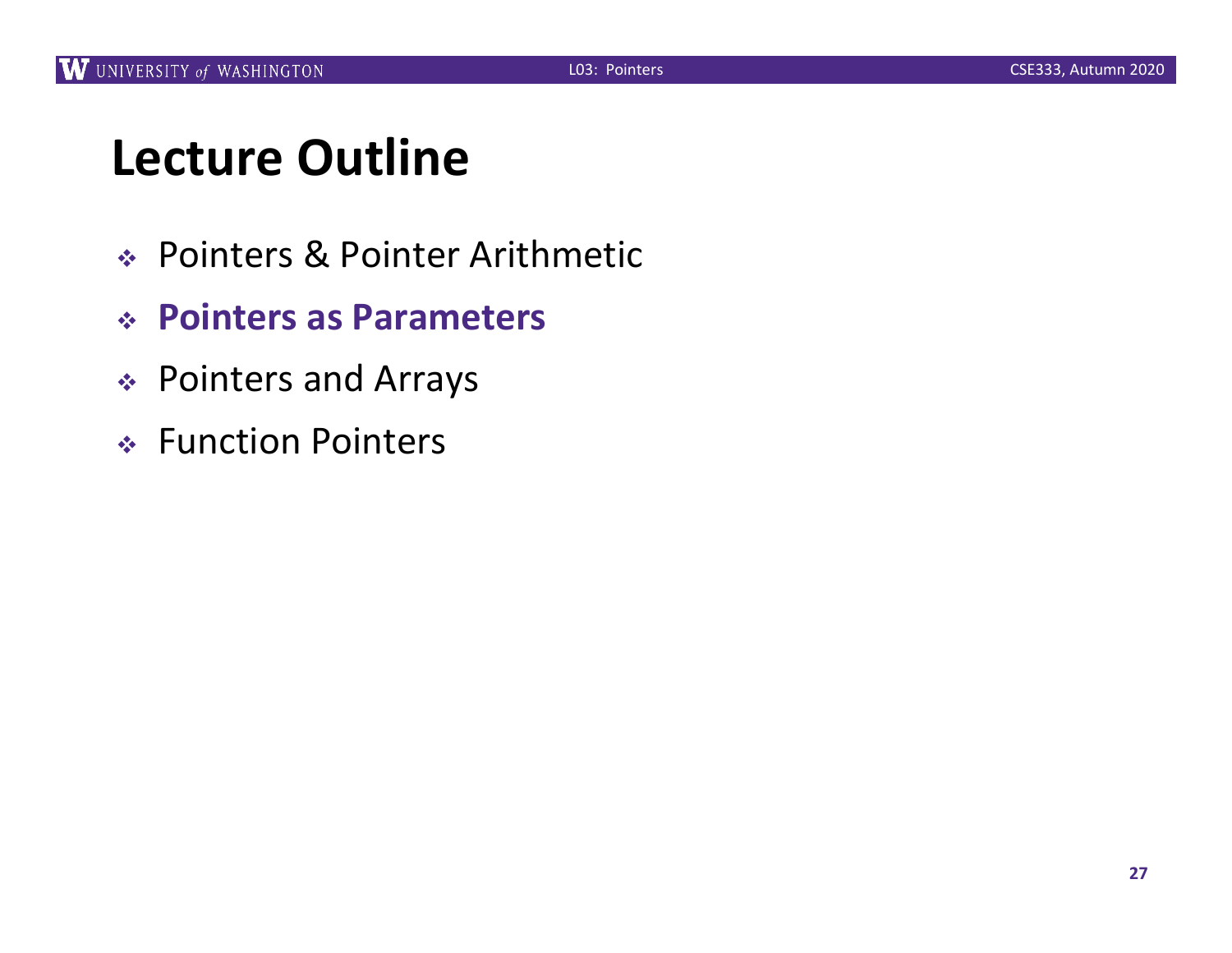# **C is Call-By-Value**

- <sup>v</sup> C (and Java) pass arguments by *value*
	- Callee receives a **local copy** of the argument
		- Register or Stack
	- If the callee modifies a parameter, the caller's copy *isn't* modified

```
void swap(int a, int b) {
  int tmp = a;
  a = b;b = tmp;}
int main(int argc, char** argv) {
  int a = 42, b = -7;
  swap(a, b);
  ...
```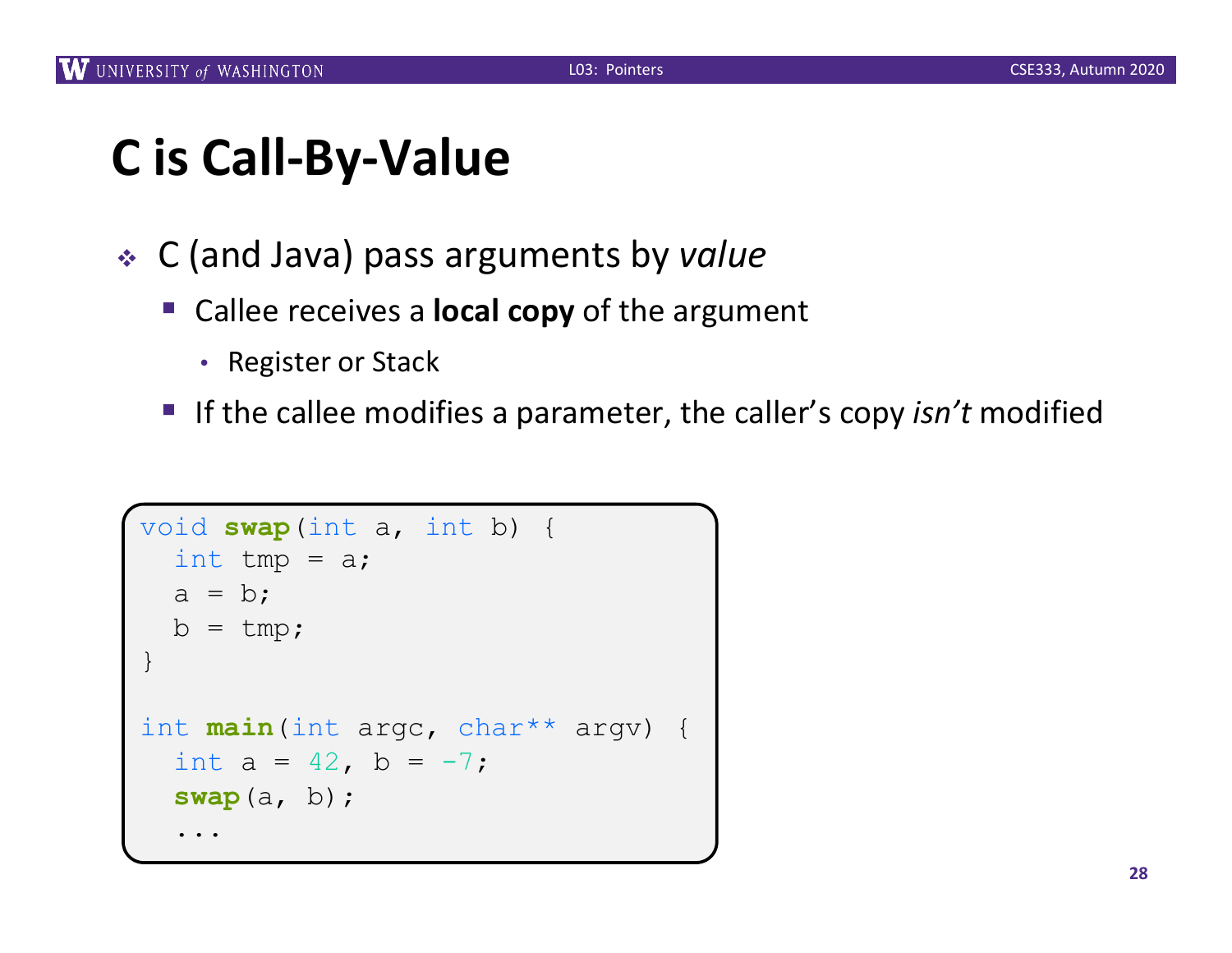#### Note: Arrow points to *next* instruction.



```
void swap(int a, int b) {
  int tmp = a;
  a = b;
  b = tmp;}
int main(int argc, char** argv) {
  int a = 42, b = -7;
  swap(a, b);
  ...
```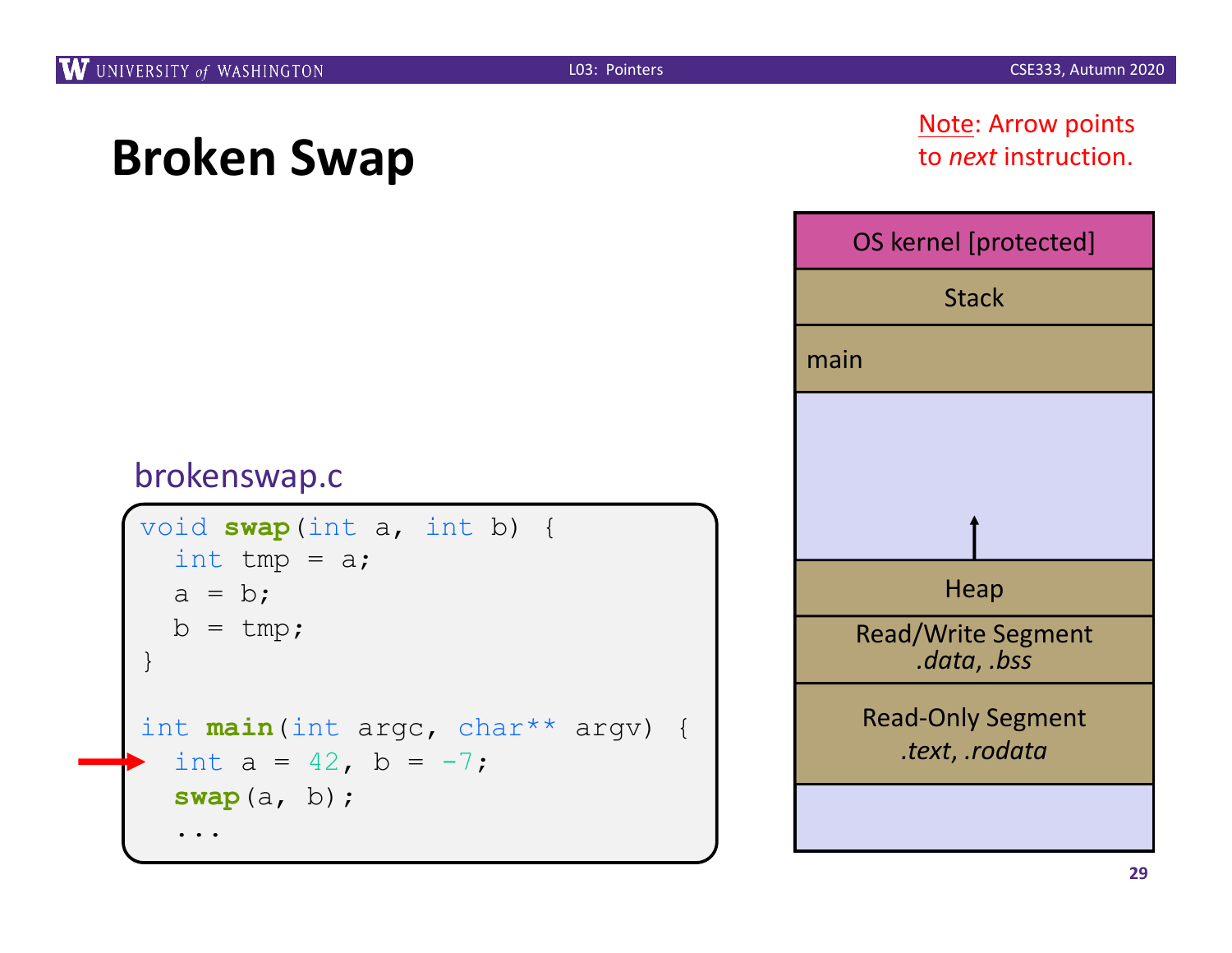```
void swap(int a, int b) {
  int tmp = a;
  a = b;
  b = tmp;}
int main(int argc, char** argv) {
  int a = 42, b = -7;
  swap(a, b);
  ...
```
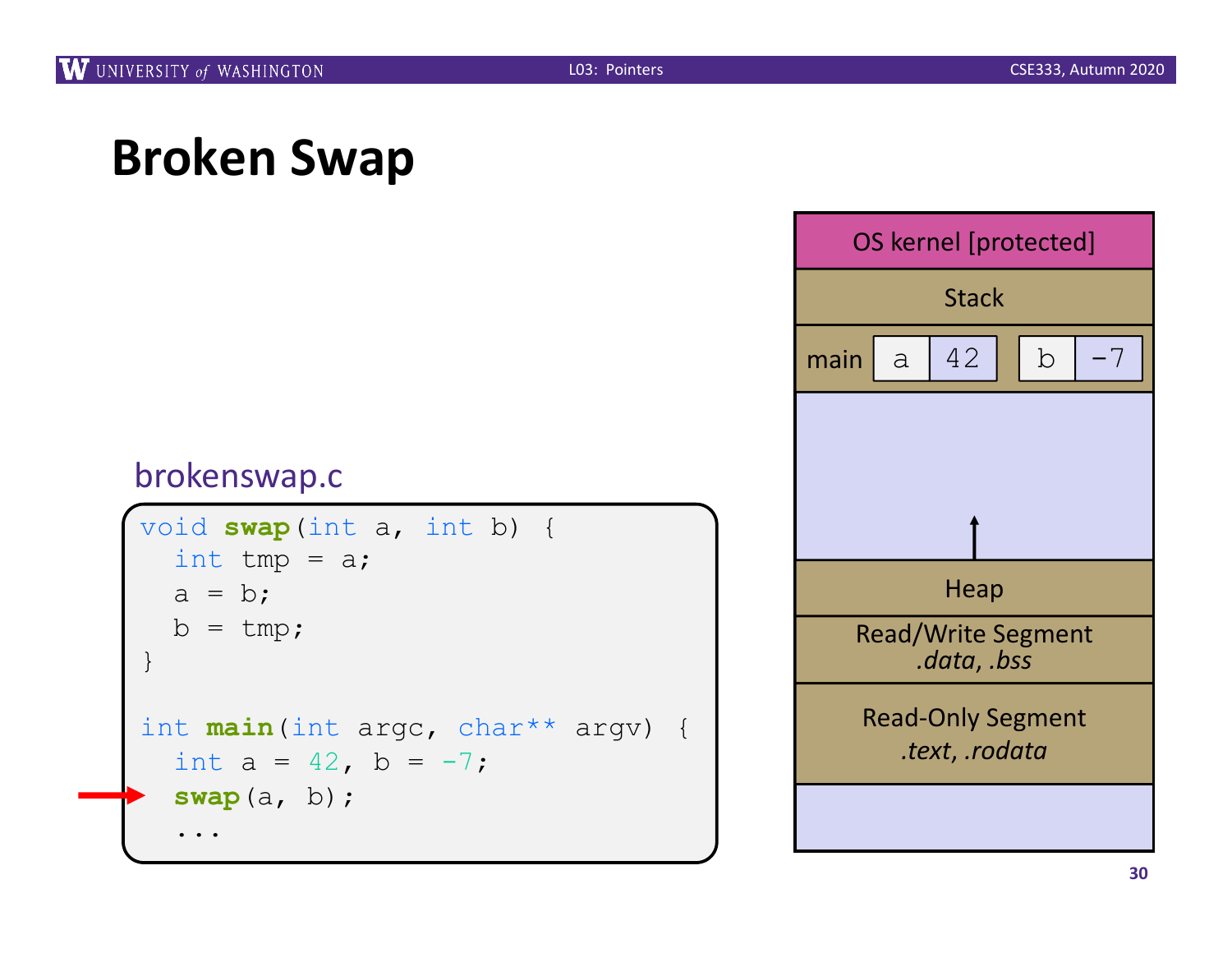```
void swap(int a, int b) {
  int tmp = a;
  a = b;b = tmp;}
int main(int argc, char** argv) {
  int a = 42, b = -7;
  swap(a, b);
  ...
```
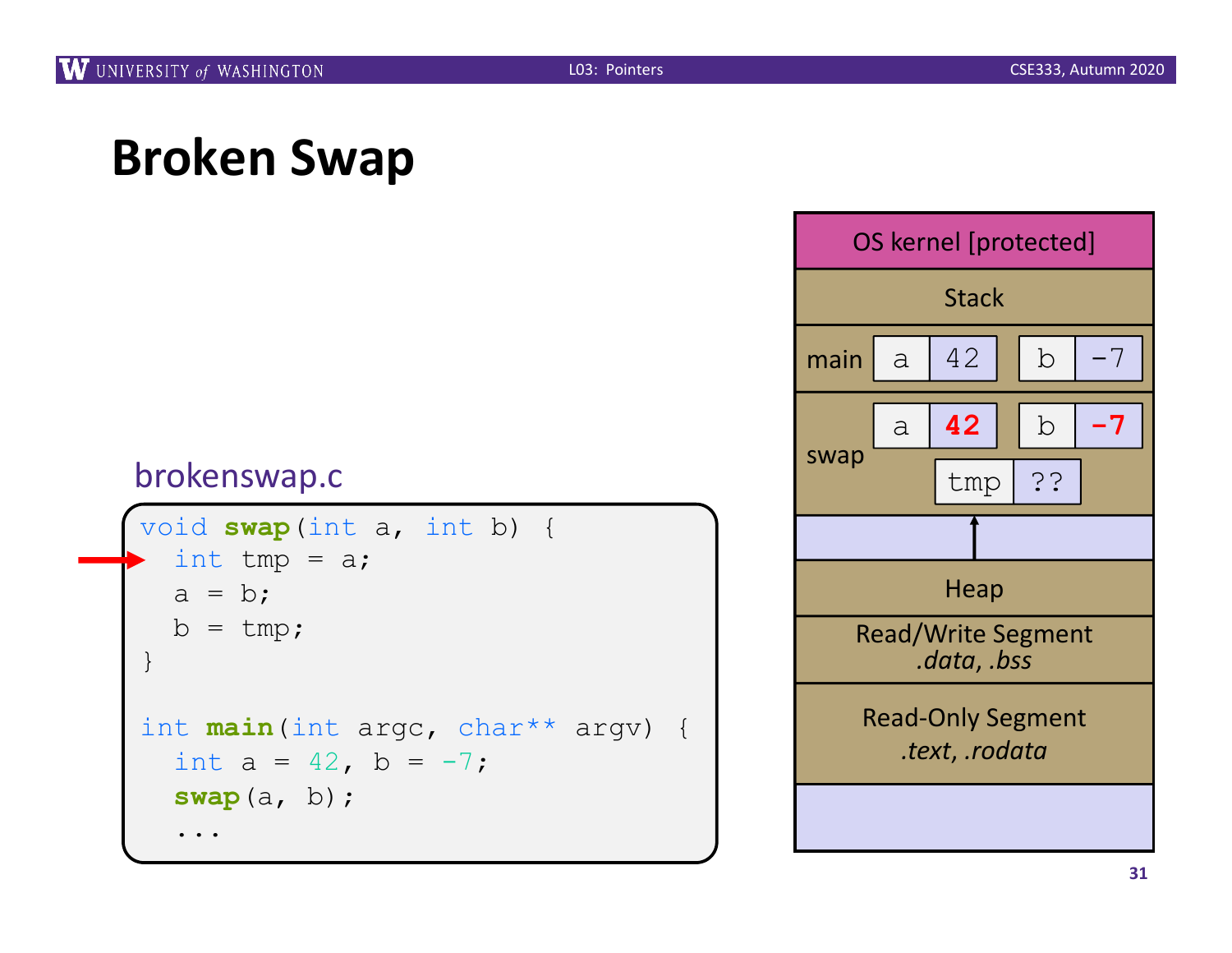```
void swap(int a, int b) {
  int tmp = a;
  a = b;
  b = tmp;}
int main(int argc, char** argv) {
  int a = 42, b = -7;
  swap(a, b);
  ...
```
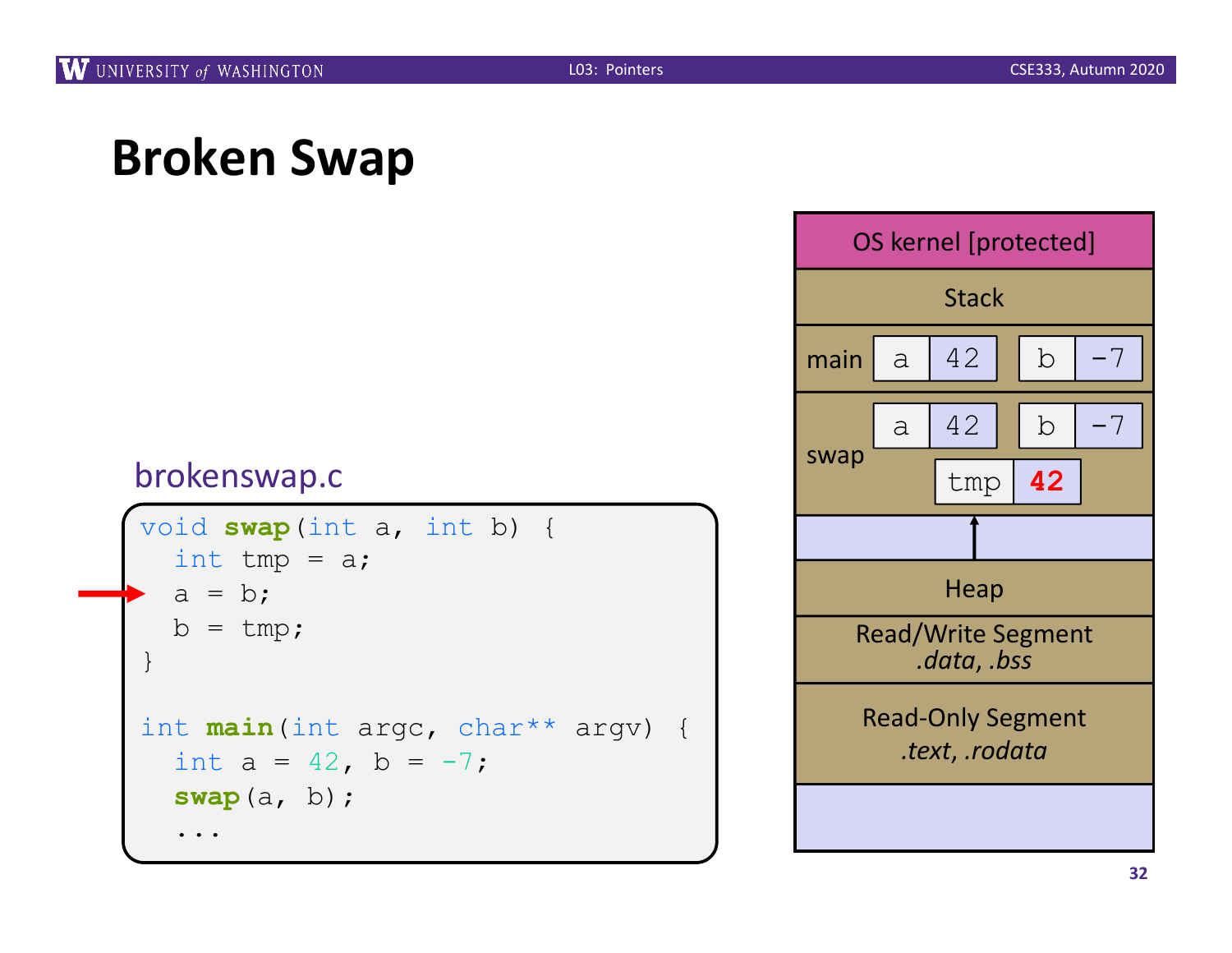```
void swap(int a, int b) {
  int tmp = a;
  a = b;
  b = tmp;}
int main(int argc, char** argv) {
  int a = 42, b = -7;
  swap(a, b);
  ...
```
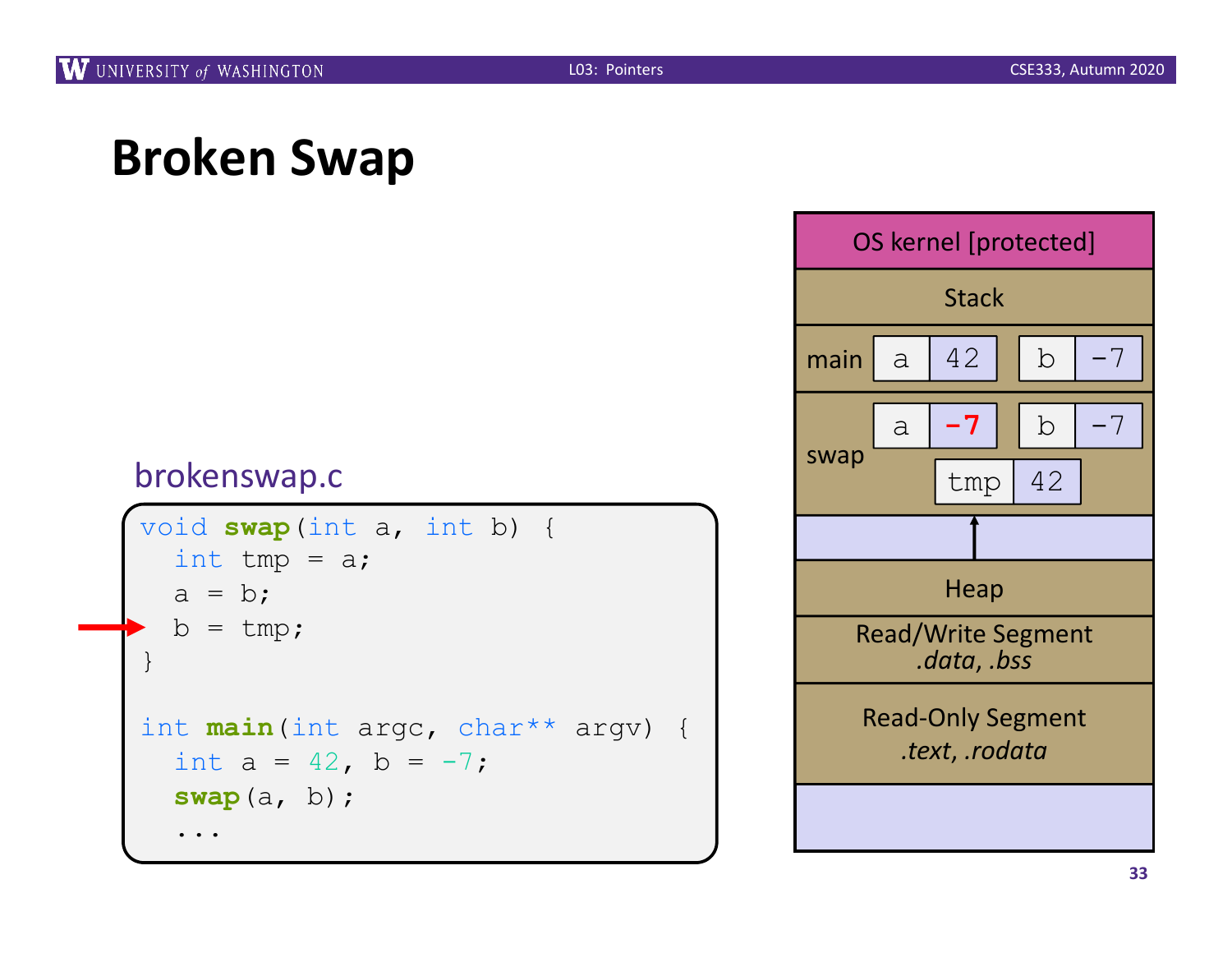```
void swap(int a, int b) {
  int tmp = a;
  a = b;
  b = tmp;}
int main(int argc, char** argv) {
  int a = 42, b = -7;
  swap(a, b);
  ...
```
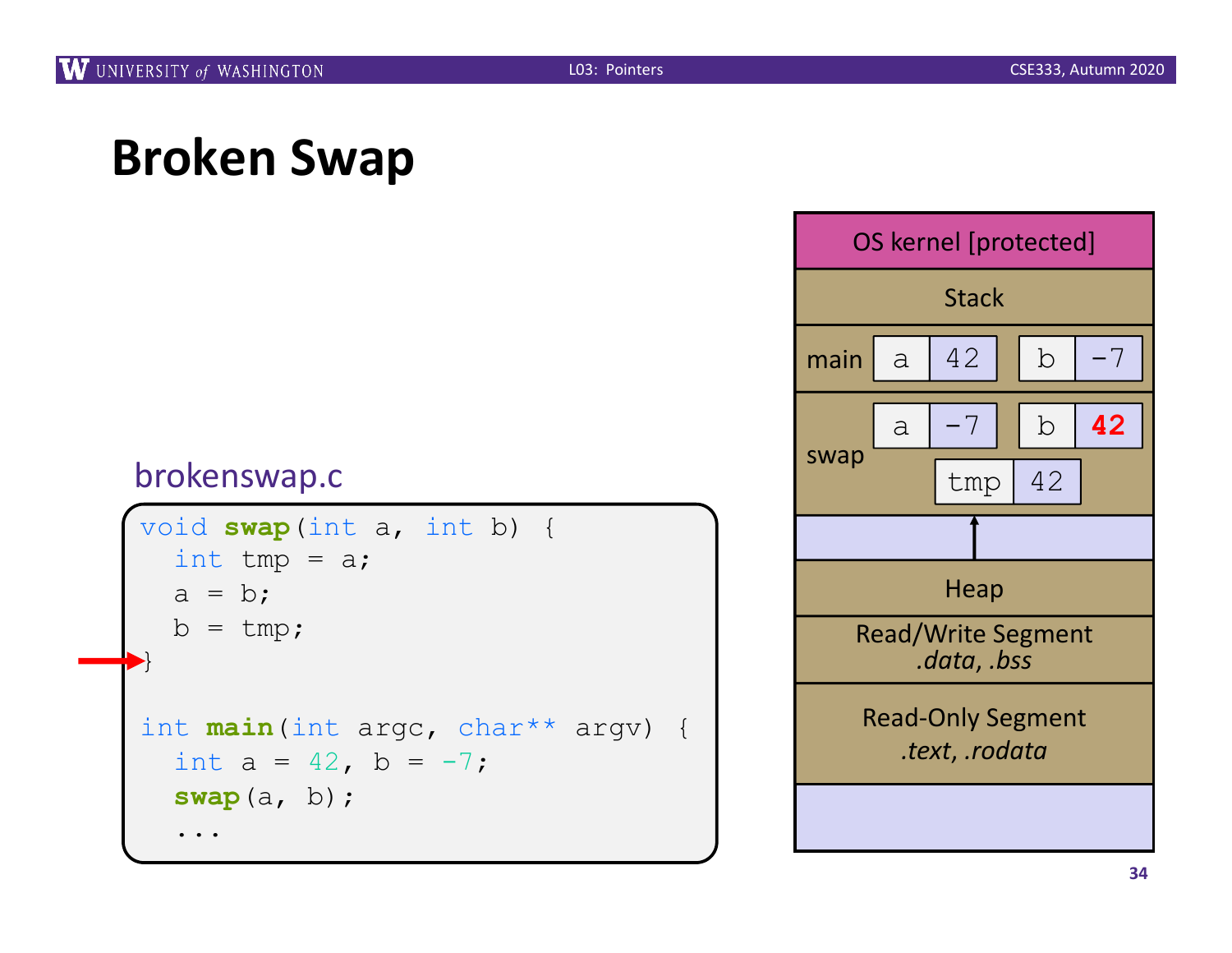```
void swap(int a, int b) {
  int tmp = a;
  a = b;
  b = tmp;}
int main(int argc, char** argv) {
  int a = 42, b = -7;
  swap(a, b);
  ...
```
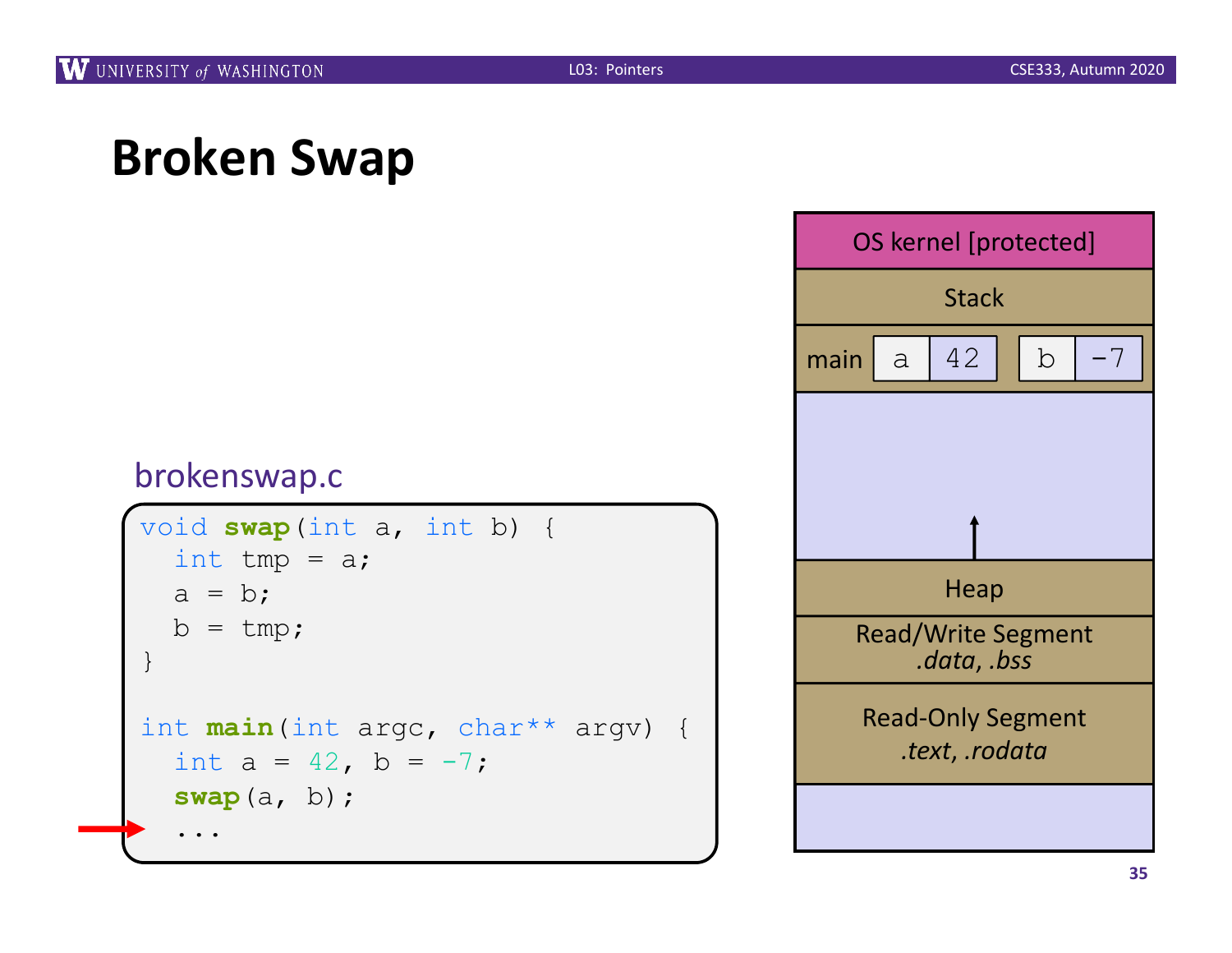# **Faking Call-By-Reference in C**

- <sup>v</sup> Can use pointers to *approximate* call-by-reference
	- Callee still receives a **copy** of the pointer (*i.e.* call-by-value), but it can modify something in the caller's scope by dereferencing the pointer parameter

```
void swap(int a, int b) {
* a, int* b) {
  int tmp = *a;
  \stara = \starb;
  \starb = tmp;
}
int main(int argc, char** argv) {
  int a = 42, b = -7;
  swap(\&a, \&b);...
```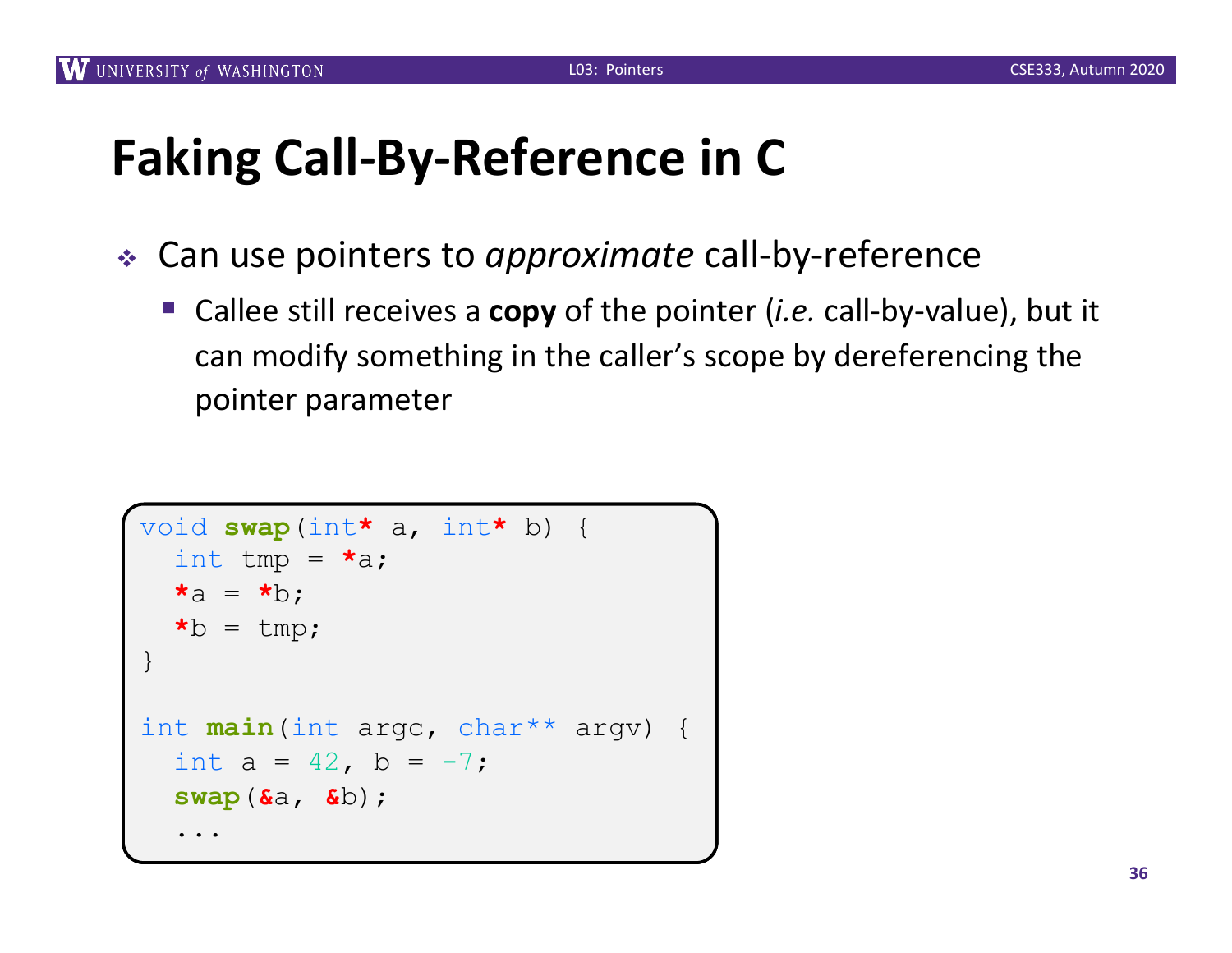#### Note: Arrow points to *next* instruction.



```
void swap(int* a, int* b) {
  int tmp = *a;
  *a = *b;
  *b = tmp;}
int main(int argc, char** argv) {
  int a = 42, b = -7;
  swap(&a, &b);
  ...
```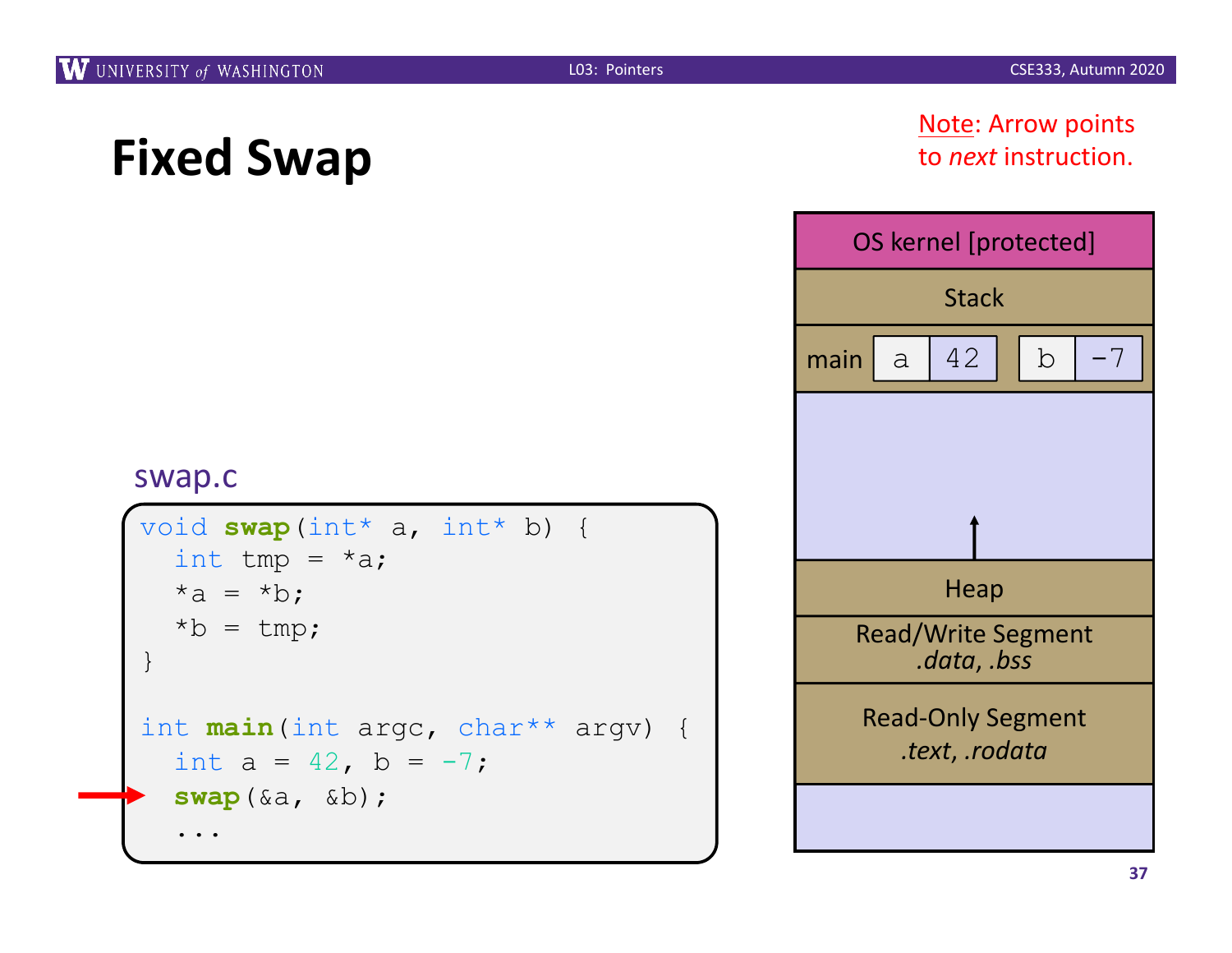```
void swap(int* a, int* b) {
  int tmp = *a;
  *a = *b;
  *b = tmp;}
int main(int argc, char** argv) {
  int a = 42, b = -7;
  swap(&a, &b);
  ...
```
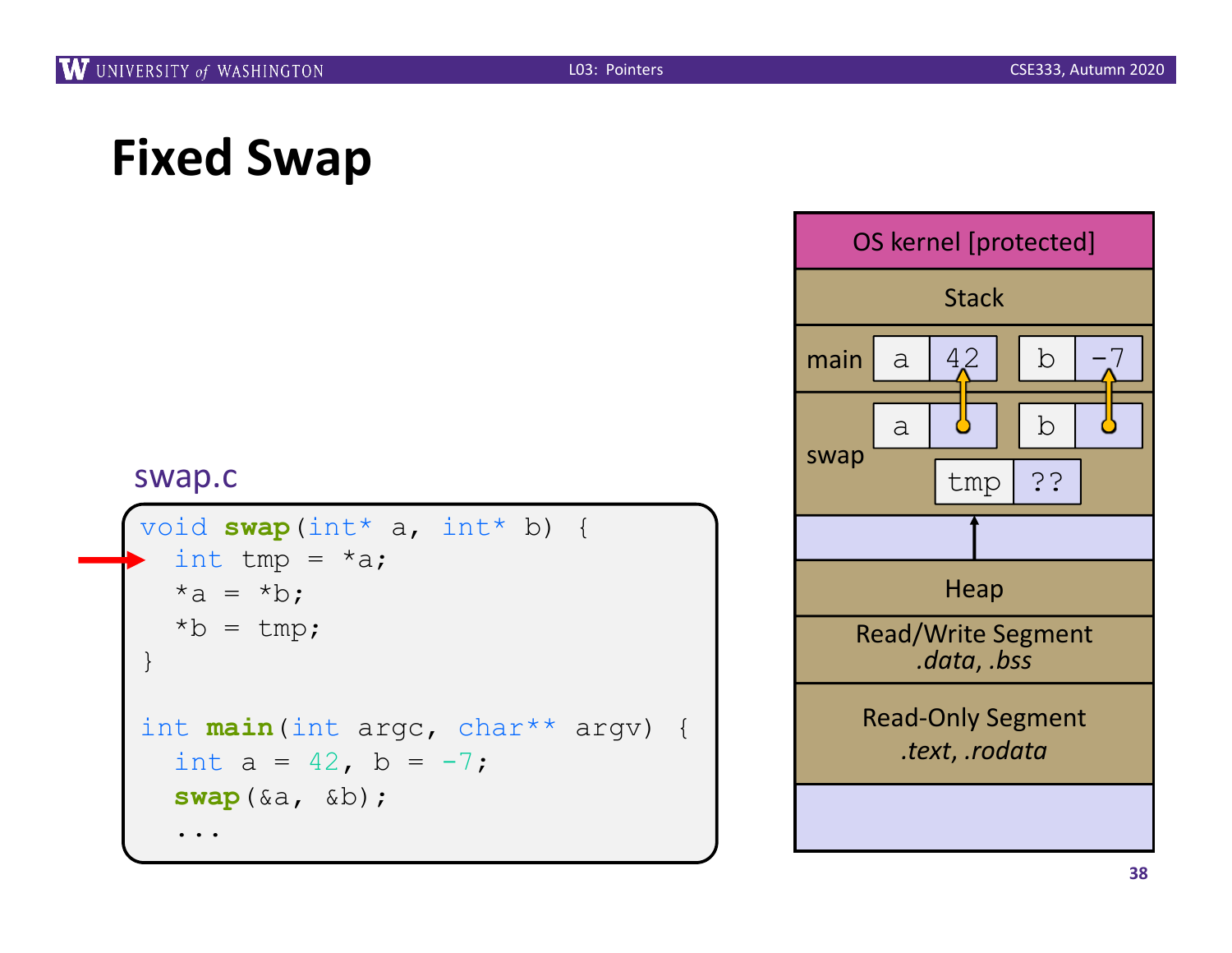```
void swap(int* a, int* b) {
  int tmp = *a;
  *a = *b;
  *b = tmp;}
int main(int argc, char** argv) {
  int a = 42, b = -7;
  swap(&a, &b);
  ...
```
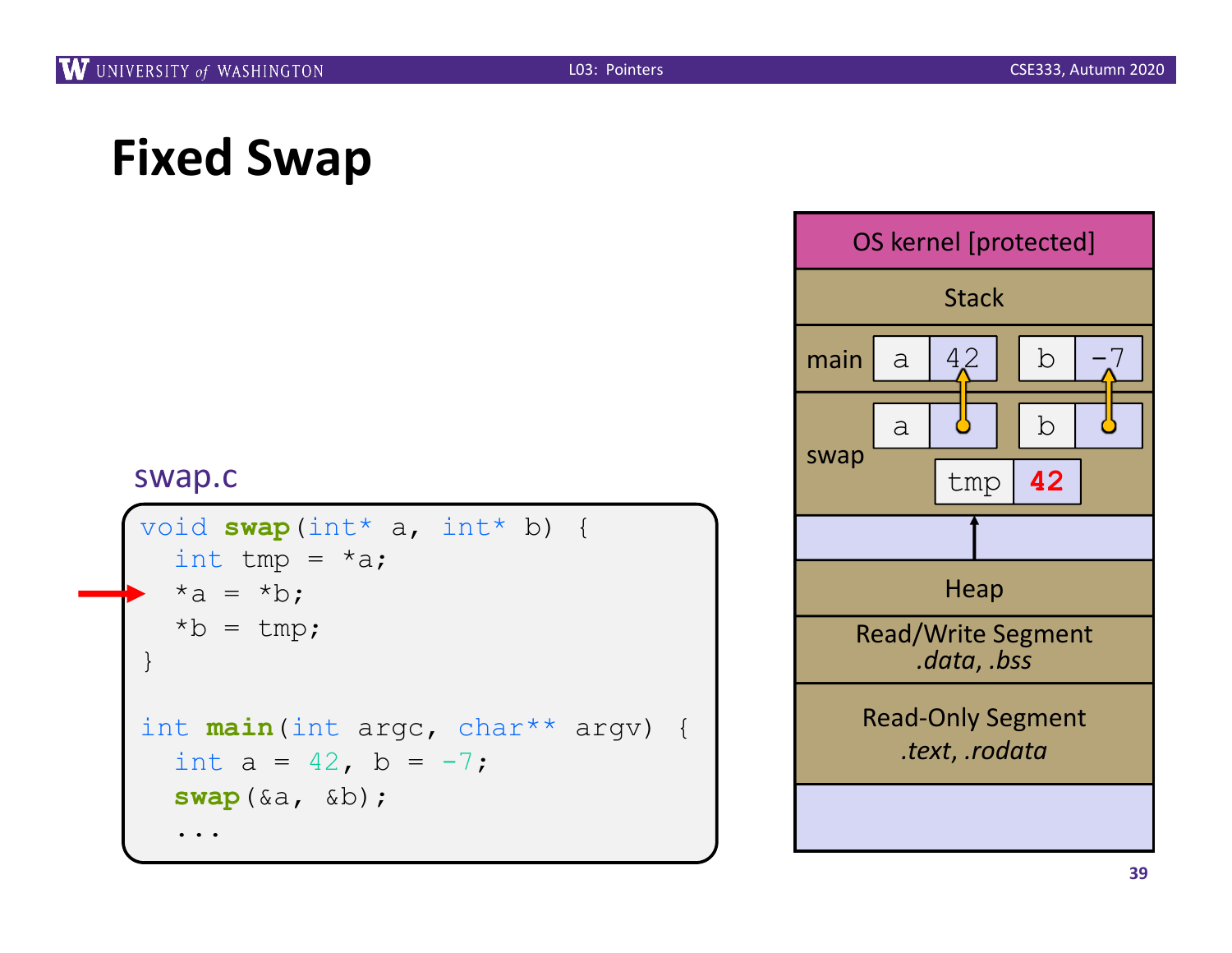```
void swap(int* a, int* b) {
  int tmp = *a;
  *a = *b;
  *b = tmp;}
int main(int argc, char** argv) {
  int a = 42, b = -7;
  swap(&a, &b);
  ...
```
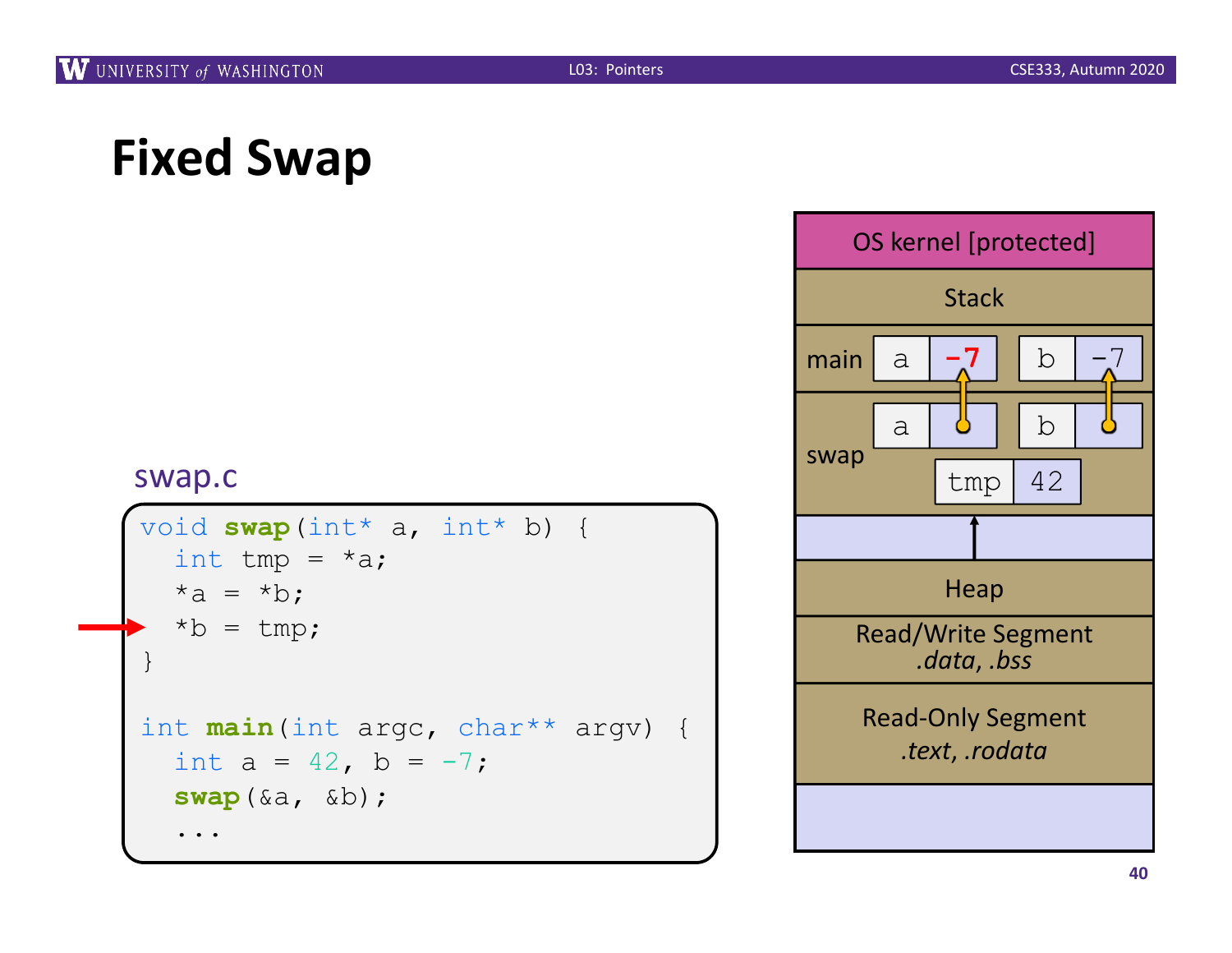```
void swap(int* a, int* b) {
  int tmp = *a;
  *a = *b;
  *b = \text{tmp};}
int main(int argc, char** argv) {
  int a = 42, b = -7;
  swap(&a, &b);
  ...
```
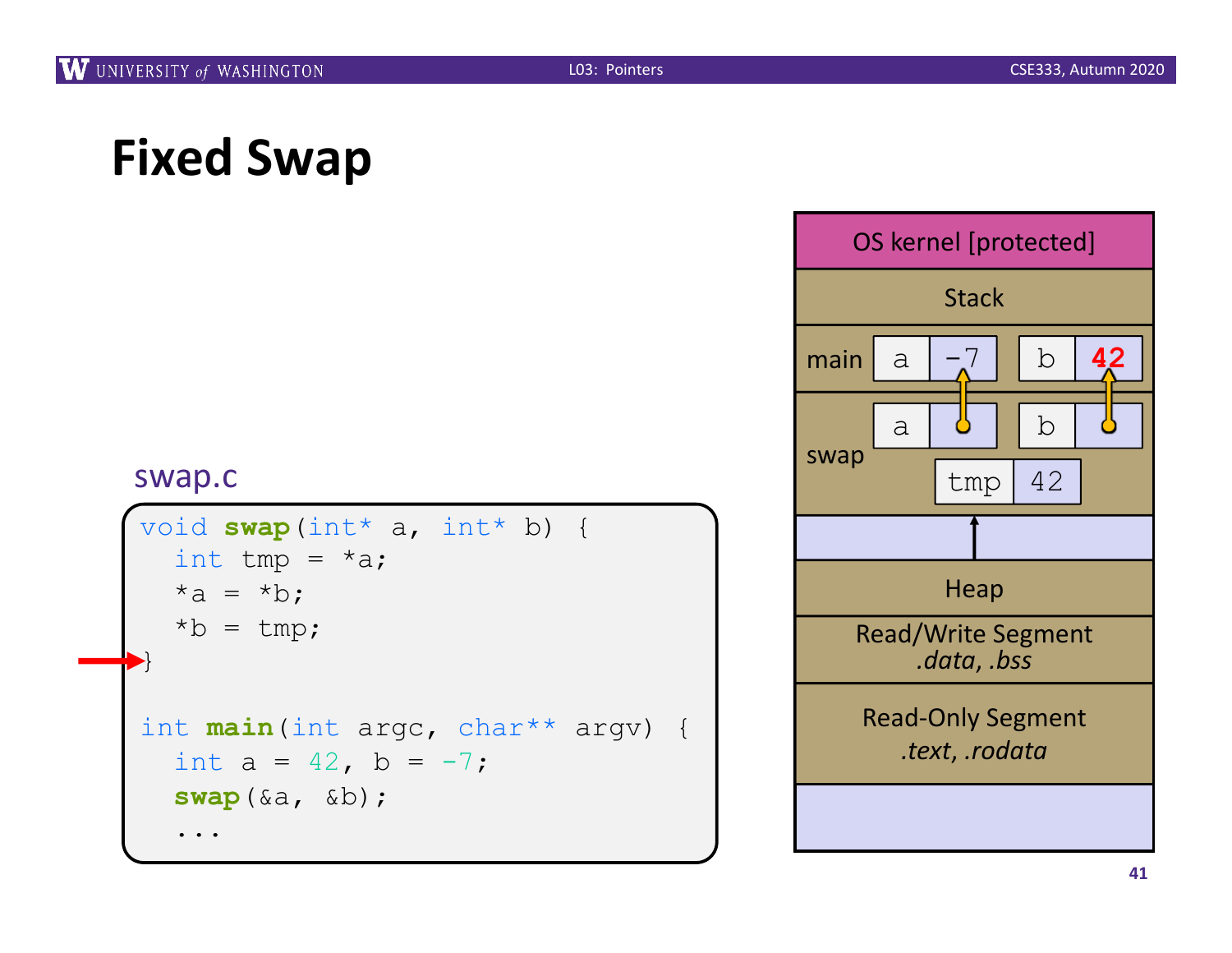```
void swap(int* a, int* b) {
  int tmp = *a;
  *a = *b;
  *b = \text{tmp};}
int main(int argc, char** argv) {
  int a = 42, b = -7;
  swap(&a, &b);
  ...
```
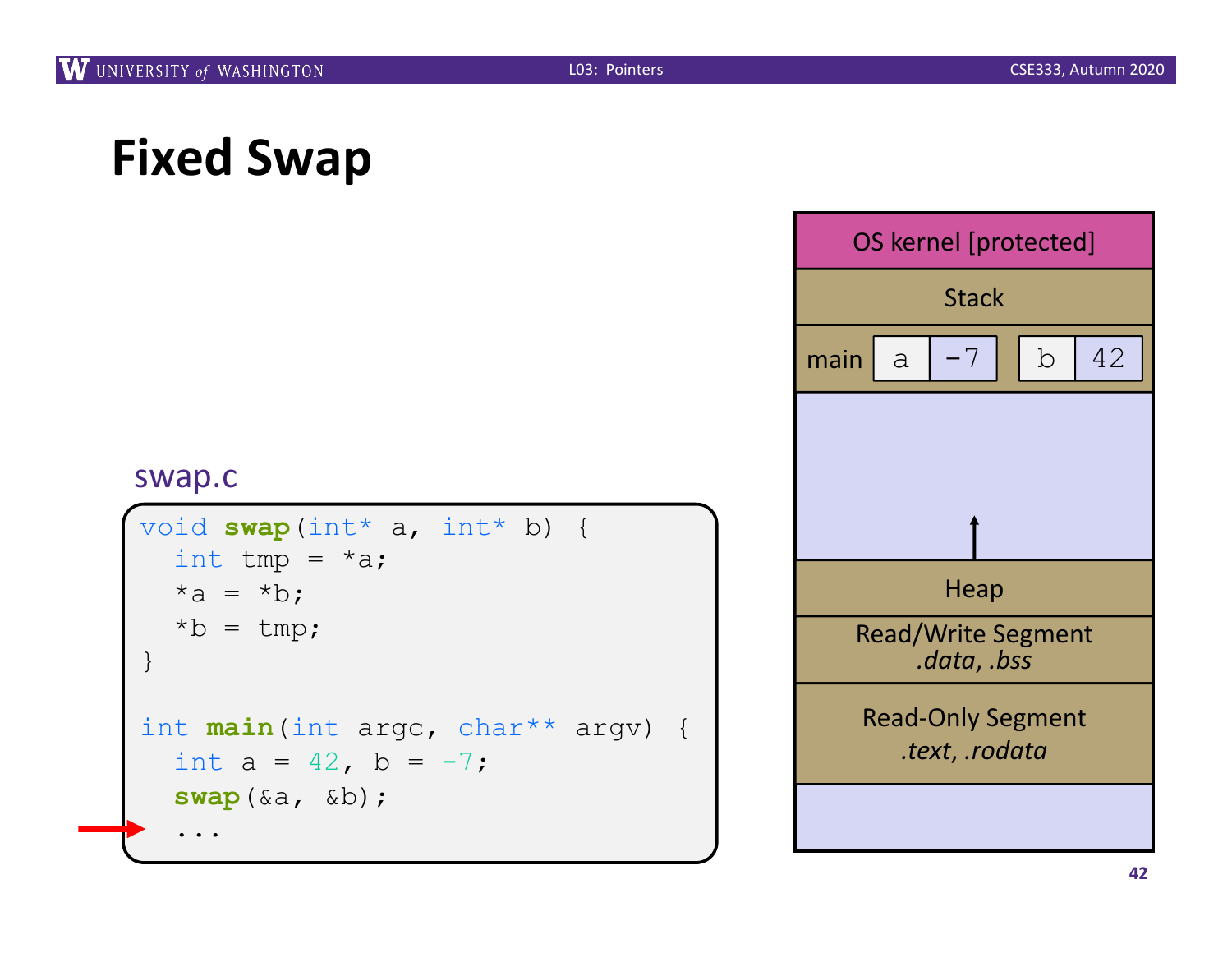### **Lecture Outline**

- <sup>v</sup> Pointers & Pointer Arithmetic
- ◆ Pointers as Parameters
- <sup>v</sup> **Pointers and Arrays**
- ◆ Function Pointers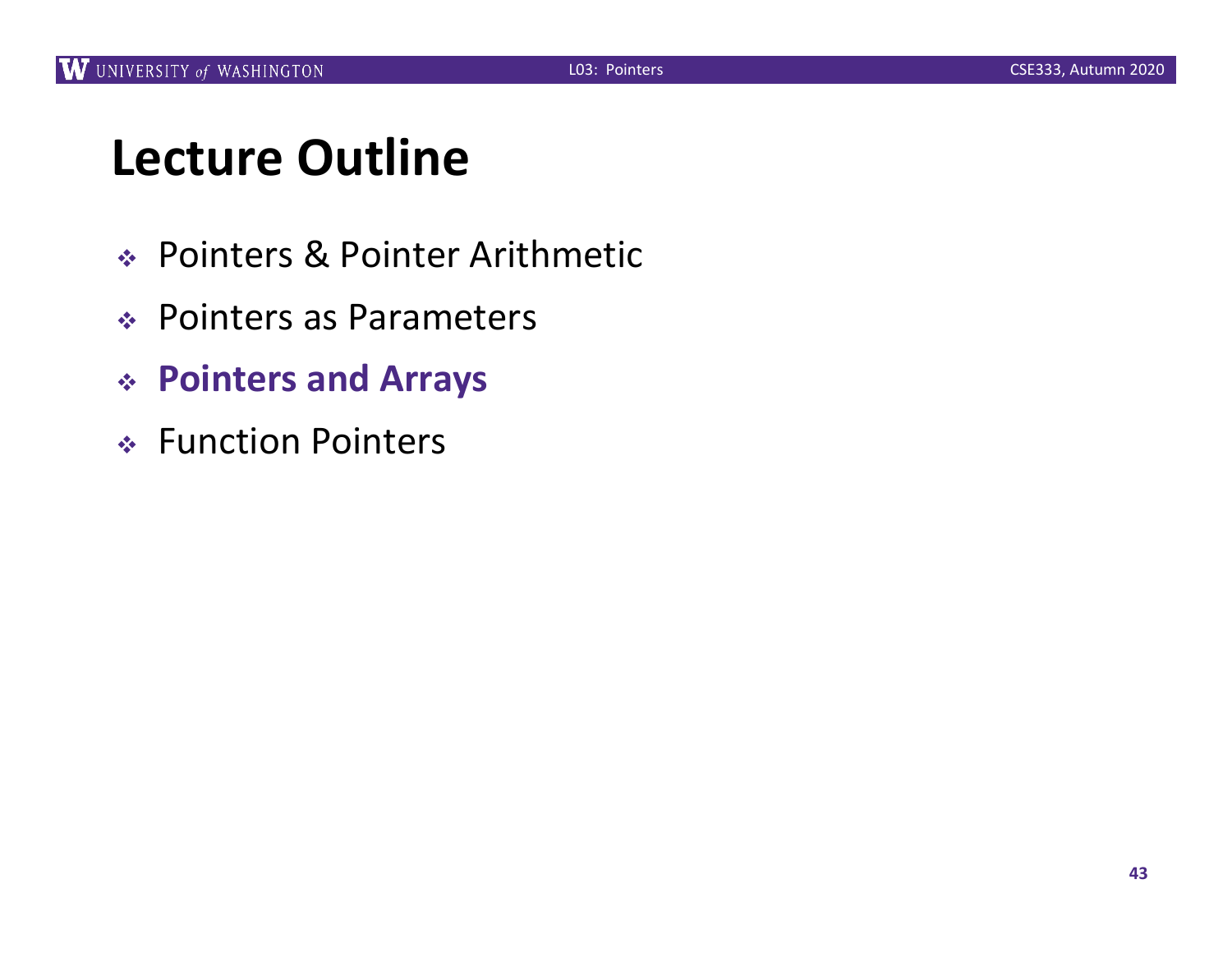### **Pointers and Arrays**

- $\triangle$  A pointer can point to an array element
	- You can use array indexing notation on pointers
		- $ptr[i]$  is \* ( $ptr+i$ ) with pointer arithmetic reference the data i elements forward from ptr
	- An array name's value is the beginning address of the array
		- *Like* a pointer to the first element of array, but can't change

```
int a[] = \{10, 20, 30, 40, 50\};
int* p1 = &a[3]; // refers to a's 4th element
int* p2 = &a[0]; // refers to a's 1st element
int* p3 = a; // refers to a's 1st element
*p1 = 100;
*p2 = 200;= 300;p2[1] = 400;
      p3[2] = 500; // final: 200, 400, 500, 100, 300
```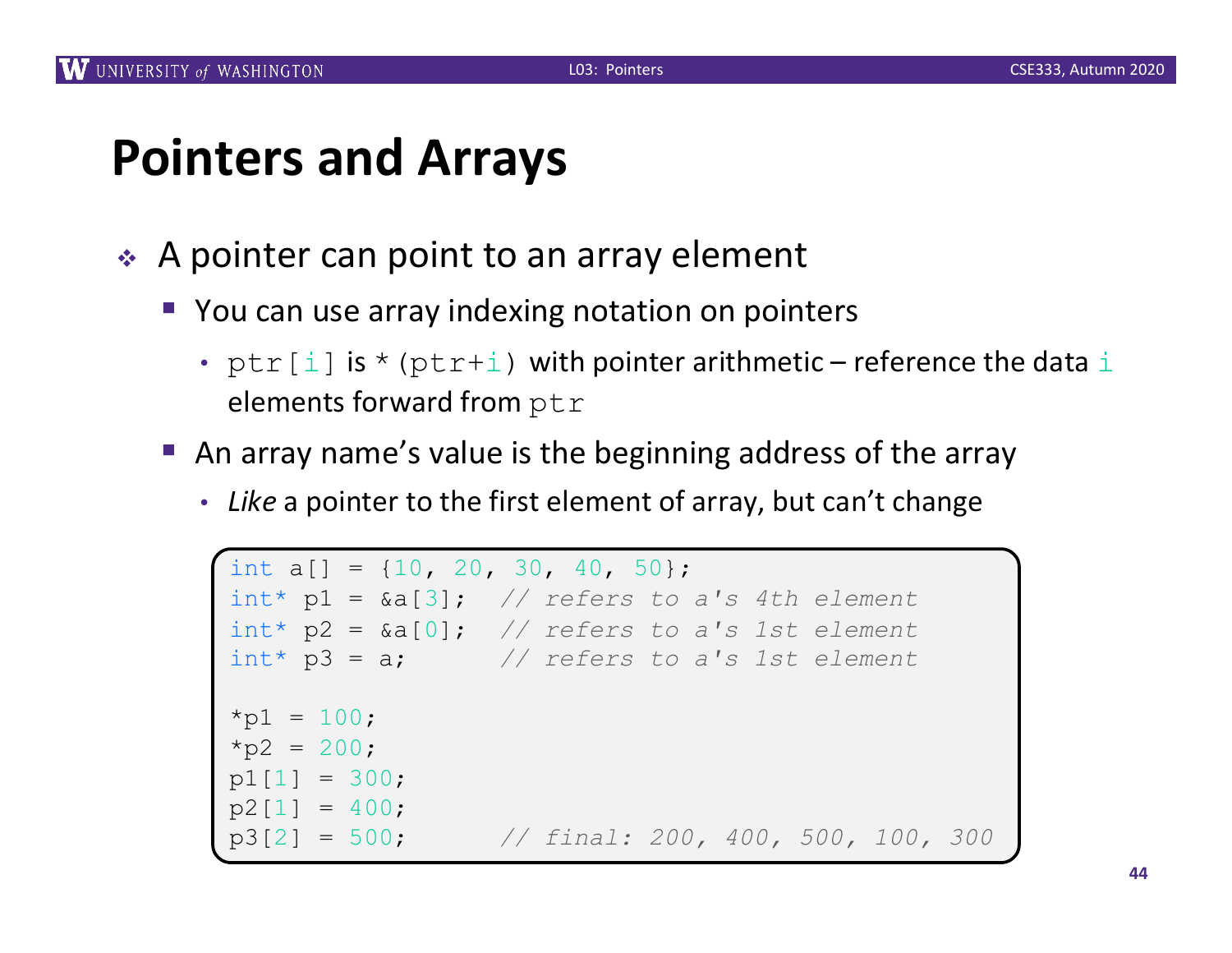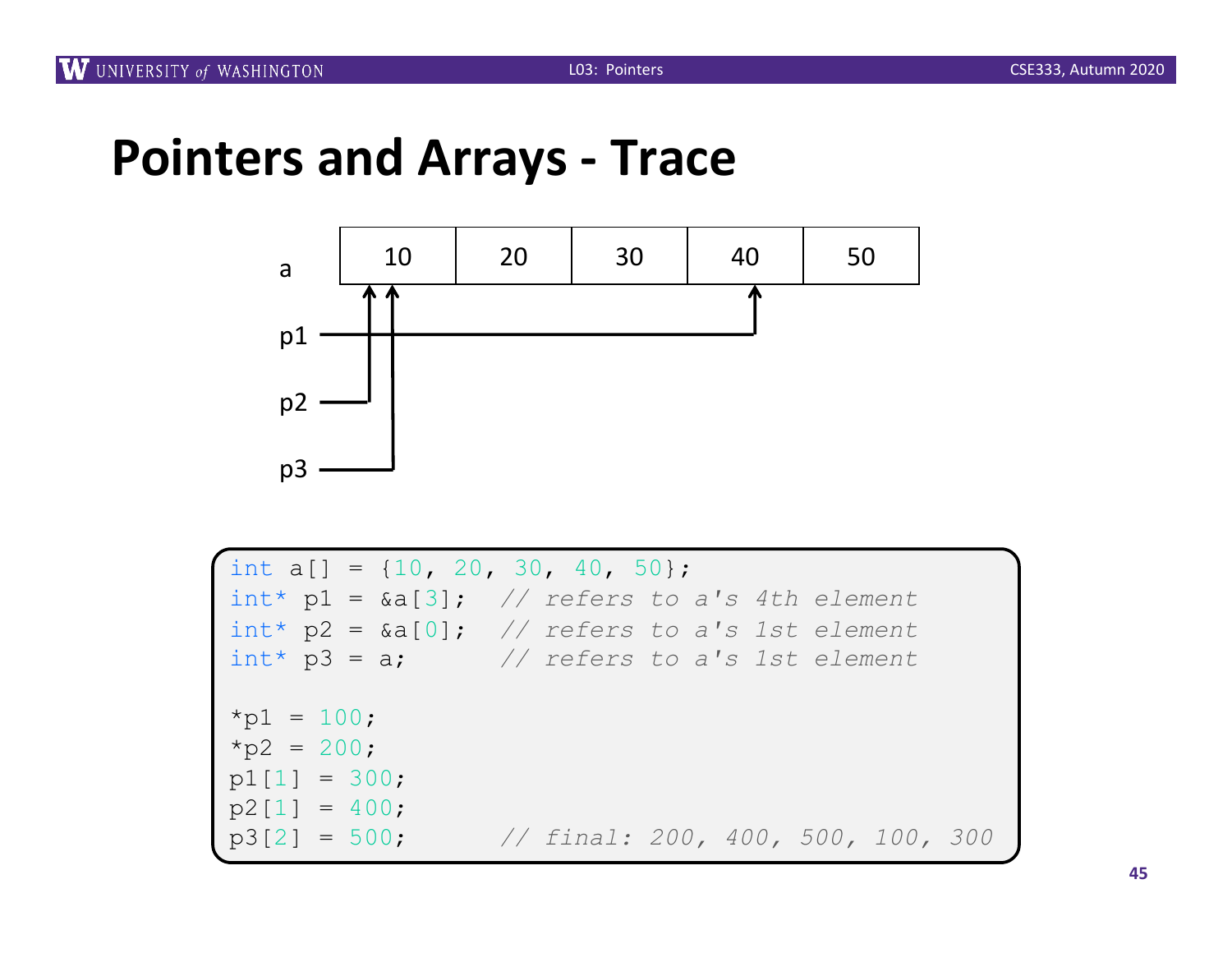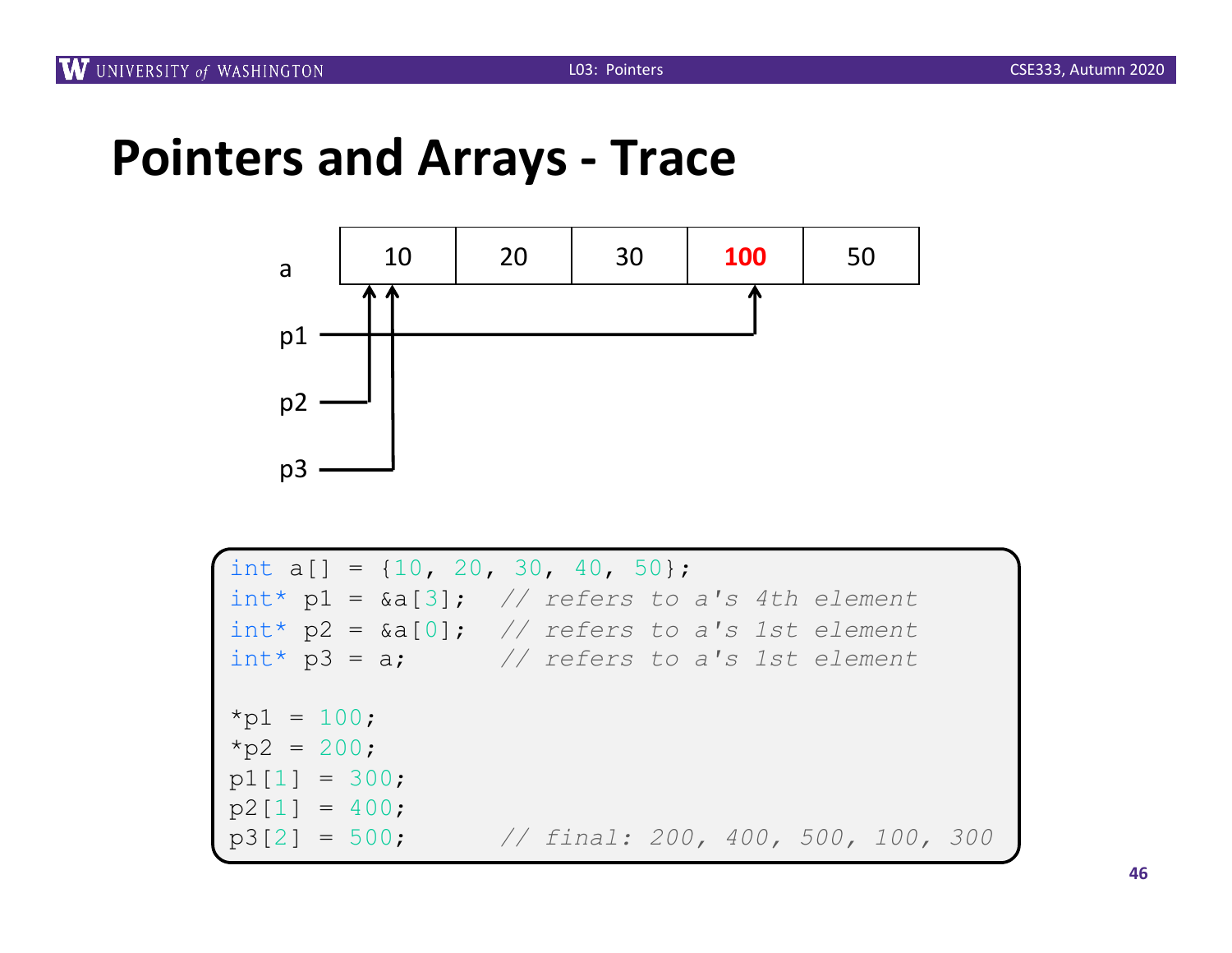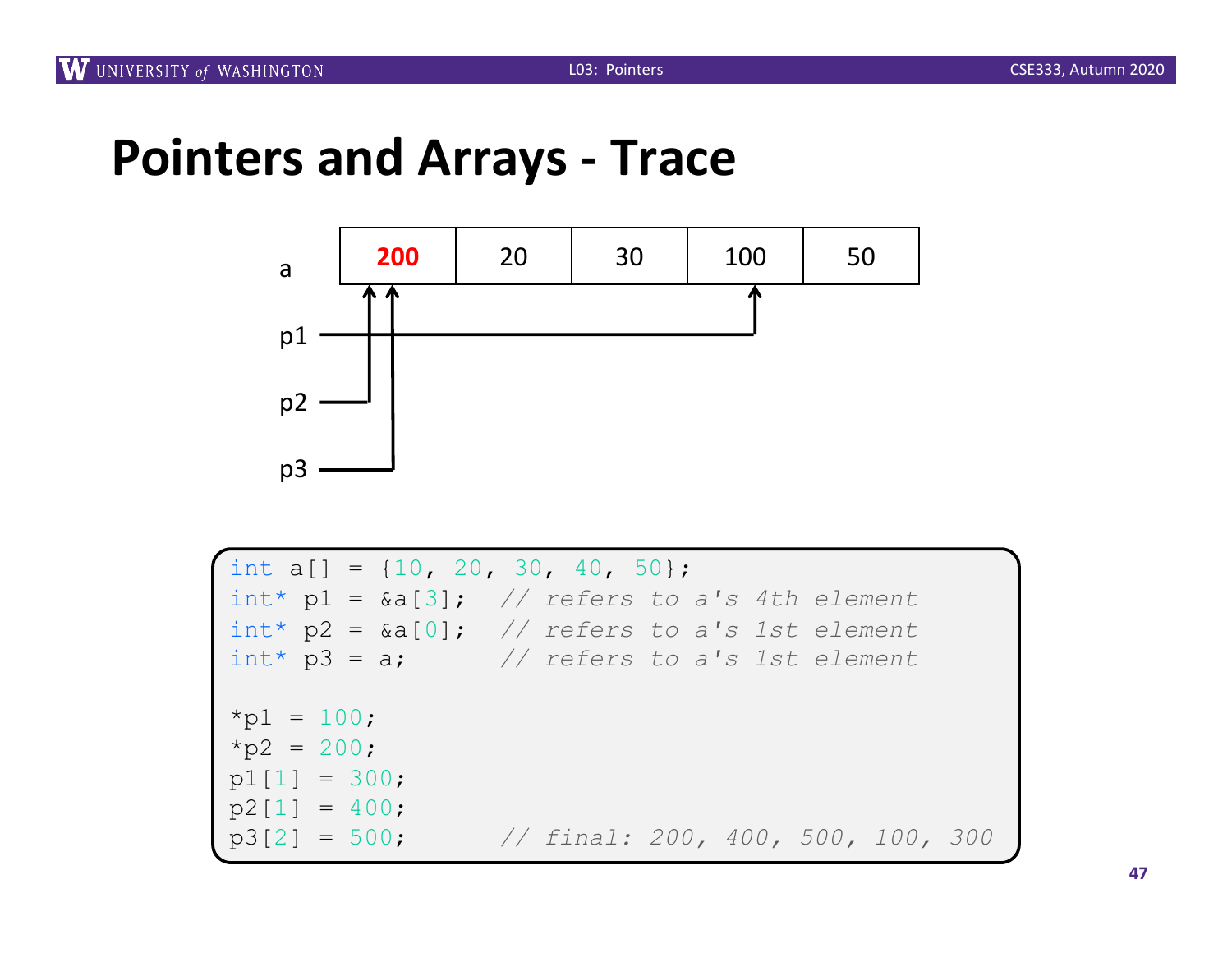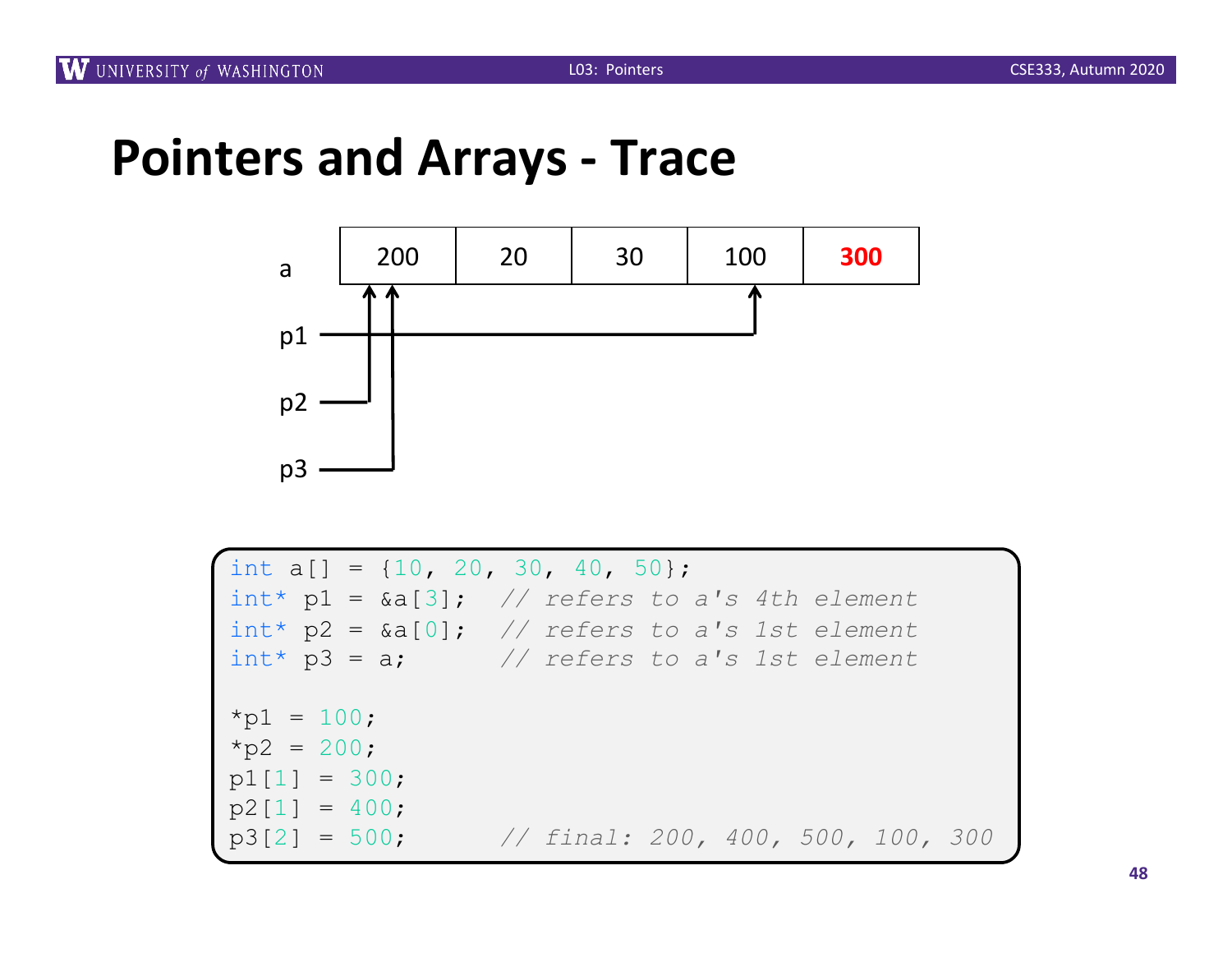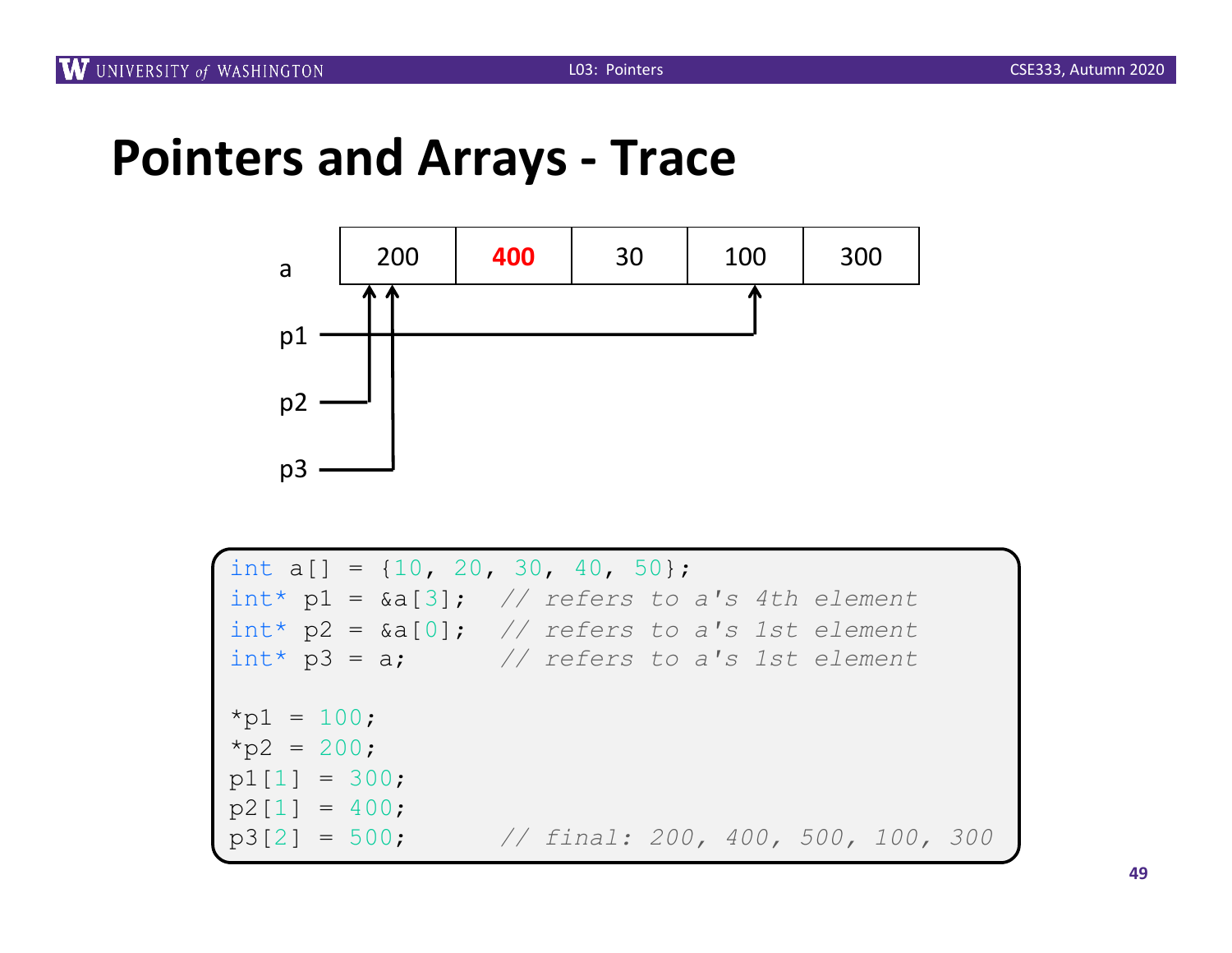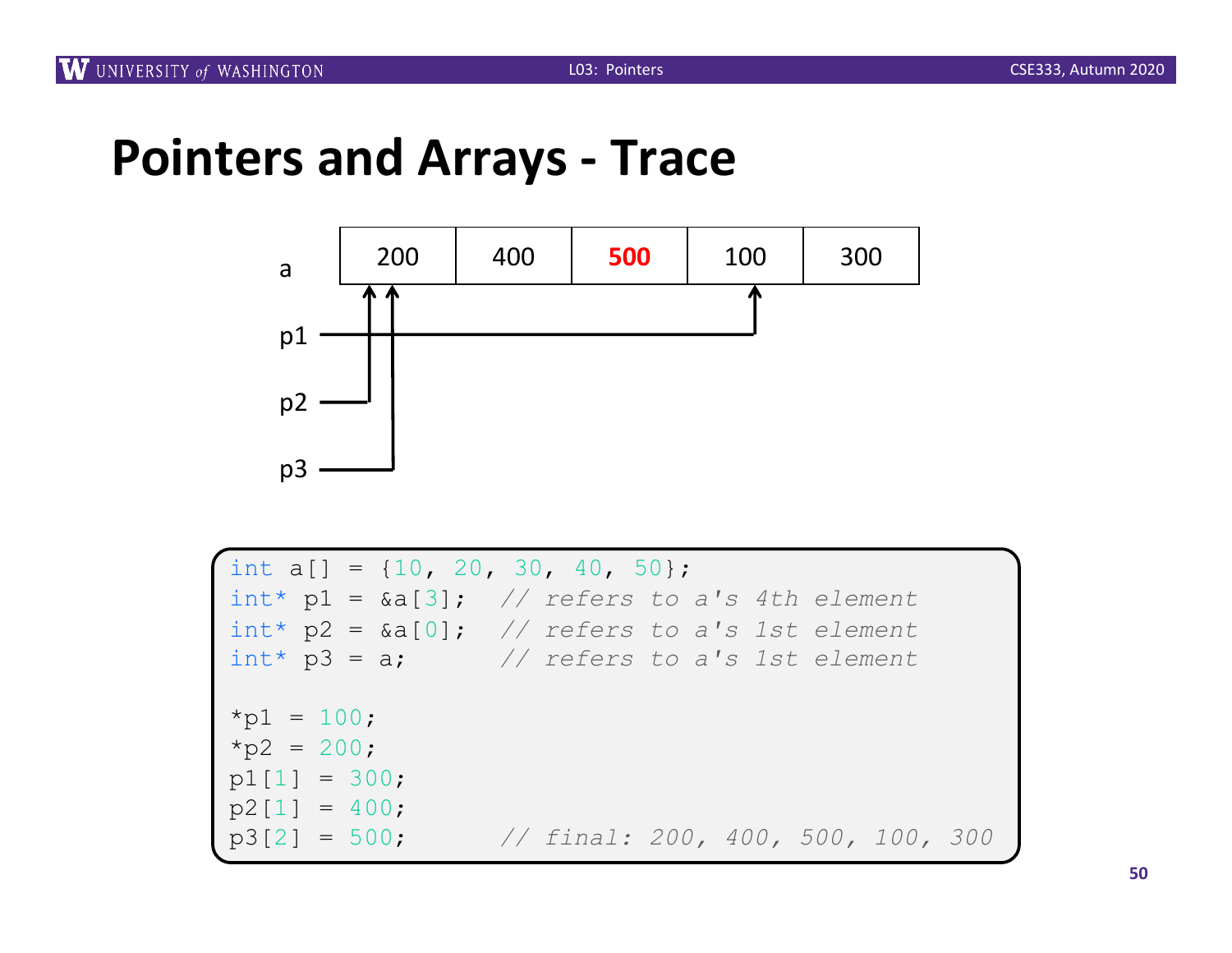### **Array Parameters**

- <sup>v</sup> Array parameters are *actually* passed (by value) as pointers to the first array element
	- The [] syntax for parameter types is just for convenience
		- OK to use whichever best helps the reader

```
void f(int a[]);
int main( ... ) {
  int a[5];
  ...
  f(a);
  return 0;
}
void f(int a[])
```
This code:

Equivalent to:

```
void f(int* a);
int main( ... ) {
  int a[5];
  ...
  f(&a[0]);
  return 0;
}
void f(int* a) {
```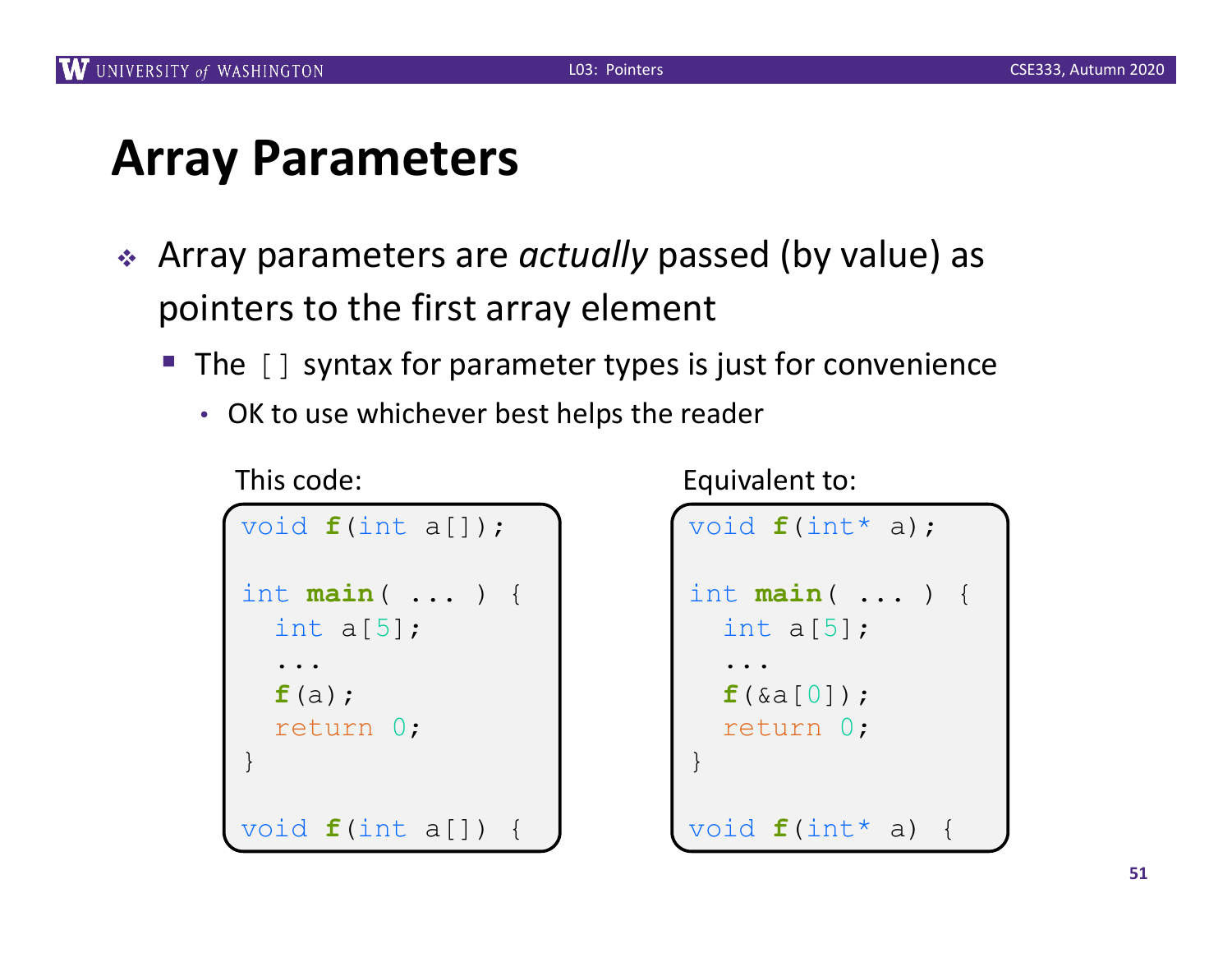### **Lecture Outline**

- <sup>v</sup> Pointers & Pointer Arithmetic
- ◆ Pointers as Parameters
- ◆ Pointers and Arrays
- <sup>v</sup> **Function Pointers**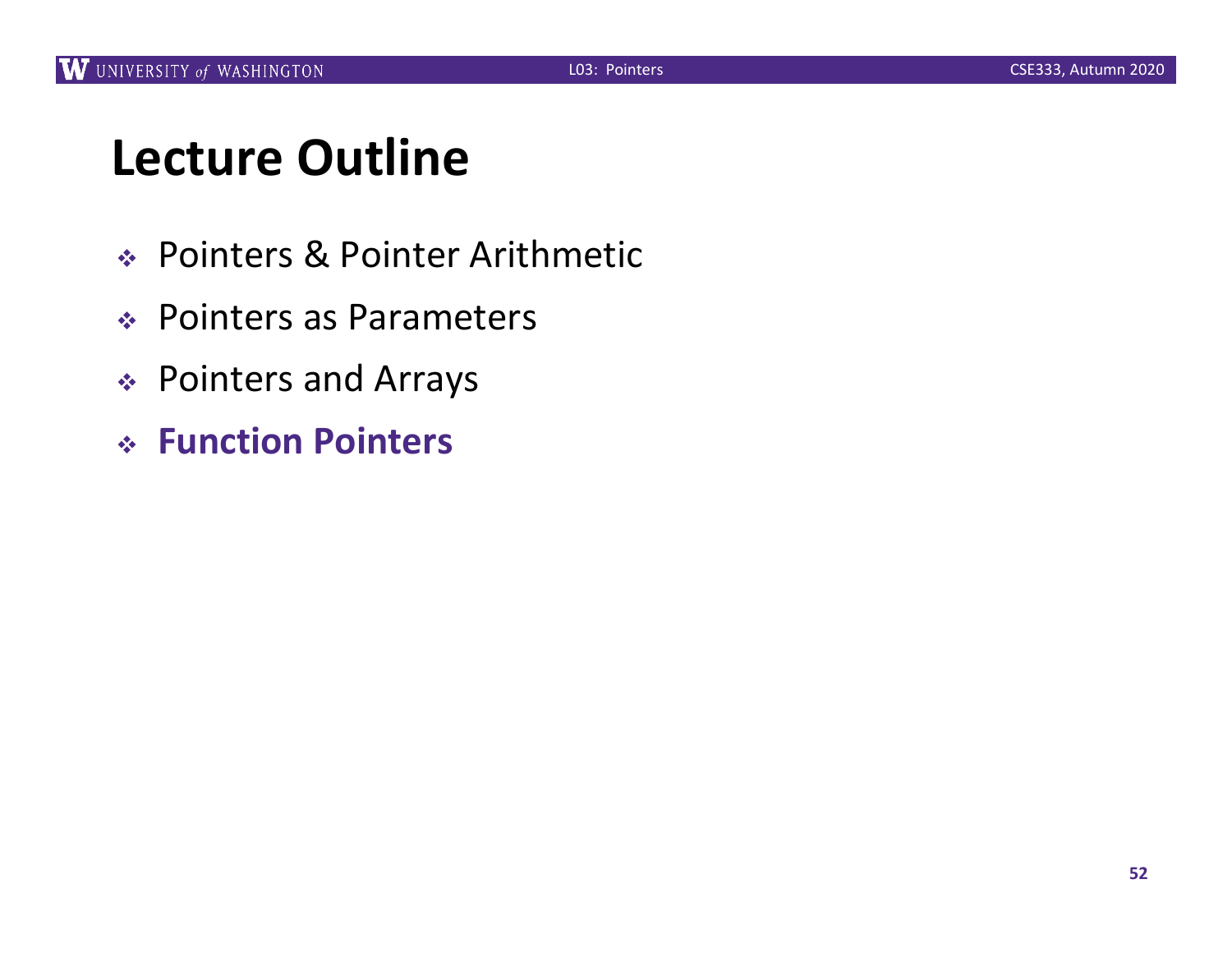### **Function Pointers**

- $\div$  Based on what you know about assembly, what is a function name, really?
	- Can use pointers that store addresses of functions!
- <sup>v</sup> Generic format:

returnType (\* name)(type1, …, typeN)

- Looks like a function prototype with extra  $*$  in front of name
- Why are parentheses around (\* name) needed?
- $\cdot$  Using the function:

$$
(*name) (arg1, ..., argN)
$$

Calls the pointed-to function with the given arguments and return the return value (but \* is optional since all you can do is call it!)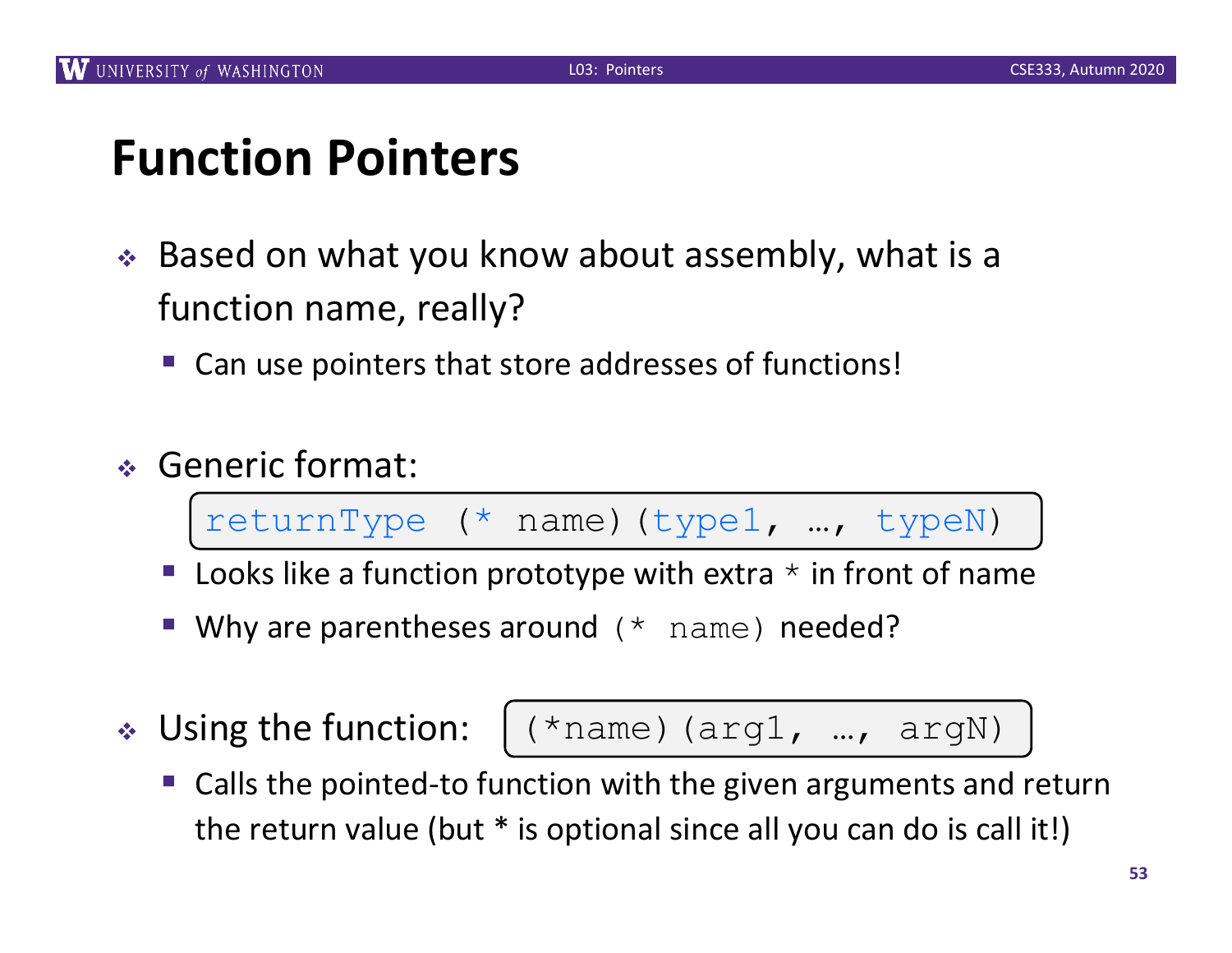### **Function Pointer Example**

 $\ast$  map () performs operation on each element of an array

```
#define LEN 4
int negate(int num) {return -num; }
int square(int num) {return num*num; }
// perform operation pointed to on each array element
void map(int a[], int len, int (* op)(int n)) {
  for (int i = 0; i < len; i++) {
    a[i] = (\star op)(a[i]); // dereference function pointer
  }
}
int main(int argc, char** argv) {
  int arr[LEN] = \{-1, 0, 1, 2\}; funcptr definition
  int (* op)(int n); // function pointer called 'op'
  op = square; // function name returns addr (like array)
  map(arr, LEN, op); 
  ...
                 funcptr dereference
                                 funcptr assignment
                                           funcptr parameter
```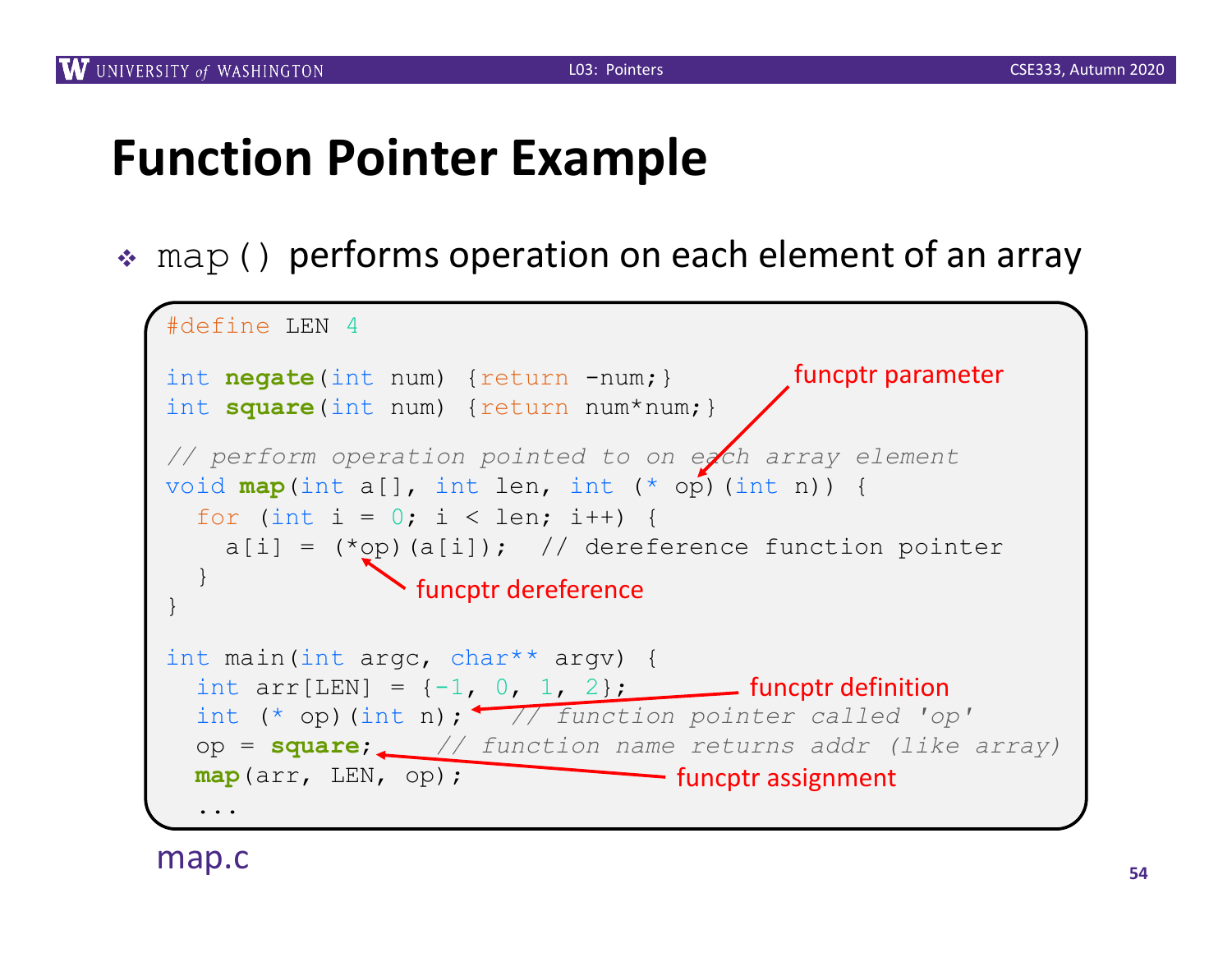### **Function Pointer Example**

 $\cdot$  C allows you to omit & on a function parameter and omit  $*$ when calling pointed-to function; both assumed implicitly.

```
#define LEN 4
int negate(int num) {return -num; }
int square(int num) {return num*num; }
// perform operation pointed to on each array element
void map(int a[], int len, int (* op)(int n)) {
  for (int i = 0; i < len; i++) {
    a[i] = op(a[i]); // dereference function pointer
  }
}
int main(int argc, char** argv) {
  int arr[LEN] = \{-1, 0, 1, 2\};
  map(arr, LEN, square);
  ...
                      implicit funcptr dereference (no * needed)
                           no & needed for func ptr argument
```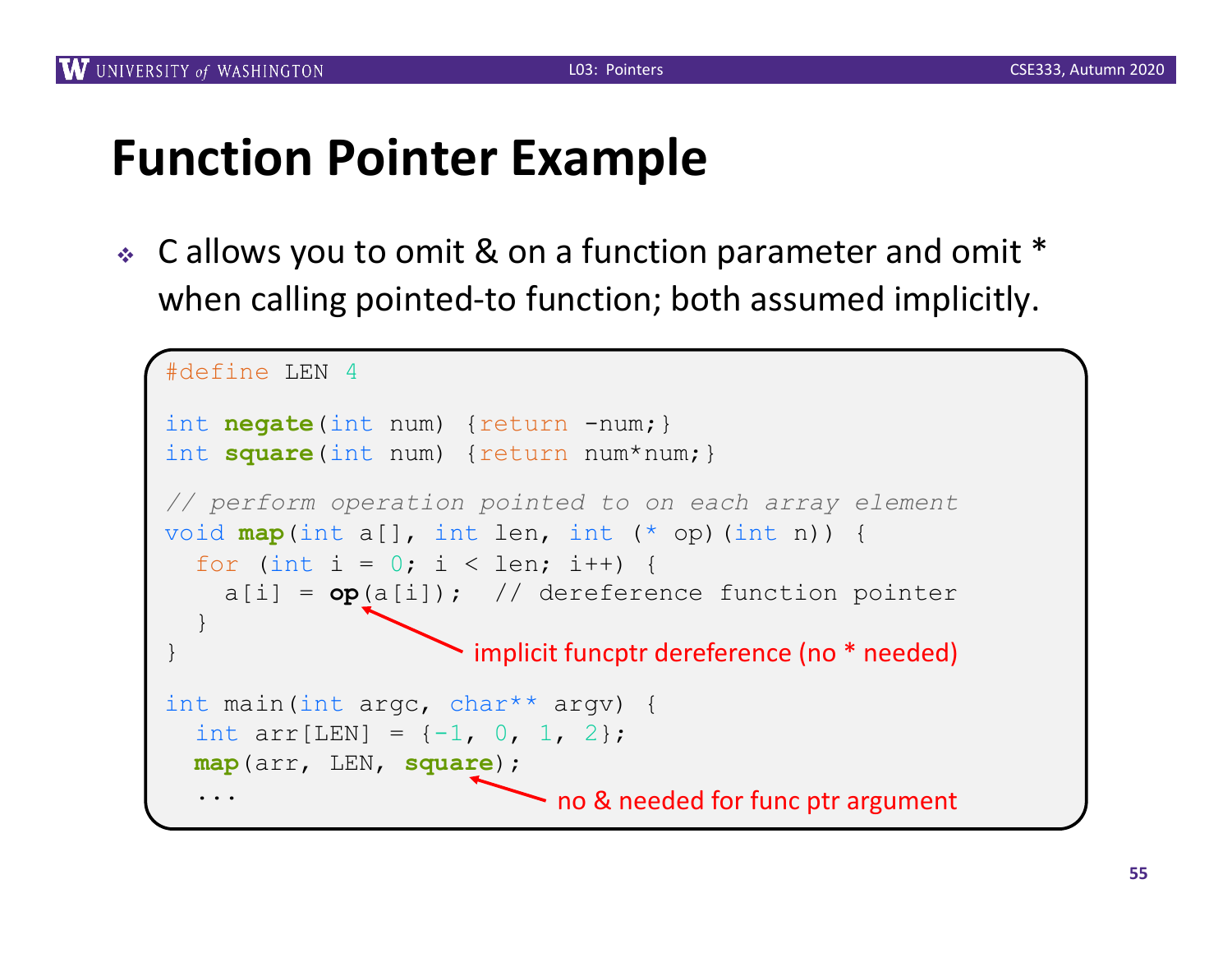↓ Use a box-and-arrow diagram for the following program and explain what it prints out:

```
#include <stdio.h>
int foo(int* bar, int** baz) {
  *bar = 5:* (bar+1) = 6;*baz = bar + 2;
  return *((*baz)+1);}
int main(int argc, char** argv) {
  int arr[4] = \{1, 2, 3, 4\};
  int* ptr;
  arr[0] = foo(\& arr[0], \& ptr);printf("%d %d %d %d %d\n", 
         arr[0], arr[1], arr[2], arr[3], *ptr);
  return 0;
}
```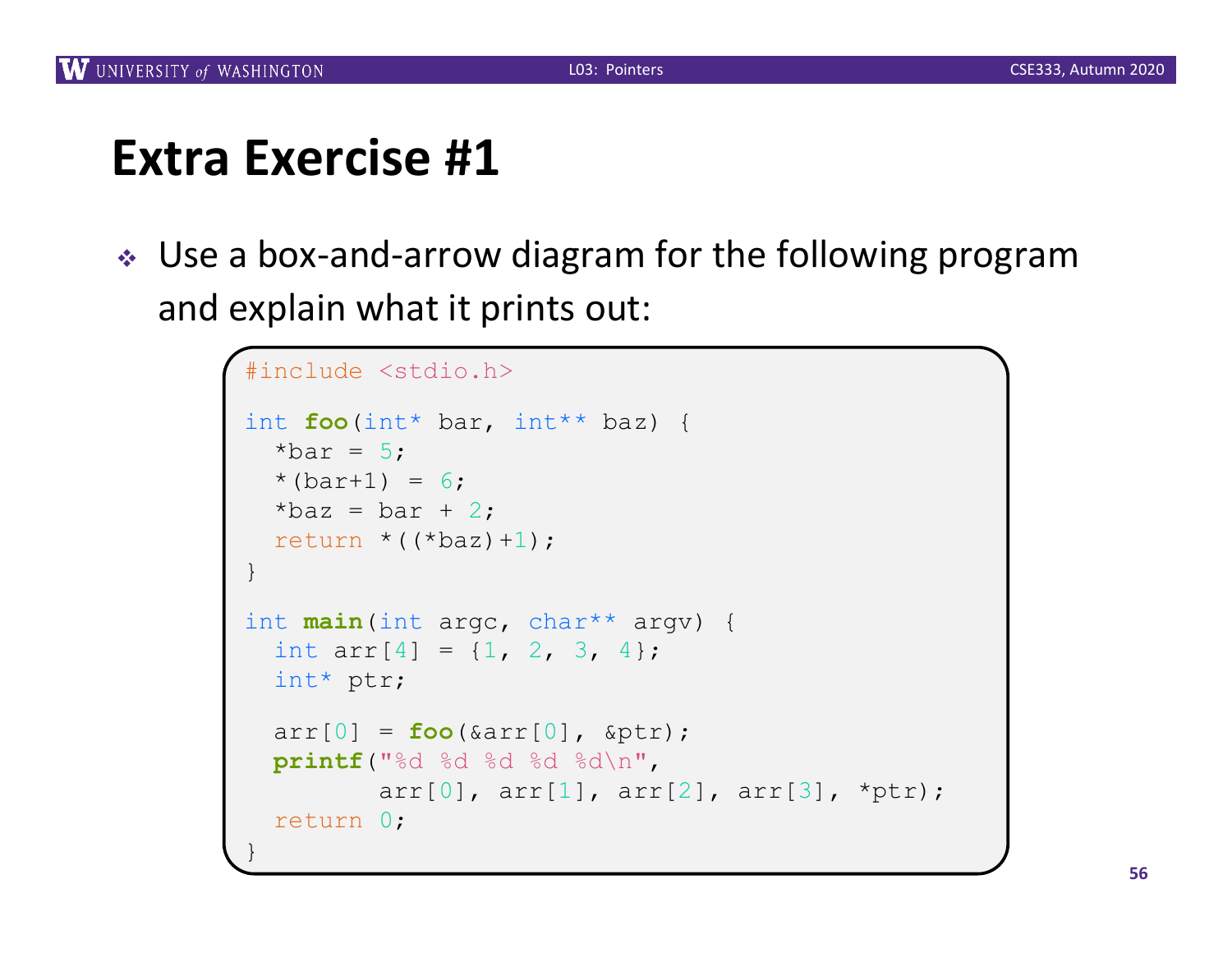- ◆ Write a program that determines and prints out whether the computer it is running on is little-endian or bigendian.
	- Hint: pointerarithmetic.c from today's lecture or show bytes.c from 351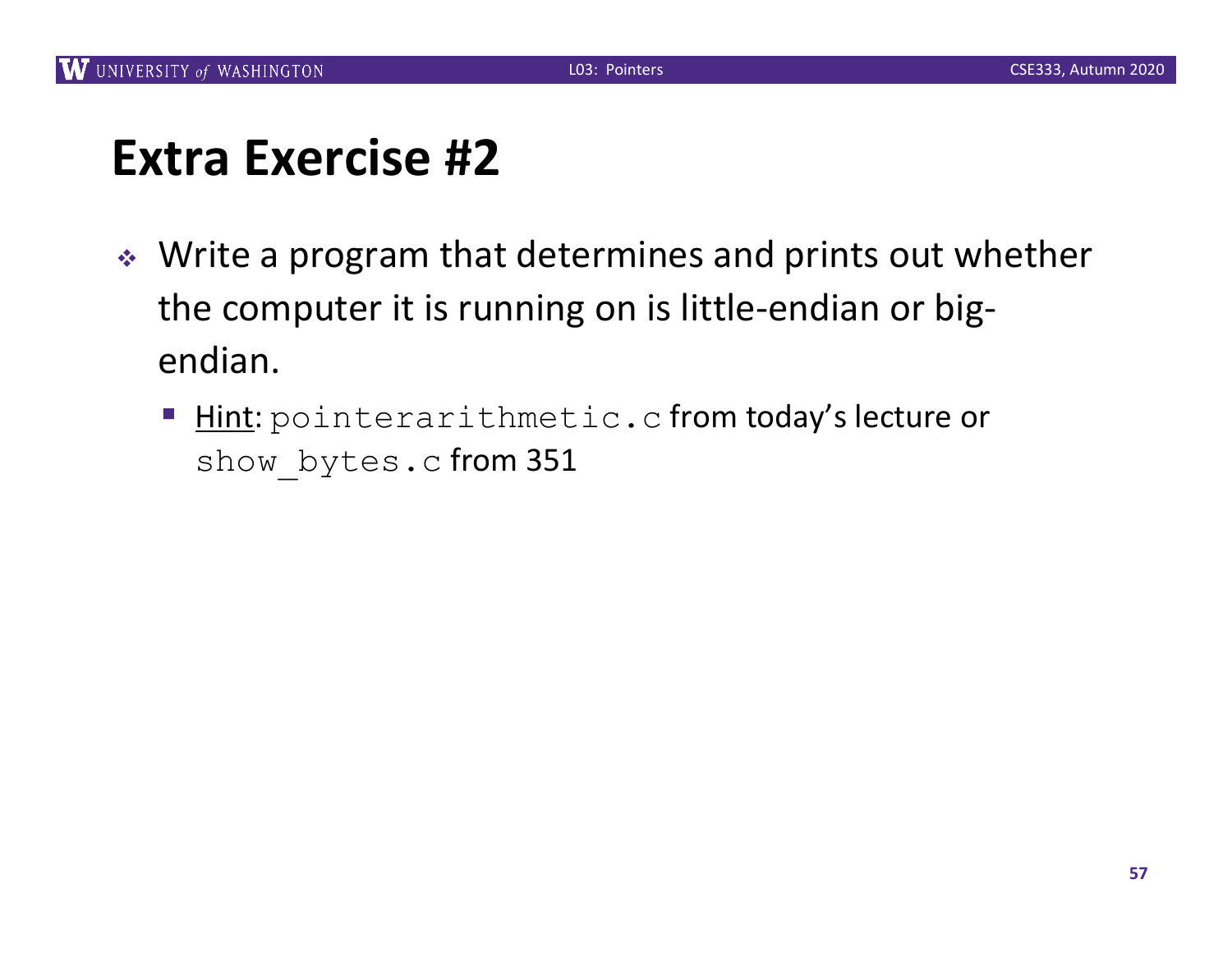- $\triangleleft$  Write a function that:
	- Arguments: [1] an array of ints and [2] an array length
	- Malloc's an  $int*$  array of the same element length
	- Initializes each element of the newly-allocated array to point to the corresponding element of the passed-in array
	- Returns a pointer to the newly-allocated array